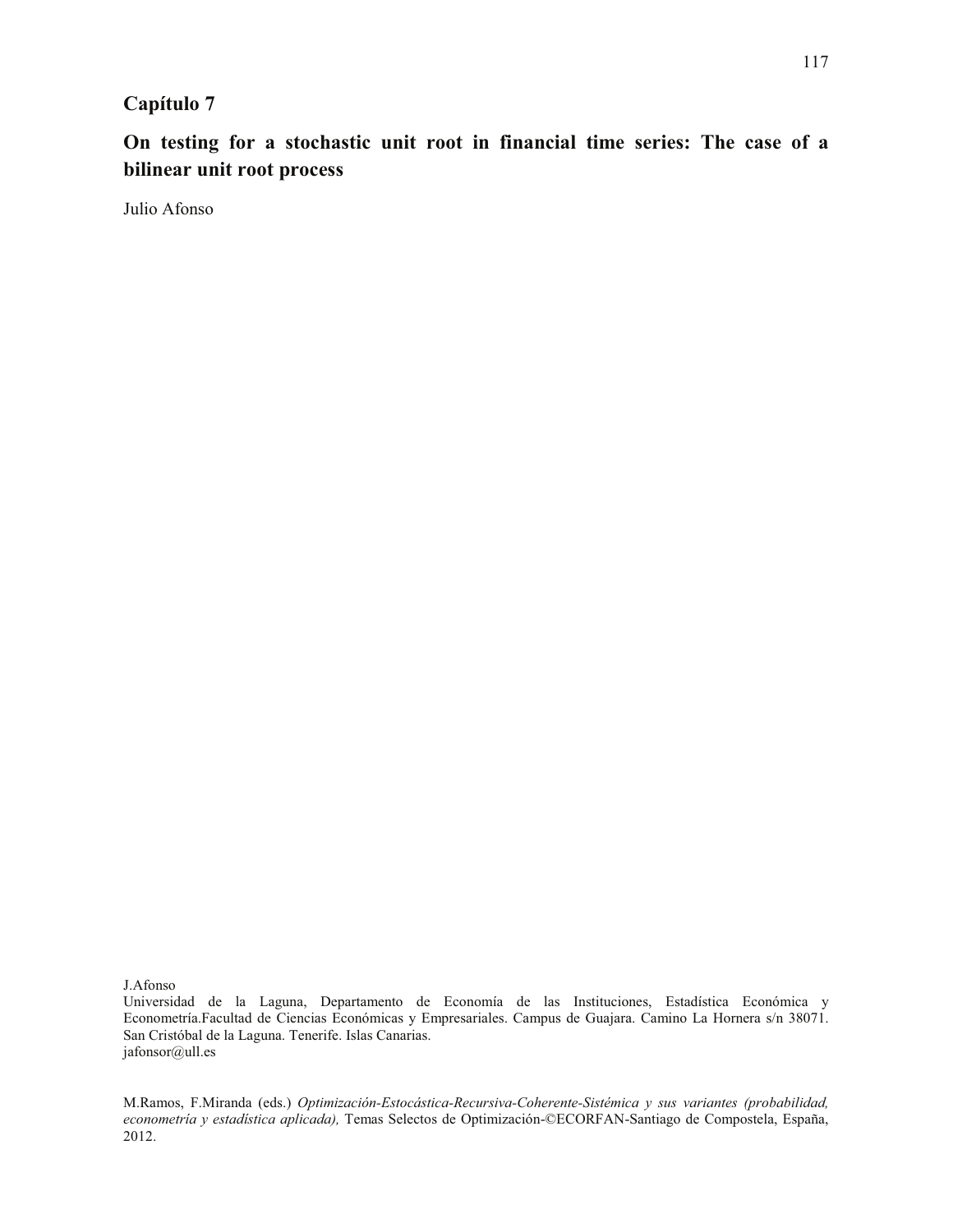This paper considers a particular member of the class of stochastic (or randomized) unit root (STUR) process given by a simple bilinear process with a unit root. Under a certain reparameterization of the bilinear parameter, we use the recently proposed stochastic limit for this process to show the consistency of some commonly used nonparametric tests of the null hypothesis of stationarity against the alternative of a unit root under this form of nonstationarity, other than difference stationarity. Also, as an alternative to the existing pseudo T-ratio test for the null of a fixed unit root against a bilinear unit root, we propose a new testing procedure based on a simple modification of the KPSS test statistic that has the advantage to allow for more general forms of the deterministic component and that seems to have good size and power in finite samples to discriminate between a fixed (or linear) and a bilinear unit root. We derive the asymptotic null and alternative distributions and also we present an application to the series of log-prices of some stock market indexes with distinct time frequencies: IBEX 35, SP500, and Dow Jones Composite Average (daily), and CAC40 (weekly).

## **7 Introduction**

In recent years there has been an active and increasing research on the generalization and extension of the concept of nonstationarity around the central case of a random walk, I(1) or fixed unit root process. Since the contributions of McCabe and Tremayne (1995), Leybourne, McCabe and Tremayne (1996), Leybourne, McCabe and Mills (1996) and Granger and Swanson (1997) introducing the so-called stochastic (or randomized) unit root processes, there has been many different contributions that consider this family of processes as a plausible alternative to the standard case of  $I(1)$  processes and as a possible explication to the rejection of the  $I(1)$  evidence in many empirical studies. In this paper we consider one particular member of this family of global nonstationary processes, that can be partially or locally stationary, that has very interesting properties and can be called the bilinear unit root (BLUR) process. This process is the nonstationary version of the diagonal bilinear process of order one,  $BL(1,0,1,1)$ . We study the behaviour and properties (size and power) of several unit root and stationarity tests in the proximity of a perfect, or fixed, unit root given by a BLUR process with weak bilinear effect as has been defined and analyzed by Lifshits (2006). Given the main conclusions of this analysis, we propose a new seminonparametric test statistic to distinguish between a fixed and a bilinear unit root, complementing the existing test proposed by Charemza et.al. (2005) but with a very different approach.

The structure of the paper is as follows. Section 7.2 introduces the general framework to our analysis, with initial attention to the distinction between the particular cases of stationarity and nonstationarity defined in the usual way as I(0) and I(1) processes. Section 7.3 introduces the case of a nonlinear nonstationary process, the bilinear unit root (BLUR) process, which falls within the class of STUR processes, but that with suitable normalization (weak BLUR) have a closed-form limiting representation that includes, as a particular case, the fixed unit root process. This section also includes the study of the consistency and asymptotic distribution under weak BLUR of some widely used semi-nonparametric residual-based tests for the null hypothesis of stationarity against the alternative of a fixed unit root, and we will show that these test statistics have nontrivial power against this form of nonstationarity. Section 7.4 introduces a new test procedure to consistently distinguish between a fixed and a stochastic unit root when the alternative is a (weak) BLUR process. Section 7.5 present a small application of this new test procedure. Finally, all the proofs are collected in the appendixes.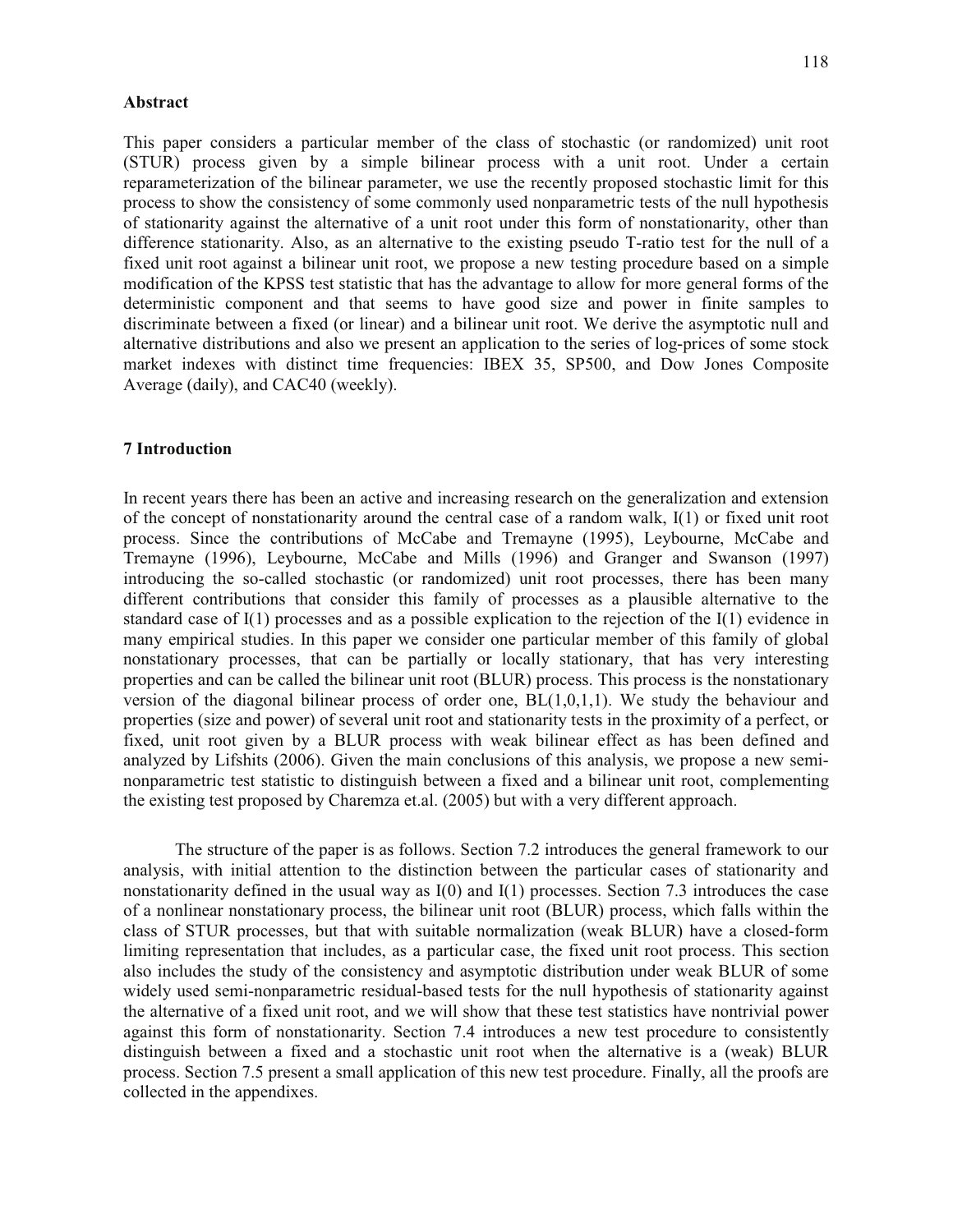# **7.2. A unified framework for semi-nonparametric residual-based tests for stationarity and for a fixed unit root**

At a starting point we consider a generalized version of an unobserved components model for the observed time series ( $Y_t$ ,  $t \in N$ ) given by:

$$
Y_{t} = d\mathbf{p} + \mathbf{p} = 1, 2, ..., n \tag{7.2.1}
$$

$$
\eta_{t} = \alpha_{t} \eta_{t-1} + \varepsilon_{t} \tag{7.2.2}
$$

Where  $d_t$  contains the deterministic trend components, while equation (7.2.2) considers a very general structure for the stochastic trend component  $n_t$  that determines the stochastic nature and memory properties (persistence) of  $Y_t$ .<sup>43</sup> Under stationarity of the sequence  $\varepsilon_t$ , we have that the condition for stationarity<sup>44</sup> (or I(0)) of  $Y_t$  is given by  $\alpha_t = \alpha$  for all  $t = 1, ..., n$ , with  $|\alpha| < 1$ , while that if  $\alpha_t = 1$  for all  $t = 1, ..., n$ , then  $\eta_t$  is a random walk (or I(1)) process driven by a stationary innovation process, with  $Y_t$  being nonstationary as well. There are some possible intermediate situations between I(0) and I(1) when  $\alpha_t$  varies (deterministically or randomly) between 1 and any value  $|\alpha| < 1$  through the whole sample, or even eventually when takes a value  $|\alpha| > 1$  which gives the explosive case. In the next section we consider this last situation described by a stochastic process  $\alpha_t$ , with  $E[\alpha_t] = 1$  and  $Var[\alpha_t] \ge 0$  which is generally called a stochastic (or randomized) unit root (STUR) process. For this reason, in what follows, we introduce the notion of a fixed unit root, as opposed to the case of a stochastic unit root process, in the standard I(1) case described above or, equivalently, when  $Var[\alpha_t] = 0$ . This STUR specification will be the main topic in the next two sections of the paper, where will be considered as an alternative and a generalization to both stationarity and the fixed unit root cases. These STUR processes can arise naturally in economics and in finance. Gonzalo and Lee (1998) find that a stochastic autoregressive unit root characterizing the behaviour of the consumption can arise when assuming a quadratic utility in the solution to a problem of maximization of the utility function, while that Charemza et.al. (2005) find a theoretical motivation for the particular case of a bilinear unit root process (to be introduced and defined latter) from a simple generalization of a model of speculative behaviour characterizing the formation of the dividend-adjusted logarithms of prices of shares. Also, from the econometric point of view, the stochastic process (7.2.2) can generate a wide range of interesting processes for describing the behaviour of many economic and financial time series. In particular, under very general conditions on the sequence  $(\alpha_t, \varepsilon_t)$  we have that  $E_t \eta(t) = E(\alpha) \eta_{t} \eta_{t} + E(\varepsilon) E(E) \eta_{t} \eta_{t+1}$ , and:

Var,  $\eta$ ) = E  $(\xi)$   $\neq$  E  $[(\alpha - E)(\alpha)]$   $\eta$   $\frac{2}{t-1}$ 

 $\overline{a}$ 

Where this conditional variance can be seen as a very general form of an ARCH-type model, that is a very widely used model for capturing some of the well known stylized facts of many economic and financial series.

<sup>&</sup>lt;sup>43</sup> There are some other possible representations for this kind of models in this context, but they do not represent any fundamental difference from the one considered here. One possibility could be to introduce a separation between the sources of stationarity and nonstationarity, such as  $Y_t = d_t + \zeta_t$ , where  $\zeta_t = \eta_t + u_t$  with  $\eta_t$  as in (2.1) and  $(u_t, \varepsilon_t)$  a stationary sequence with  $Var[\epsilon_i] = \sigma_{\epsilon}^2 \ge 0$ , so that  $\sigma_{\epsilon}^2 = 0$  corresponds to the stationarity case irrespective of the particular structure of  $\eta_t$ .

<sup>&</sup>lt;sup>44</sup> Strictly speaking, we have that with dt 0 the sequence Yt is stationary around the deterministic trend component, dt, which can be called trend or deterministic stationarity.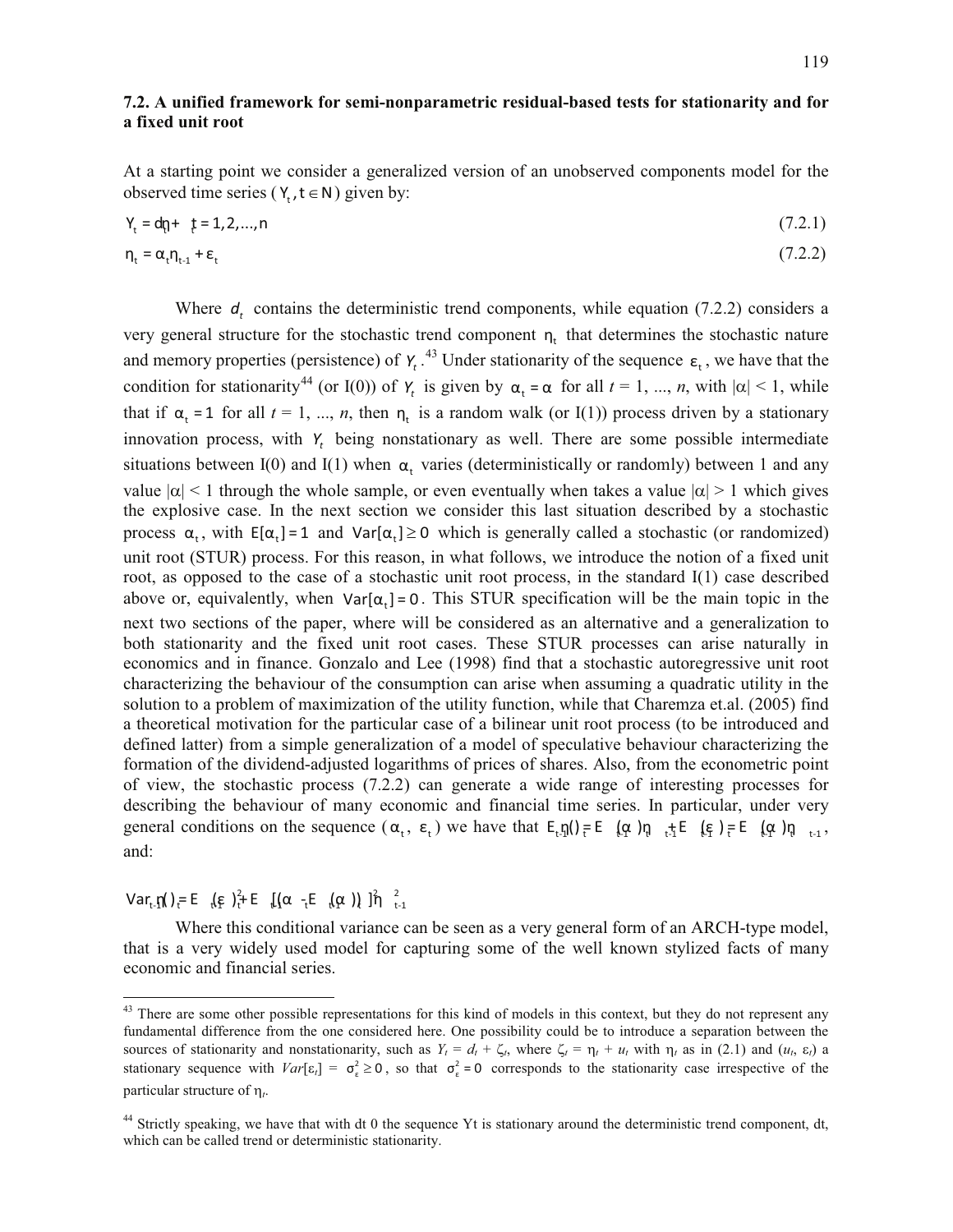To complete the initial specification of our model, we next introduce two standard assumptions concerning the structure and behaviour of the deterministic and stochastic components  $d_t$  and  $\varepsilon_t$ .

**Assumption 7.2** Deterministic component: We assume that the deterministic component is given by a *p*th-order polynomial trend function, that is  $d_t = \tau_{t,p}' \beta_p$ , with  $\tau_{t,p} = (1, t, ..., t^p)'$ ,  $\beta_p = \beta_p \beta_p \dots \beta_p'$ , and  $p \ge 0$ . This general formulation may accommodate many other possible forms of the trend function, such as incorporating a systematic (abrupt or gradual) break in the polynomial time trend, that is  $d_t = \frac{d}{dt} \int_{t,p}^t B_{pt}$  (with  $\beta_{pt}(\lambda) = \beta_{1p} + h_t(\lambda) \beta_{2p}$ , where  $h_t(\lambda) = l(t > [n\lambda])$  is the usual indicating function and relative break-point  $\lambda \in \Lambda = (0,1)$ ,<sup>45</sup> or even models with continuous diagonal, non-stochastic and non-singular weighting matrix,  $\mathbf{r}_n$ , such that  $\mathbf{r}_n \cdot \mathbf{r}_{\text{th}} = \mathbf{r}_p(\frac{t}{n}) \rightarrow \mathbf{r}_p(r)$ change in the mean or multiple discontinuous changes. In any case, it is assumed that there exist a uniformly over  $r \in [0,1]$  as  $n \rightarrow \infty$ , with  $\tau_p(r)$  a continuously differentiable function on [0,1], for all  $(t-1)/n < r \leq t/n$ ,  $t = 1, ..., n$ . This assumption implies that the limiting terms in  $\tau_p(r)$  are of bounded variation. In the leading case of a *p*th-order polynomial trend function,  $p \ge 0$ , we have  $\Gamma_n = \text{diag}(1, n^{-1}, ..., n^{-p}), \text{ and } \tau_p(r) = (1, r, ..., r^p)' \in [0, 1]^{p+1}.$ 

**Assumption 7.2** Error term: Let us consider that the zero mean error sequence  $\varepsilon_t$  satisfies either of the two following conditions:

(a)  $\epsilon_t$ ,  $t \in$  is a stationary process with finite variance  $E[\epsilon_{0}^2] = \sigma^2 < \infty$  and appropriate memory restrictions that ensure a necessary invariance principle, such as:

$$
n\bar{\epsilon}^{1/2}\sum_{t=1}^{[nr]}B(t)\neq\sigma W(r)_{\ell_{0}}\sigma=\frac{2}{\infty}E[\epsilon\sum_{k=-\infty}^{\infty}]\Big|_{0=k}
$$
 (7.2.3)

With W(r) a standard Brownian motion process, or:

l

(b.1)  $(\epsilon_t, t \in \square)$  are iid random variables with  $E[\epsilon_{0}^2] = \sigma^2 < \infty$ , and  $E[|\epsilon_0|^m] < \infty$  for some  $m > 2$ . (b.2)  $(\epsilon_t, F_t, t \in \square)$ ,  $F_t \varphi(\epsilon_{t}, F_{t}, t \in \square)$ , is a martingale difference sequence (MDS) with  $E_{t} \xi_{t} \left[ \int_{t}^{2} \sigma^{-2} < \infty \right]$  for all *t*,  $\sup_{t \in \mathbb{Z}} E \xi_{t} \left[ \left\| \int_{t}^{m} < \infty \right]$  a.s. form some  $m > 2$ .

**Remark 7.1** Under Assumption 2.b (with either b.1 or b.2), the result (7.2.3) follows trivially from the invariance principle of McLeish (1975), with the long-run variance (LRV)  $\sigma_{\infty}^2 = \sigma_{\epsilon}^2$ , while that Assumption 2.a covers many commonly used situations where it is introduced a particular set of conditions controlling both temporal dependence and heterogeneity in the innovation process.

<sup>&</sup>lt;sup>45</sup> Observe that this compact specification is equivalent to consider  $d_t = \hat{\mathbf{d}}_{\theta}^{\dagger} \mathbf{\beta}_{1p} + \mathbf{r}_{t}^{\dagger} (\mathbf{\beta}_{2p}, \text{ with } \mathbf{r}_{t,p}^{\dagger}(\lambda) = \mathbf{r}_{t,p}^{\dagger} \cdot \mathbf{h}_t(\lambda)$ . Another equivalent parameterization, that introduce the separation between both regimes, is given by considering  $d_t \nightharpoonup \overline{\mathbf{F}}_{t,p}' + \beta_{1p} (\lambda \overline{\mathbf{F}}_{t,p}' - \alpha_p, \text{ with } \overline{\tau}_{t,p}(\lambda) = \tau_{t,p} \cdot \overline{h}_t(\lambda), \ \overline{h}_t(\lambda) = 1 - h(\lambda) = I(t \leq [n\lambda])$ , and  $\alpha_p = \beta_{1p} + \beta_{2p}$ .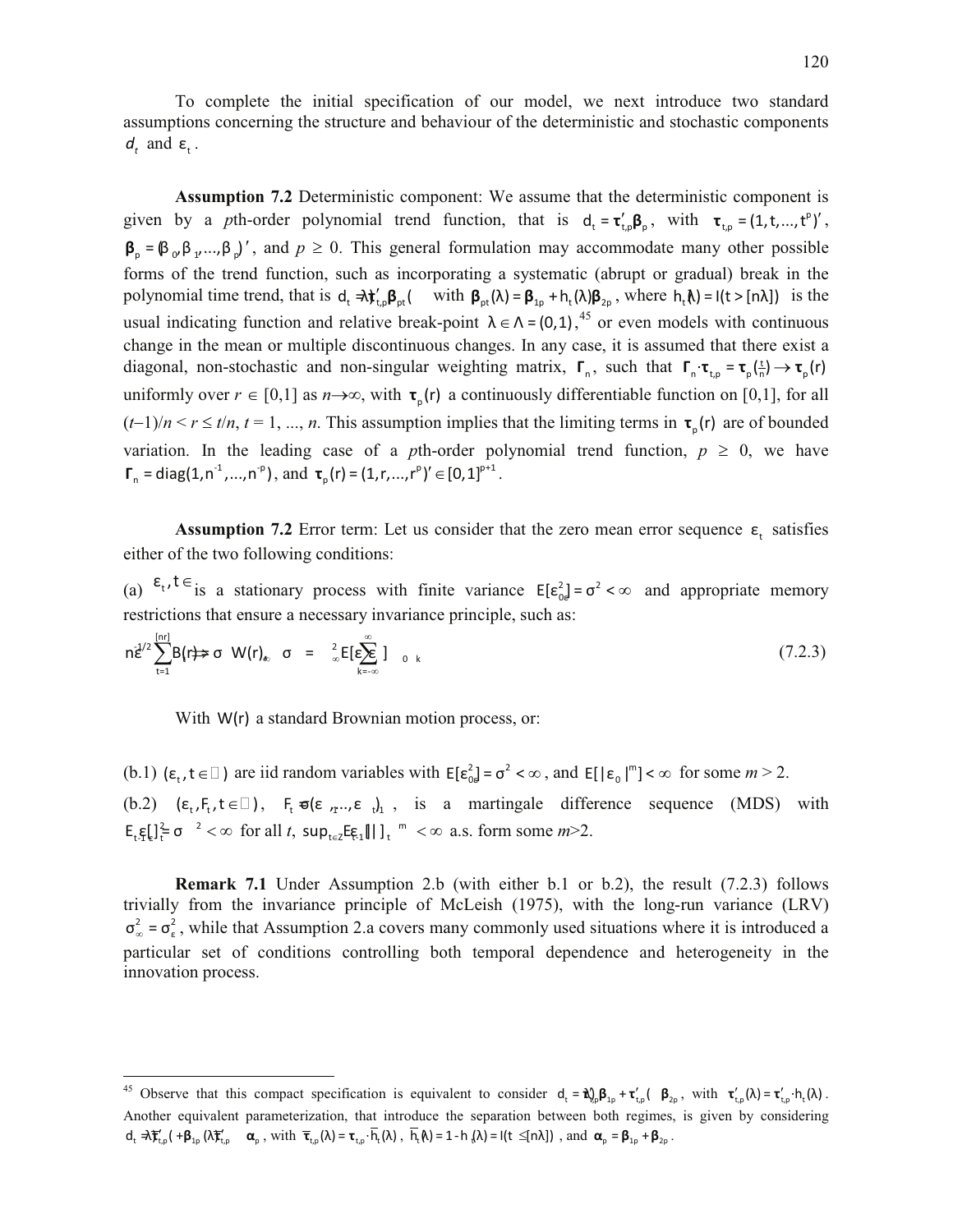Two of the most common set of conditions are the linear process (LP) (cf. Phillips and Solo (1992)) driven by iid or MDS innovations, and the strong mixing (see, e.g., Phillips (1987)) with mixing coefficients of size  $m/(m-2)$ , for some  $m > 2$ . These two conditions allow for a wide variety of possible generating mechanisms for the sequence  $\varepsilon_t$ , including all Gaussian and many other stationary finite order ARMA models under very general conditions on the underlying errors.

Also, Assumption 2b.2 determines that, with  $m > 4$  and for all  $k \ge 1$ , then it is verified the following joint invariance principle for sample covariances:

$$
\begin{pmatrix}\nn^{-1}\mathcal{E}\sum_{t=1}^{\lfloor nr\rfloor}\left(\begin{matrix}1\ 2\end{matrix}\right)_{te}^{2} & 2 \\
n\mathcal{E}\sum_{t=1}^{\lfloor nr\rfloor}\n\mathcal{E}\sum_{t=1}^{\lfloor nr\rfloor}\n\mathcal{E}\n\end{pmatrix} \Longrightarrow \begin{pmatrix}\n\kappa_{\varepsilon}W_{0}(r) \\
\sigma_{\varepsilon}^{2}W_{k}(r)\n\end{pmatrix}
$$

With  $\kappa_{\varepsilon}^2 = E[(\varepsilon_{\varepsilon}^2 - \sigma_{\varepsilon}^2)^2]$ , and  $W_0(r)$ ,  $W_k(r)$  two standard independent Brownian motion processes. Under a more general dependence setting, as in Assumption 2.a based on a LP with iid innovations, it is verified a similar result, as can be seen in, e.g., Phillips and Solo (1992) and Ibragimov and Phillips (2008).

All the test procedures that we analyse in this paper are based on OLS detrended observations, that is:

$$
\hat{\mathbf{n}}_{\mathsf{t,p}} = \mathbf{Y}_{\mathsf{t}} - \mathbf{\tau}_{\mathsf{t,p}}' \hat{\mathbf{\beta}}_{\mathsf{p,n}} = \mathbf{n}_{\mathsf{t}} - \mathbf{\tau}_{\mathsf{t,p}}' (\hat{\mathbf{\beta}}_{\mathsf{p,n}} - \mathbf{\beta}_{\mathsf{p}}) = \mathbf{n}_{\mathsf{t}} - \mathbf{n}^{\vee} \mathbf{\tau}_{\mathsf{p}}' (\frac{\mathsf{t}}{\mathsf{n}}) [\mathbf{n}^{\vee} \mathbf{\Gamma}_{\mathsf{n}}^{-1} (\hat{\mathbf{\beta}}_{\mathsf{p,n}} - \mathbf{\beta}_{\mathsf{p}})]
$$
\n(7.2.4)

$$
n^{\nu} \Gamma_n^{-1} (\hat{\boldsymbol{\beta}}_{p,n} - \boldsymbol{\beta}_p) = \mathbf{Q}_{n,p}^{-1} n^{-(1-\nu)} \sum_{j=1}^n \tau_p \left(\frac{j}{n}\right)_{j}
$$
(7.2.5)

The suitable normalized OLS bias of the estimator of the trend parameter vector  $\beta_{p}$  in (7.2.1), with:

$$
\mathbf{Q}_{\overline{\mathbf{h}},\mathbf{p}} = \mathbf{m}^{-1} \sum_{j=1}^{n} \mathbf{p} \left( \mathbf{Q} \right) \frac{\partial}{\partial \mathbf{p}} \left( \frac{j}{n} \right) \mathbf{F} \Rightarrow \mathbf{F} = \int_{0}^{1} \mathbf{p}(s) \frac{\partial}{\partial \mathbf{p}}(s) \, ds \tag{7.2.6}
$$

Where convergence follows from Assumption 1 as  $n \rightarrow \infty$  with  $\mathbf{Q}_n > 0$ . The scaling factor *v* in the last expression of  $(2.4)$  can take the values  $\pm 1/2$  depending on whether we consider the stationarity or nonstationarity (fixed unit root) case.

**Remark 7.2** The case of no deterministic component, that is when  $d_t = 0$  in (7.2.1), is also covered by this results simply by considering  $\hat{\eta}_{t,p} = Y_t = \eta_t$ . When  $p = 0$ , we have the usual demeaned observations, while that  $p = 1$  represents the case of demeaned and linearly detrended observations. Because the extension to the case of higher orders of the polynomial trend function does not pose any additional restriction, we will maintain this general formulation.

Next we consider three closely-related semi-nonparametric test statistics proposed to testing the null hypothesis of stationarity,  $\alpha_1 = \alpha \forall t = 1,...,n$ , with  $|\alpha| < 1$ , against the alternative of a fixed unit root, that is,  $\alpha_1 = 1 \forall t = 1, ..., n$ .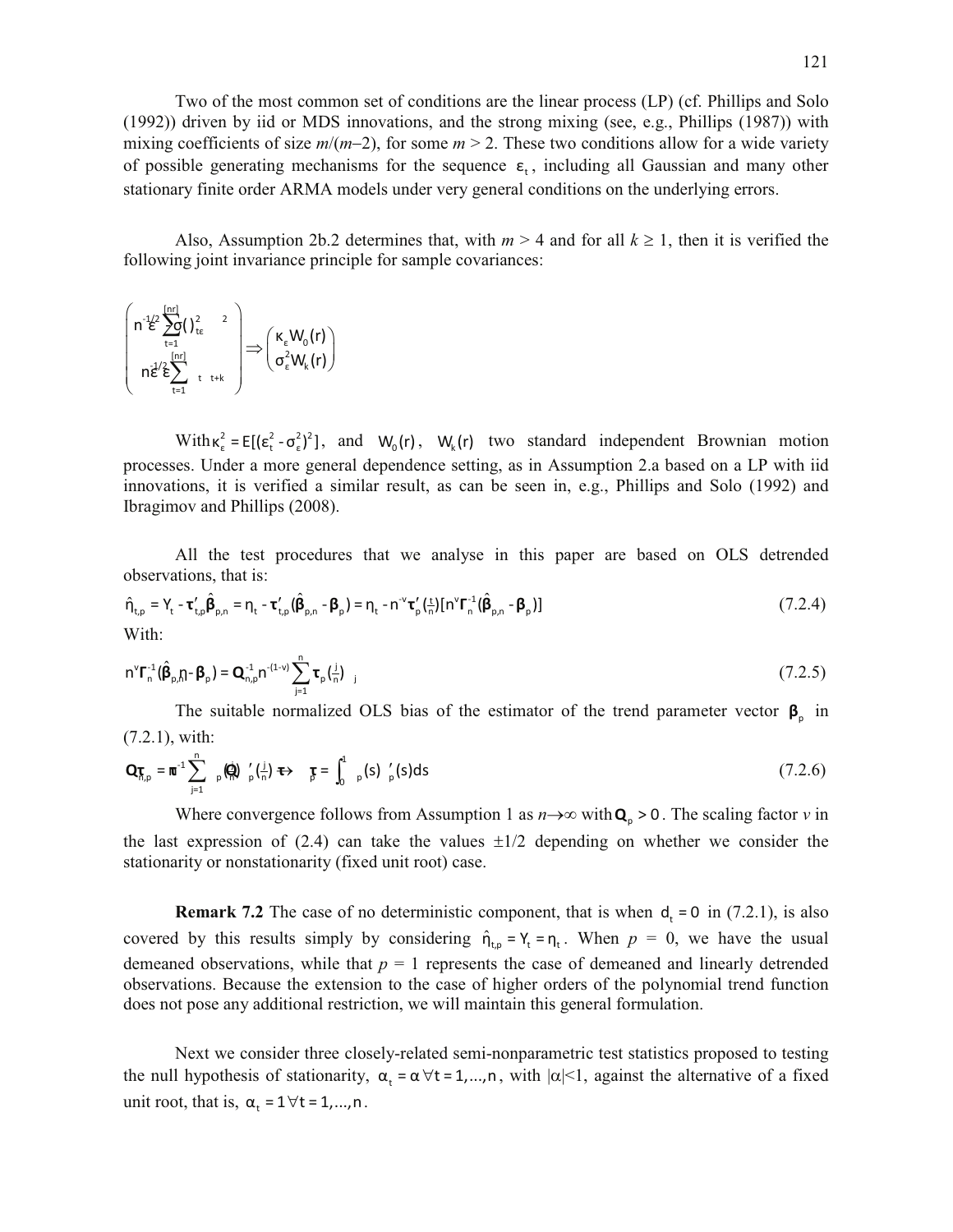Each of them explode the fact that under the I(1) alternative we must expect a excessive fluctuation in the residual sequence (7.2.4), given that  $\hat{\eta}_{t,p} = O_p(\sqrt{n})$  in this case, to consistently distinguish between these two types of behaviour.

These test statistics are the following:

$$
\hat{M}_{n,p}(\mathbf{q}_n) = \frac{1}{n \cdot \hat{\omega}_{n,p}^2(\mathbf{q}_n)} \sum_{t=1}^n \hat{V}_{t,p}^2
$$
\n(7.2.7)

$$
\mathsf{V}\hat{\mathsf{S}}_{n,p}(\mathbf{q}_n) = \frac{1}{n \cdot \hat{\omega}_{n,p}^2(\mathbf{q}_n)} \left\{ \sum_{t=1}^n \hat{\mathsf{V}}_{t,p}^2 - \frac{1}{n} \left( \sum_{t=1}^n \hat{\mathsf{V}}_{t,p} \right)^2 \right\} = \hat{\mathsf{M}}_{n,p}(\mathbf{q}_n) - \frac{1}{\hat{\omega}_{n,p}^2(\mathbf{q}_n)} \left( \frac{1}{n} \sum_{t=1}^n \hat{\mathsf{V}}_{t,p} \right)^2 \tag{7.2.8}
$$

And:

 $\overline{\phantom{a}}$ 

$$
K\hat{S}_{n,p}(q_n) = \max_{t=1,...,n} \frac{1}{\hat{\omega}_{n,p}(q_n)} \left| \hat{V}_{t,p} - \frac{t}{n} \hat{V}_{n,p} \right|
$$
(7.2.9)

With  $\hat{V}_{t,p} = n^{-1/2} \hat{S}_{t,p} = n^{-1/2} \sum_{j=1}^{t} \hat{S}_{j,p}$  the scaled partial sum of OLS residuals. The test statistic (7.2.7) is the widely known as KPSS statistic proposed by Kwiatkowski et.al. (1992), while (7.2.8) is the rescaled variance-ratio test statistic proposed by Giraitis et.al. (2003). This two test statistics measure a excessive fluctuation in the residual sequence through a Cramér-von Mises metric, while the CUSUM-type test statistic (7.2.9) is the one proposed by Xiao (2001) that uses the Kolmogorov-Smirnov measure of fluctuation. In these three cases, a rejection of the null hypothesis of stationarity is registered for large values of the estimated test statistic when compared with the proper critical values from its non-standard null limiting distributions. In (7.2.7)-(7.2.9)  $\hat{\omega}_{n,p}^2(q_n)$  is a consistent estimator of the long-run variance of the sequence  $n_t$  under the null hypothesis of stationarity, usually a kernel nonparametric estimator of the form:

$$
\hat{\omega}_{n,p}^2(q_n) = \sum_{k=-q_n}^{q_n} w(k/q_n) \hat{\gamma}_{n,p}(k)
$$
\n(7.2.10)

Where  $\hat{v}_{n,p}(k) = n^{-1} \sum_{t=k+1}^{n} \hat{n}_{t,p} \hat{n}_{t+k,p}$  is the *k*-lag sample residual autocovariance,  $q_n$  is the bandwidth parameter that must satisfy certain upper bounding condition when depends on the sample size, and  $w(\cdot)$  is the kernel or weighting function<sup>46</sup>. Under the stationarity assumption, and by standard application of the weak LLN, we have that  $\hat{\omega}_{n,p}^2(q_n) \rightarrow^p \sigma^2_{\infty} = \sigma_{\infty}^2 (1 - \alpha)^{-2}$  whenever the sample size-dependent bandwidth parameter  $q_n$  verify the condition  $q_n = O_p(n^{1/2-a})$ , with  $0 \le a \le a$ 1/2, where the  $O_p$  is used to cover the cases where it is estimated from data. We also consider, for purpose of comparison of the results in the next section, a test procedure of the reverse hypothesis, that is I(1) against I(0), that uses the same idea and information that the above stationarity tests.

This is the Breitung's (2002, 2003) test for a unit root based on a semi-nonparametric variance-ratio test statistic defined as:

$$
\overline{\mathsf{R}}_{n,p} = n^{-1}\hat{\mathsf{R}}_{n,p} \tag{7.2.11}
$$

<sup>&</sup>lt;sup>46</sup> For a more formal and complete treatment of the choice and combination of bandwidth and kernel functions in the context of stationarity tests see, e.g., Kurozumi (2002), Carrion-i-Silvestre and Sansó (2006), and Xiao and Lima (2007) among others.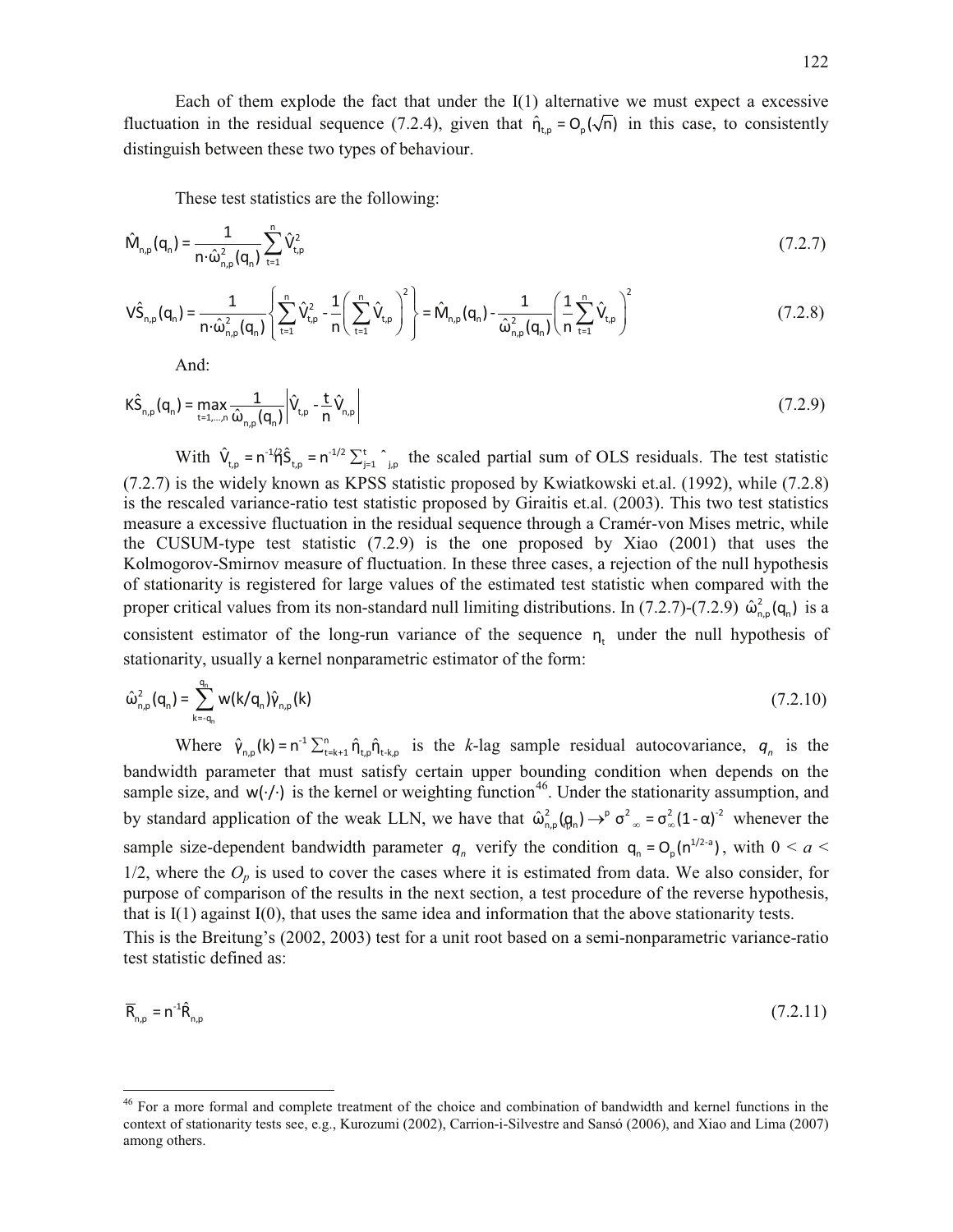Where the original variance-ratio test statistic,  $\hat{R}_{n,p}$ , is given by:

$$
\hat{R}_{n,p} = \frac{1}{n \cdot \sum_{t=1}^{n} \gamma_t^2} \sum_{t=1}^{n} \hat{S}_{t,p}^2 = \frac{1}{n \cdot \hat{\gamma}_{n,p}(0)} \sum_{t=1}^{n} \hat{V}_{t,p}^2
$$
\n(7.2.12)

Which is closely-related to the KPSS test statistic through the relation  $\hat{R}_n \lambda = \hat{q}_n \cdot M$   $\hat{q}_n$ , where  $\hat{\lambda}_{n,p}(\mathbf{q}_n) = 1 + 2 \sum_{k=1}^{q_n} w(k/\mathbf{q}_n) \hat{\rho}_{n,p}(k)$  is the ratio of the long-run to short run variance estimators, with  $\hat{\rho}_{n,p}(k) = \hat{\gamma}_{n,p}^1(0)\hat{\gamma}_{n,p}(k)$  the *k*-lag sample residual autocorrelation. The test statistic  $\overline{R}_{n,p}$ , that has the advantage that it does not requires any correction for autocorrelation, is pivotal in the sense that its asymptotic distribution under the assumption of a fixed unit root is free of nuisance parameters (see Breitung (2002) for more details).

Given that  $\overline{R}_{n,p}$  converges asymptotically to zero under stationarity, the test rejects the null of a fixed unit root for a low estimated value of the test statistic. Finally, and to complement the results for all these more traditional test procedures, we consider the recently proposed test for covariance stationary by Xiao and Lima (2007). These authors argue that this test procedure preserves the same size and power properties that of existing similar tests, while that it has higher power in the presence of a changing unconditional variance, but this was only proved through a simulation experiment. To our knowledge, under the alternative of a fixed unit root, never has been determined its consistency rate and asymptotic distribution. For that reason, and for further comparative purposes, we also consider this additional test. Their test procedure is a generalization of the CUSUM-type test by Xiao (2001) given in (7.2.9) to the case of detecting a excessive fluctuation in the first two sample moments of the detrended process. To that end, the main focus of analysis is the behaviour of the scaled partial sum functional of the bivariate process  $\xi_t = (\eta_v u)$ , with  $v_t = n_t^2 - \overline{\sigma}_{n,t}^2$ , where  $\overline{\sigma}_{n,n}^2 = n^{-1} \sum_{s=1}^n n_s^2$  is the sample variance of the error process which under stationarity becomes the finite population variance, that is,  $\overline{\sigma}_{n,n}^2 = E[n_t^2]$ . Under stationarity and Assumption 2, the process  $n^{-1/2} \sum_{t=1}^{\lfloor nr \rfloor} \xi_t$  verifies an invariance principle with weak convergence to a bivariate Brownian process with covariance matrix  $\Omega$  that is the long-run covariance matrix of  $\xi_t$ , that is,  $\lim_{n\to\infty}$ Var(n<sup>-1/2</sup>  $\sum_{t=1}^{n} \xi_t$ ). With this, an appropriate test statistic could be based on the sample version of the following generalized CUSUM-type statistic  $C_n = \max_{1 \le k \le n} || \Omega^{-1/2} \Omega^{-1/2} \sum_{t=1}^k \xi_t ||$  $C_n = \max_{1 \le k \le n} \| \mathbf{\Omega}^{-1/2} n^{-1/2} \sum_{t=1}^k \mathbf{\xi}_t \|$  given by:

$$
\hat{C}_{n,p}(q_n) = \max_{1 \leq k \leq n} \|\hat{C}_{n,p}^{n}(k,q_n)\| = \max_{1 \leq k \leq n} \left\| \int_{n,p}^{-1/2} (q_n) n^{-1/2} \sum_{t=1}^{k} \left\| \int_{t,p}^{t} \right\|, \qquad n^{-1/2} \sum_{t=1}^{[n\tau]} \hat{\xi}_{t,p} = \left( \frac{n^{-1/2} \hat{S}_{n,p}(r)}{n^{-1/2} \hat{S}_{n,p}(r)} \right) \right\|
$$

Where  $\|\cdot\|$  is any appropriate norm of vectors,  $\hat{\xi}_{t,p} = (\hat{\eta}_{t,p}, \hat{\upsilon}_{t,p})'$ ,  $\hat{\upsilon}_{t,p} = \hat{\eta}_{t,p}^2 - \hat{\sigma}_{n,p}^2$  with  $\hat{\sigma}_{n,p}^2 = n^{-1} \sum_{j=1}^n \hat{\eta}_{j,p}^2$ , and  $\hat{\Omega}_{n,p}(q_n)$  is the kernel nonparametric estimator of  $\Omega$  given by:

$$
\hat{\mathbf{\Omega}}_{n,p}(\mathbf{q}_n) = \left(\begin{array}{cc} \hat{\omega}_{n,p}^2(\mathbf{q}_n) & \hat{\lambda}_{n,p}(\mathbf{q}_n) \\ \hat{\kappa}_{n,p}^2(\mathbf{q}_n) \end{array}\right)
$$

Where  $\hat{\omega}_{n,p}^2(q_n)$  is as in (7.2.10) above, with  $\hat{\lambda}_{n,p}(q_n)$  and  $\hat{\kappa}_{n,p}^2(q_n)$  defined similarly by using the sequences  $\hat{\eta}_{to} \hat{\omega}_{to}$  and  $\hat{\omega}_{to}$ , respectively. Taking  $v = -1/2$  in (7.2.4) and (7.2.5) under the fixed unit root assumption,  $\alpha_t = 1$  for all  $t = 1, ..., n$ , we then have that: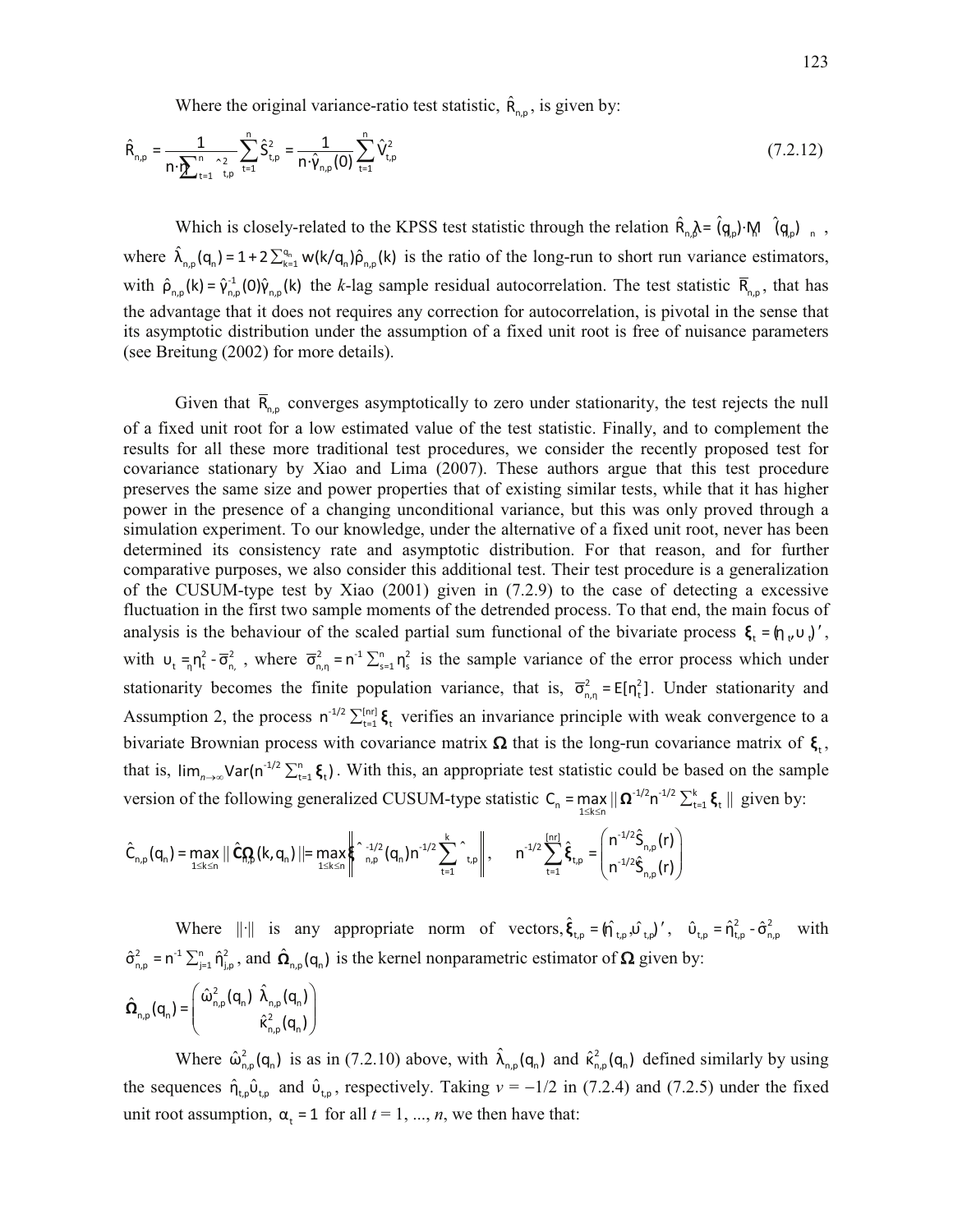$$
\hat{\mathsf{B}}_{n,p}(r) \eta n^{-1/2} \hat{=} [\mathsf{B}_{n,p} \; n^{-1/2} \; [\mathsf{A}_{n}^{r}] [\mathbf{t}_{p}^{r}] \; (\mathsf{I}_{n}^{r}) \; (\mathsf{I}_{n}^{r}) \; \mathsf{B}_{p}^{r}] \; \mathsf{B}_{p}
$$
\n
$$
\Rightarrow \mathsf{B}_{p}(r) = \mathsf{B}(r) - \mathsf{t}_{p}^{r}(r) \mathbf{Q}_{p}^{-1} \int_{0}^{1} \mathsf{t}_{p}(s) \mathsf{B}(s) \, \mathrm{d}s
$$
\n
$$
= \sigma_{\infty} \left( \mathsf{W}(r) - \mathsf{t}_{p}^{r}(r) \; \mathbf{Q}_{p}^{-1} \int_{0}^{1} \mathsf{t}_{p}(s) \mathsf{W}(s) \, \mathrm{d}s \; \right) = \sigma_{\infty} \mathsf{W}_{p}(r)
$$
\n(7.2.13)

With  $\hat{B}_{n,p}(r) = \hat{B}_{n,p}(r) = n^{-1/2}$  for  $t/n \le r < (t+1)/n$ ,  $t = 1, ..., n-1$ , which gives  $\hat{V}_{[n r], p} = O_p(n)$ , and  $n^{-1}\hat{V}_{[nr],p} = n^{-3/2}\hat{S}_{[nr],p} = n^{-1}\sum_{t=1}^{[nr]}\hat{B}_{t,p} \Rightarrow \int_0^t B_p(s)ds$  as  $n\rightarrow\infty$ . Also, taking into account that  $n\dot{N}^2 =_t n \dot{N}^2$   $\dot{N}^2$   $\dot{N} = (n - \dot{N}^2)$ , for any  $k \ge 1$ , then:

$$
\hat{\mathbf{B}}_{t+k,p}\eta = n^{-1/2}\hat{\mathbf{n}}_{t+k,p}\eta \quad {}^{-1/2}\left(\begin{matrix} t_{1k} \end{matrix}\right) \left[\mathbf{\tau}_{p}^{t} \right]_{n}^{\frac{t-k}{n}} \left(\begin{matrix} -1/2 \mathbf{F}_{n}^{-1} \hat{\mathbf{B}} \end{matrix}\right)_{n} R_{p} \quad \mathbf{\beta}_{p}
$$
\n
$$
= \hat{\mathbf{B}}_{t,p} + \left(\mathbf{\tau}_{p}^{t}\right) \left[\mathbf{\tau}_{p}^{t} \right]_{n}^{\frac{t+1}{n}} \left(\begin{matrix} -1/2 \mathbf{F}_{n}^{-1} \hat{\mathbf{B}} \end{matrix}\right)_{n} R_{p} O \left(\mathbf{n}_{p}\right)^{\frac{t+2}{2}} \mathbf{B} \left(\begin{matrix} \hat{\mathbf{n}}_{p} \end{matrix}\right)^{\frac{t+2}{2}} \left(\mathbf{n}_{p}\right)^{\frac{t+2}{2}} \left(\begin{matrix} \hat{\mathbf{n}}_{p} \end{matrix}\right)^{\frac{t+2}{2}} \left(\mathbf{n}_{p}\right)^{\frac{t+2}{2}} \left(\begin{matrix} \hat{\mathbf{n}}_{p} \end{matrix}\right)^{\frac{t+2}{2}} \left(\mathbf{n}_{p}\right)^{\frac{t+2}{2}} \left(\mathbf{n}_{p}\right)^{\frac{t+2}{2}} \left(\mathbf{n}_{p}\right)^{\frac{t+2}{2}} \left(\mathbf{n}_{p}\right)^{\frac{t+2}{2}} \left(\mathbf{n}_{p}\right)^{\frac{t+2}{2}} \left(\mathbf{n}_{p}\right)^{\frac{t+2}{2}} \left(\mathbf{n}_{p}\right)^{\frac{t+2}{2}} \left(\mathbf{n}_{p}\right)^{\frac{t+2}{2}} \left(\mathbf{n}_{p}\right)^{\frac{t+2}{2}} \left(\mathbf{n}_{p}\right)^{\frac{t+2}{2}} \left(\mathbf{n}_{p}\right)^{\frac{t+2}{2}} \left(\mathbf{n}_{p}\right)^{\frac{t+2}{2}} \left(\mathbf{n}_{p}\right)^{\frac{t+2}{2}} \left(\mathbf{n}_{p}\right)^{\frac{t+2}{2}} \left(\mathbf{n}_{p}\right)^{\frac{t+2}{2}} \left(\mathbf{n}_{p}\right)^{\frac{t+2}{2}} \left(\mathbf{n}_{p}\right)^{\frac{t+2}{2}} \left
$$

Where  $\Delta_k \tau'_p(\frac{t}{n}) = 0$  for  $p = 0$ , and  $\Delta_k \tau'_p(\frac{t}{n}) = O(n^{-1})$  for any  $p \ge 1$ , so that:

$$
n\dot{\gamma}^n{}_n(k) = n^{-1} \sum_{t=k+1}^n B^n{}_n B^{n}_{t+k} = n^{-1} \sum_{t=1}^n B^{n-2}_{t,p} + O^{n-1}\gamma^2
$$
  
\n
$$
\Rightarrow \int_0^1 B_p(s)^2 ds = \int_{-\infty}^2 W_0^1(s) ds^2
$$
\n(7.2.15)

For any  $|k| \le q_n$ . Also, from (2.13), we have that:

$$
n\dot{d}^{2}_{t,p} = (n^{-1}\dot{\mathcal{H}}^{2}_{t})^{2} - n^{-1}\sum_{j=1}^{n} (n^{-1}\dot{\mathcal{H}}^{2}_{j})^{2} = B^{2}_{t,p} + n^{-1}\sum_{j=1}^{n} B^{2}_{j,p} \implies \dot{\mathcal{H}}^{2}_{t,p} - \int_{0}^{1} \dot{\mathcal{H}}^{2}_{s} ds
$$
 (7.2.16)

And:

$$
n^{-2}\hat{S}_{n,p}(r) \Longrightarrow \int_0^r \left(\hat{B}_p(s) - \int_0^a \hat{B}_p(a)da\right)ds = \int_0^r \hat{B}_p(s)ds - r\int_0^a \hat{B}_p(s)ds \tag{7.2.17}
$$

With this results, we can now formulate the following proposition that states the asymptotic distribution of all these test statistics under the fixed unit root assumption.

**Proposition 7.2.1** Under the DGP (2.1)-(2.2), with  $\alpha_t = 1$  for all  $t = 1, ..., n$ , and Assumption 2.a, we have that:

(a) 
$$
(n \cdot q_n) \vec{\omega} \cdot \hat{f}_{n,p} \rightarrow \mathbb{I}
$$
  
\n(b)  $(q_n/n) \hat{M}_{n,p}(q_n) \Rightarrow M_p = \int_0^1 \left( \int_0^r W_p(s) ds \right)^2 dr/K \cdot \int_0^1 W_p(s)^2 ds$   
\n(c)  $(q_n/n) \hat{V} \hat{S}_{n,p}(q_n) \Rightarrow VS_p = M_p - \left( K \cdot \int_0^1 W_p(s)^2 ds \right)^{-1} \left\{ \int_0^1 \left( \int_0^r W_p(s) ds \right) dr \right\}^2$   
\n(d)  $(q_n/n)^{1/2} K \hat{S}_{n,p}(q_n) \Rightarrow KS_p = \left( K \cdot \int_0^1 W_p(s)^2 ds \right)^{-1/2} \sup_{0 \le r \le 1} |\int_0^r W_p(s) ds - r \int_0^1 W_p(s) ds|$   
\n(e)  $\overline{R}_{n,p} \Rightarrow R_p = K \cdot M_p$ 

And:

(f) 
$$
\hat{\lambda}_{n,p}(q_n) = O_p(q_n n^{3/2})
$$
,  $\hat{\kappa}_{n,p}^2(q_n) = O_p(q_n n^2)$   
\n $(n^2 \cdot q_n \hat{\kappa}^1 \cdot (\hat{q}_p)_{n} \hat{\kappa} \hat{\phi}^1 \hat{\phi}^1 (r \hat{\kappa}^2 - B \hat{\phi}^1 S \hat{\phi} ds d)^2 = K\sigma \hat{\phi}^1 \hat{\phi}^1 (r \hat{\kappa}^2 - V \hat{\phi}^1 S \hat{\phi} ds d)^2$   
\n(g)  $(q_n/n)^{1/2} \hat{C}_{n,p}(q_n) = \max_{1 \le k \le n} || (n/q_n)^{1/2} \hat{C}_{n,p}(k, q_n) || \Rightarrow C_p$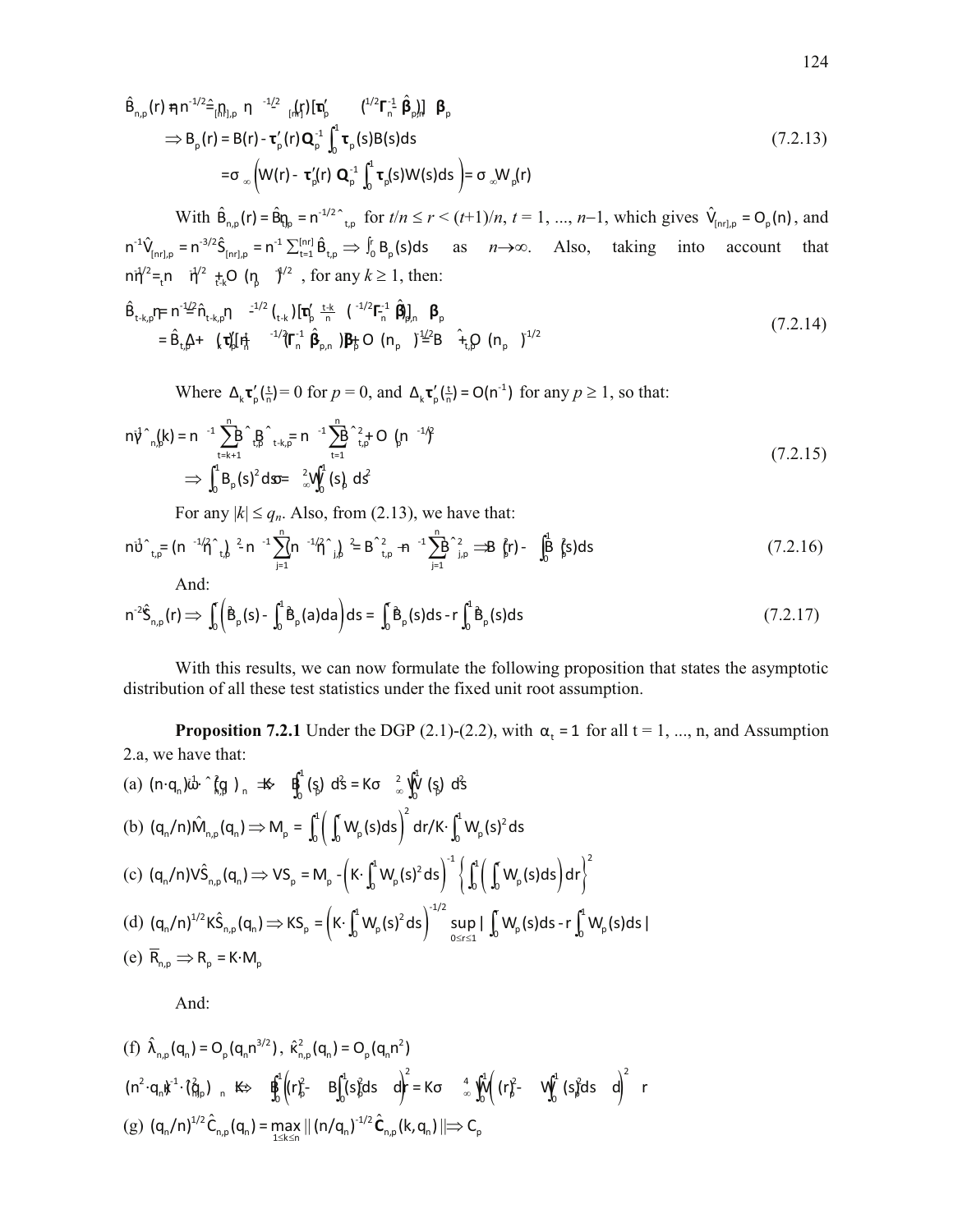Where  $K = \int_{-1}^{1} w(s) ds$  for any symmetric kernel with finite support, with the limiting distribution  $C_p$  in (g) given by:

$$
C_p = \left(K \cdot \int_0^1 \left(B_p^2(s) - \int_0^1 B_p^2(a)da\right)^2 ds\right)^{-1/2} \sup_{0 \le r \le 1} \left| \int_0^1 \left(B_p^2(s) - \int_0^1 B_p^2(a)da\right)ds \right|.
$$

**Proof.** Results (a)-(e) follow from the use of equations (7.2.13)-(7.2.15) and the application of the continuous mapping theorem  $(CMP)^{47}$ , while that the result in (f) comes from (7.2.13) and (a) and (f) for the components of the kernel estimator  $\hat{\Omega}_{n,p} (q_n)$ , under the fixed unit root assumption, (7.2.16) by using a similar development that in (7.2.14) and (7.2.15). Given the convergence rates in it is dominated by the element  $\hat{\kappa}^2_{n,p}(\mathbf{q}_n)$ , which gives:

$$
(n^{2}q_{n})^{-1}\hat{\Omega}_{n,p}(q_{n}) = \begin{pmatrix} Q_{p}(n^{-1}) & Q_{p}(n^{-1/2}) \\ (n^{2}q_{n})^{-1}(\hat{q}_{p})_{n} \end{pmatrix}
$$

With this and the use of  $(7.2.16)$  and  $(7.2.17)$  we have that:

$$
\hat{C}_{n,p}^{Q}(r,q_{n}) = (nq_{n}^{1/2})^{-1}[(n^{2}q_{n})^{-1} \wedge_{n,p}(q_{n})]^{-1/2} \left( \frac{n[n^{-3/2}\hat{S}_{n,p}(r)]}{n^{3/2}[n^{2}\hat{S}_{n,p}(r)]} \right)
$$

$$
= (n/q_{n})^{1/2} \left\{ [(n^{2}q_{n})^{-1}\hat{\Omega}_{n,p}(q_{n})]^{-1/2} \left( \frac{n^{-1/2}[n^{-3/2}\hat{S}_{n,p}(r)]}{n^{-2}\hat{S}_{n,p}(r)} \right) \right\}
$$

Where the term between brackets is  $O_p(1)$ , with  $n^{-1/2} [n^{-3/2} \hat{S}_{n,p}(r)] = O_p(n^{-1/2}) = o_p(1)$ . This gives the consistency rate of  $(n/q_n)^{1/2}$ , which is the same as for the Xiao (2001) KS test given in (d). With this it is straightforward to show that:

$$
(q_{n}/n)^{1/2}\hat{C}_{n,p}(q_{n}) = \max_{1 \leq k \leq n} || (n/q_{n})^{1/2}\hat{C}_{n,p}(k,q_{n}) || \Rightarrow C_{p}
$$

With 
$$
C_p
$$
 given above.

 $\overline{\phantom{a}}$ 

**Remark 7.3** Note that all this limiting distributions (b)-(e) are free of nuisance parameters, under the assumption of a correct specification of the deterministic component, because the scale effect from the long-run variance  $\sigma_{\infty}^2$  in the numerator and denominator of the limits cancels. The limit distributions of the scaled stationarity tests depends on the kernel choice through the constant *K*, that takes value one in the case of the Bartlett kernel, which is the most often used in practice. Also, this results indicate the consistency rates of the stationarity tests under the alternative of a fixed unit root, which is  $(n/q_n)$  for the KPSS and VS tests, and  $(n/q_n)^{1/2}$  for the KS and C tests.

 $47$  A more detailed proof and additional results concerning the asymptotic distribution of these test statistics and of the test for covariance stationarity by Xiao and Lima (2007) under a fixed unit root is available in Afonso-Rodríguez (2012b).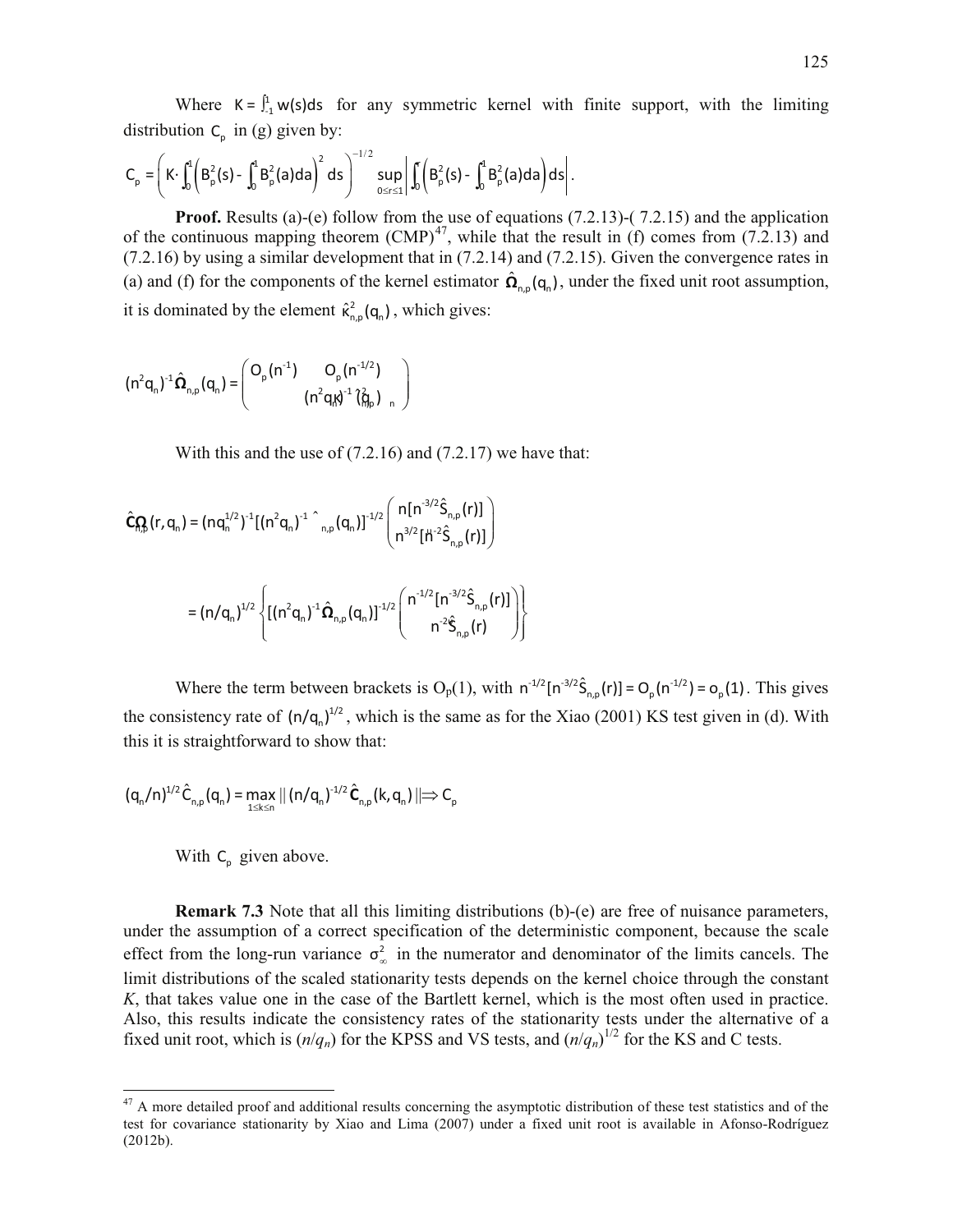For this last testing procedure, and under the fixed unit root alternative to stationarity, the dominant term is the one corresponding to the partial sum of centered squared residuals,  $n^{-2}\hat{S}_{n,p}(r)$ , whose behaviour is intended to capture instabilities in the first two sample moments.

## **7.3 Semi-nonparametric residual-based tests for stationarity and for a fixed unit root under a weak bilinear unit root process**

This section is concerned with the extension of the previous results to the case where equation (7.2.2), determining the structure of the stochastic trend component, is described as a particular member of the class of nonstationary random coefficient autoregressive (RCA) processes. Assuming that the sequence of random coefficients  $\alpha_t$  in (7.2.2) can be decomposed as:

$$
\alpha_{t} = \phi_{0} + \phi_{t} \tag{7.3.1}
$$

With  $\phi_0$  a fixed real-valued coefficient and  $\phi_t$  a sequence of random variables, then  $\lambda = E[\log(\alpha_t)] < 0$ , and  $\kappa_m = E[\alpha_t]^m] < 1$  for any  $m > 0$  determine the necessary and sufficient conditions for strict stationarity and ergodicity and weak stationarity (existence of the *m*th-order noncentral moment), respectively, of the stochastic recurrence equation (2.2) (see, e.g., Nagakura (2009), and Afonso-Rodríguez (2012a)). The leading case here is when  $\kappa_2 = \phi_0^2 + E[\phi_1^2] = \phi_0^2 + \sigma^2 \ge 1$ for a given random sequence  $\phi_t$  such that  $E[\phi_t] = 0$ , and  $\sigma_{\phi}^2 \ge 0$ , so that  $\eta_t$  is not covariance stationary (while that it can preserve the strict stationary property depending on the distributional assumptions posed on the random sequence  $\phi_t$ ), so that it can partially behaves as a random walk through the full sample, being stationary for some periods, and even mildly explosive for others. In what follows we are concerning with a member of this family of nonstationary processes which is called a stochastic (or randomized) unit root (STUR) process when  $\phi_0 = 1$ , so that the autoregressive root is equal to 1 only on average, with the STUR process being stationary for some time, while it would be mildly explosive for some other time.<sup>48</sup>

The fixed unit root process is obtained as a particular case when  $\sigma_{\phi}^2 = 0$ . These arguments suggest the interest in the study of the size and power properties of unit root and stationarity tests, respectively, under nonstationarity of the STUR type. Some early studies on this topic can be found in Granger and Swanson (1997), McCabe and Smith (1998), Gonzalo and Lee (1998), and Yoon (2004), while more recently it can be cited Francq et.al. (2008) and Afonso-Rodríguez (2012b). Testing procedures for a STUR alternative to a fixed unit root process were developed by McCabe and Tremayne (1995), Leybourne, McCabe and Tremayne (1996), and Leybourne, McCabe and Mills (1996). One of the main difficulties for the analytic study of the effects of considering a STUR alternative is the lack of theoretical results about the possible application of the invariance principle to empirical process based on this kind of models.

l

<sup>&</sup>lt;sup>48</sup> Granger and Swanson (1997) introduce a very different STUR process, where  $\alpha_t = \exp(\phi_t)$ , with  $\phi_t$  a strictly stationary and Gaussian AR(1) process. With this assumptions, it follows that  $\alpha_t = 1 + \phi_t + O_p(\phi_t^2)$ , which implies that both specifications are equivalent up to the term  $O_0 \phi \hat{j}$ . Despite the relationship between these both specifications, they present some differences so that we can call this latter case as the exponential STUR process, while that (3.1) with  $\phi_0$  = 1 might be called the additive STUR process.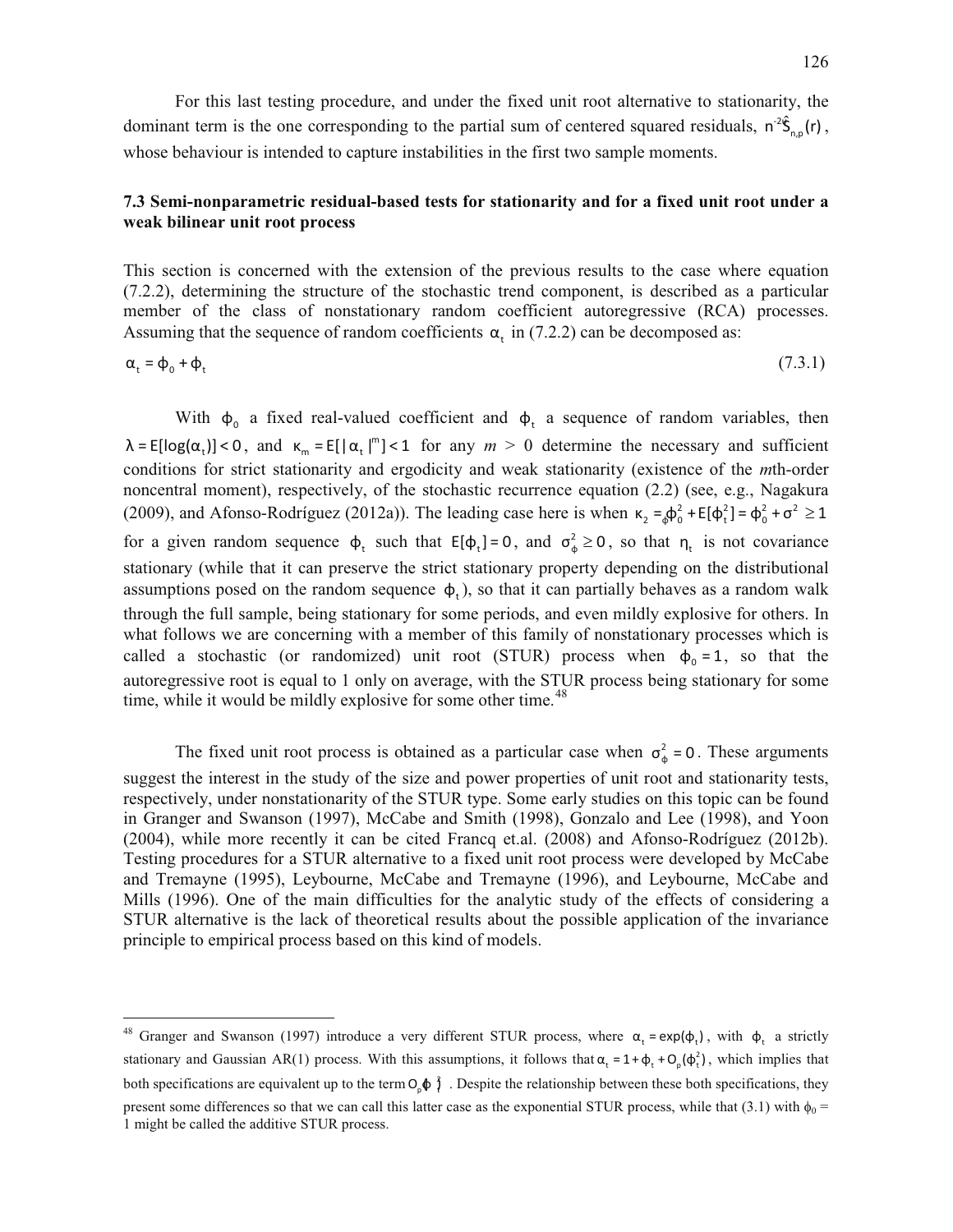McCabe and Smith (1998) introduce the concept of local heteroskedastic integration by considering that the random sequence  $\phi_t$  may be factorized as  $\phi_t = \omega n^{\lambda} u_t$ ,  $\omega \ge 0$ , with  $u_t$  a stationary sequence and  $\lambda > 0$  an appropriate power factor needed to obtain an approximate representation of the random coefficients  $\alpha_t = 1 + \phi_t$  which generates a local (first-order) approximation of the STUR process about the fixed unit root case. Also, by assumption, they rule out the case where the random terms  $\phi_t$  and  $\varepsilon_t$  may be correlated, which exclude some interesting alternatives from their analysis as the first-order Markovian bilinear unit-root process proposed by Francq et.al. (2008).

Taylor and van Dijk (2002) develop an extensive set of Monte Carlo experiments to study the power of these test statistics against different forms of nonstationarity other than difference stationarity which display a greater degree of persistence. Their general conclusion is that these tests against STUR behaviour only appear to display power against processes with a higher degree of persistence than the fixed unit root process, and not against processes with lower persistence, even where those processes are also non-stationary. For that reason, as well as for having interesting economic interpretations and its empirical relevance, we consider the analysis of the stochastic bilinear (diagonal) unit root (BLUR) process<sup>49</sup> when  $\alpha$ , in (7.2.2) is given by:

$$
\alpha_{t} = \alpha_{t}(\mathbf{\Theta}) = 1 + \alpha \varepsilon_{t-1} \tag{7.3.2}
$$

Where  $\theta = (1, \alpha)'$ , with  $\theta_0 = (1, 0)'$  indicating the fixed unit root case. With this, the complete specification of the stochastic trend component  $\eta_t$  is the following:

$$
\eta_{t} = \alpha_{t}(\boldsymbol{\theta})\eta_{t-1} + \varepsilon_{t} = (1 + \alpha \varepsilon_{t-1})\eta_{t-1} + \varepsilon_{t} \quad t = 1,...,n
$$
\n(7.3.3)

Charemza et.al. (2005) first introduce this process as being derived from a model of speculative behaviour and proved that, under Assumption 2.b,  $E[n_{td}] = \alpha \sigma^2(t-1)$ ,  $E[\Delta \eta_{td}] = \alpha \sigma^2$ , and  $Var[\Delta \eta_{td}] = (5\sigma^2 + \alpha^2 E[\epsilon^2])(\frac{1}{4} + \alpha^2 \sigma^2)^{t-2} + 4\alpha^2 \sigma^4 + 7\alpha^2 \sigma^4 - 4\sigma_\epsilon^2 = O(t)$  for any value  $\alpha \ge 0$ , which seems to make this model not suitable as a close alternative to I(1) series. These authors were mostly concerned with testing the assumption  $\alpha = 0$  against the one-sided alternative  $\alpha > 0$ , giving rise to the so-called  $\alpha$ -test through an extension of the Dickey-Fuller (DF) regression and DF-type test to this framework. In section 7.4 we review this test procedure, derive some new results for this test statistic and propose a new test procedure for testing the fixed-unit root against the BLUR alternative. In order to consider a plausible alternative to the fixed-unit root case, we next consider the BLUR model with a weak bilinear effect (in short, weak BLUR process) and what can be called the weak BLUR distribution, firstly proposed by Lifshits (2006). By introducing the normalization  $\alpha_n = \alpha \cdot n^{-1/2}$  of the bilinear parameter, this model can now be interpreted as a local alternative to the fixed unit root case in finite samples because that, for a fixed value of  $\alpha$ ,  $\alpha_n \to 0$  as  $n \to \infty$ .

 $\overline{\phantom{a}}$ 

<sup>&</sup>lt;sup>49</sup> Francq et.al. (2008) also consider the case of a stochastic bilinear (subdiagonal) unit-root process which allows for stationary increments and in this sense is more closely related to the fixed unit root case. Particularly, they consider the error correction form of an AR( $p+1$ ) process,  $\Delta Y_t = \varphi Y_{t-1} + \sum_{k=1}^p \varphi_k \Delta Y_{t-k} + \eta_t$ , where the error term  $\eta_t$  follows a bilinear process of order q, BL(q), of the form  $\eta_t = (1 + \sum_{k=1}^q \phi_k \eta_{t-k}) \varepsilon_t$ . With a slight manipulation of these expressions, we have the following STUR form  $Y_t = (1 + \phi \rho \theta)Y_t + \phi \theta \sum_{k=1}^{p} X_k + \phi \theta \sum_{k=1}^{p} Y_k$  in which the possible dependence is modelled parametrically through the *p* lags of the first differences. Under appropriate conditions on the coefficients  $\phi_k$ ,  $\eta_t$  is a centered non-correlated process (weak white noise), so that this STUR-type process becomes asymptotically indistinguishable from a fixed unit root.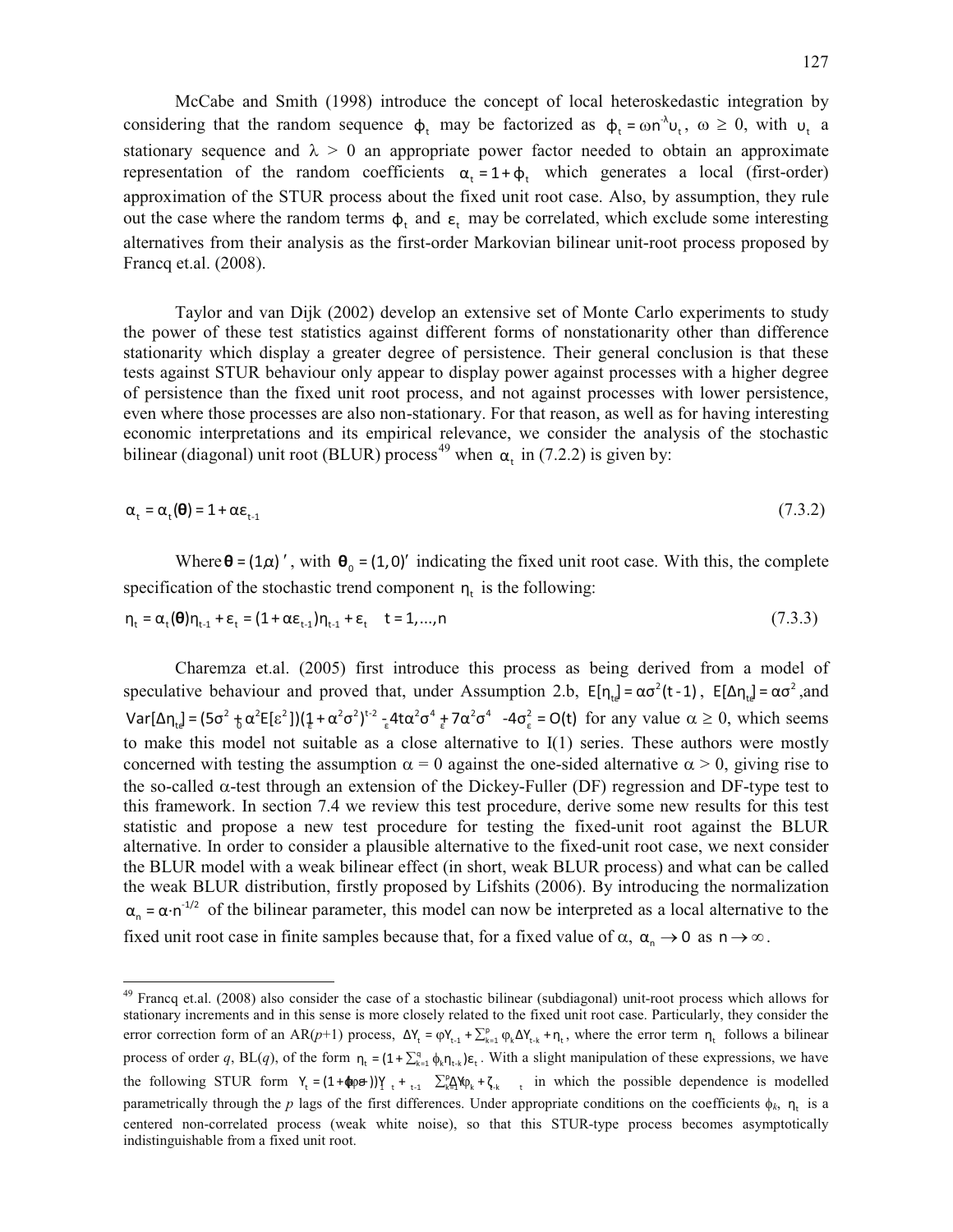The next definition, which is based on Theorem 1 by Lifshits (2006), sets the weak limit distribution of this process.

**Definition 7.3.1** Let the BLUR process in (3.3) with small a bilinearity coefficient, that is with  $\theta = \theta_n = \alpha(1), \ldots, \alpha_n = \alpha \cdot n^{-1/2}, \alpha > 0$ , error terms  $\epsilon_t$  that follows Assumption 2.b, and define the scaled partial sum process of  $\eta_{t,n} = \alpha_t(\theta_n)\eta_{t-1,n} + \varepsilon_t$  as  $H_{n,\alpha}(r) \eta n^{-1/2}$ <sub>t,n</sub>, for  $(t-1)/n \le r < (t/n)$ ,  $t = 1, ...,$ n. Then

$$
H_{n,\alpha}(r) \Rightarrow \mathbf{U}_{\alpha}(\mathbf{A}r)(r) \underset{\varepsilon}{\longrightarrow} \alpha \quad \int_{0}^{r} \frac{1+\alpha \frac{2}{3}}{A_{\alpha}(\mathbf{s})^{2}} \cdot \alpha \sigma \, d\mathbf{s} + \alpha \sigma \, r \quad \frac{2}{\varepsilon}
$$
 (7.3.4)

With  $A_{\alpha}(r) = \exp(\phi \ W(s) - \alpha \ \sigma^2 r/2)$ , and W(s) a standard Wiener process.

By using  $\alpha = \alpha_n$  as in the above definition and the explicit form of  $Var[\Delta \eta_t]$  in Charemza et.al. (2005) it is immediate to show that this STUR process is asymptotically weakly stationary in first differences. Also, given that this fact is explicitly considered in the derivation of the limit diffusion process H<sub>a</sub>(r) in (7.3.4), we have that H<sub>o</sub>(r) = B(r)  $\pi$ W(r) for  $\alpha = 0$ , E[H<sub>a</sub>(r)] as r<sup>2</sup><sub>ε</sub> (so that the weak BLUR process introduce a location displacement to the right of the limit distribution compared to that of the Brownian motion), and  $E[H_\alpha^2(r)] = \Phi$  [ $\hat{e} \times p(\alpha \sigma^2 r_\ell^2 - 1)$  -4 $\alpha^2 \sigma_\epsilon^4 r$  (see Liftshits (2006), p.4544). With these two moments it can be checked that  $Var[H_{\alpha}(r)] > 0$  only for values of  $\alpha$ below the upper limit of  $1/(\sigma_{\epsilon}\sqrt{r})$  for any  $0 \le r \le 1$ . Also, the first derivative of  $Var[H_{\alpha}(r)]$  with respect to  $\alpha$  is negative for values of  $\alpha$  below the upper limit of  $1/(\sigma_{\epsilon}\sqrt{r})$  for any  $0 \le r \le 1$ , so that it is a strictly decreasing function in  $\alpha$  for values  $\alpha \in (0, 1/(\sigma_{\epsilon}\sqrt{r}))$  which determines that this distribution becomes flat around the mean value. Thus, from (7.3.4) it is evident that this limiting distribution is a function of two parameters,  $\alpha$  and  $\sigma_{\epsilon}^2$ , where the error variance  $\sigma_{\epsilon}^2$  plays an important role not only in the scale of the distribution but also in the extent of the drift term  $\alpha \sigma_{\epsilon}^2 r$ . Also, by using a second-order Taylor series expansion of  $H_{\alpha}(r)$  around  $\alpha = 0$ , it is possible to determine more precisely how this process depends on the Brownian motion  $B(r) = \Phi W(r)$  as a function of the bilinear parameter  $\alpha$ :

$$
H_{\alpha}(r) = B(r)\omega((1/2)B(r))^{2} \quad \frac{\alpha^{2}\sigma_{\varepsilon}^{2}}{2}B_{\alpha}^{f}(s)ds \quad \Theta_{\alpha}(q) \quad \text{or} \quad \frac{\sigma_{\alpha}}{2}
$$

 $\overline{\phantom{a}}$ 

Finally, by application of the concept of summability defined by Gonzalo and Pitarakis (2006) and Berenguer-Rico  $(2011)^{50}$ , it is immediate to appreciate that this weak BLUR process is an asymptotic plausible alternative to the fixed unit root case,  $I(1) = S(1)$ , because both processes are of the same order of summability. In order to make possible the comparison of the next results with what were obtained in section 2, we formulate a proposition that establish the invariance of the weak BLUR limit distribution when the error term from the bilinear equation is weakly dependent and, in particular, when follows a linear process.

 $50$  The concept of summability is a generalization of the order of integration of a stochastic process which is defined as follows. A stochastic process  $X_t$  with positive variance is said to be summable of order  $\delta$ , denoted as  $S(\delta)$ , if  $n^{(1/2+\delta)} L(n) \sum_{t=1}^{[n\tau]} (X_t - m_t) = O_p(1)$  as  $n \to \infty$ , where  $\delta$  is the minimum real number that makes this scaled partial sum process bounded in probability, with *m<sup>t</sup>* a deterministic sequence, and L(n) a slowly-varying function.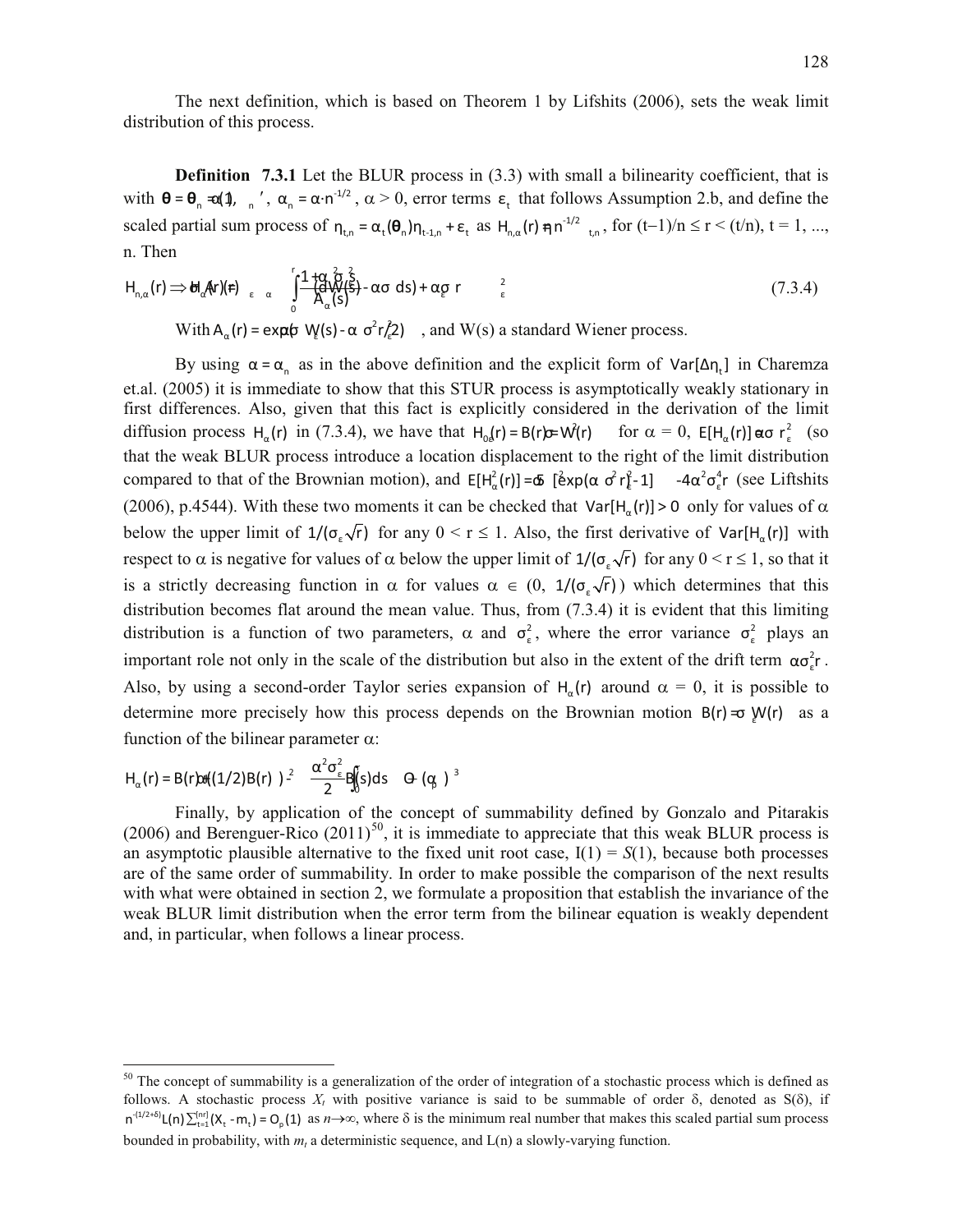**Proposition 7.3.1** Let  $\varepsilon_t = C(L)u_t$ , with  $C(L) = \sum_{j=0}^{\infty} c_j L^j$ , and  $\sum_{j=1}^{\infty} j c_j^2 < \infty$ , where the error process  $u_t$  is given either by (a)  $u_t \square$  iid(0)  $\frac{2}{u}$ ,  $\sigma_u^2 = E[u_0^2] < \infty$ , with  $E[|u_t|^m] < \infty$ , or (b)  $(u_t, F_t)$  is a MDS with respect to the information set  $F_t = \sigma(u_{ik} k \leq 1)$ ,  $E[u_t^2 | F_t] = \sigma^2$ , and  $sup_{t \in I} E[|u_t|^m |F_{t-1}] < \infty$  a.s., for some m>2. Then, given the weak BLUR(1,1) process with  $\theta = \theta_n = \alpha(1), \dots, \alpha_n = n^{-1/2}\alpha$ , and  $\alpha \ge 0$  fixed, and if m  $\ge 4$ , then:

$$
H_{n,\alpha}(r) \eta n^{-1/2} \text{ H of } r \text{ is a constant.} \tag{7.3.5}
$$

With:

$$
Q_{\alpha}(r) = A_{\alpha}(r) \int_{0}^{r} \frac{1 + \alpha \frac{\partial}{\partial \theta} \frac{2}{\partial S}}{A_{\alpha}(s)} d\theta d\theta d\theta s
$$
 (7.3.6)

And  $A_{\alpha}(r) = \exp(\phi \sqrt{g(s)} - \alpha \sigma^2 r_{\alpha}^2)$ , where  $\sigma_{\infty}^2 = \sigma_{\alpha}^2 C(1)^2$ , and  $W(r)$  is a standard Wiener processes.

### **Proof.** See Appendix A.

With these results, next proposition trivially states the limiting distributions of the residualbased tests for stationarity against a fixed-unit root, and for the reverse hypothesis, that we introduce in section 7.2 under the alternative of a weak BLUR process by simply replacing all the functionals defined in terms of the Brownian motion process by the same expressions but in terms of the diffusion process  $H_{\alpha}(r) = Q_{\alpha}(r)$ .

**Proposition 7.3.2** Under the DGP (2.1)-(2.2), with the weak BLUR alternative given in Definition **7.**3.1 and under the Proposition **7.**3.2, we have that:

- (a)  $(n \cdot q_n) \vec{b} \hat{a} \cdot \vec{b} q$  )  $n \implies \vec{b} \cdot \vec{d} \cdot (s) \cdot d \vec{s} = K \sigma \hat{a} \cdot \vec{b} \cdot (s) \cdot d \vec{s}$  $(n \cdot q_n) \dot{\omega}_{\alpha,p} (q)$ ,  $\Rightarrow$   $\frac{11}{2}$   $(s)$ ,  $(s)$   $d\sin \theta$   $(s)$   $d\sin \theta$ (b)  $(q_n/n)\hat{M}_{n,p}(q_n)p \Rightarrow M_p(n)$ (c)  $(q_n/n)V\hat{S}_{n,p}(q_n)x \nleftrightarrow VS_p($
- (d)  $(q_n/n)^{1/2} K\hat{S}_{n,p}(\mathbf{q},\mathbf{r}) \Rightarrow KS_p(\mathbf{r})$

And:

(e)  $\overline{R}_{\text{eq}} \propto \Rightarrow R_{\text{N}}(M \alpha)$ 

Where  $M_p(\alpha)$ ,  $VS_p(\alpha)$ , and  $KS_p(\alpha)$  are as in Proposition 2.1 with  $W_p(r)$  replaced by:

$$
Q_{\alpha,p}(r) = Q_{\alpha}(r) - \tau'_{p}(r) \left( \int_0^1 \tau_{p}(s) \tau'_{p}(s) ds \right)^{-1} \int_0^1 \tau_{p}(s) Q_{\alpha}(s) ds \tag{7.3.7}
$$

Where  $Q_{\alpha}(r)$  is given in (3.6). For the components of the kernel estimator of the long-run covariance matrix in the Xiao and Lima (2007) test statistic we have the same divergence rates that under the fixed unit root alternative, with the limiting distribution given now by  $C_p(x)$  as in: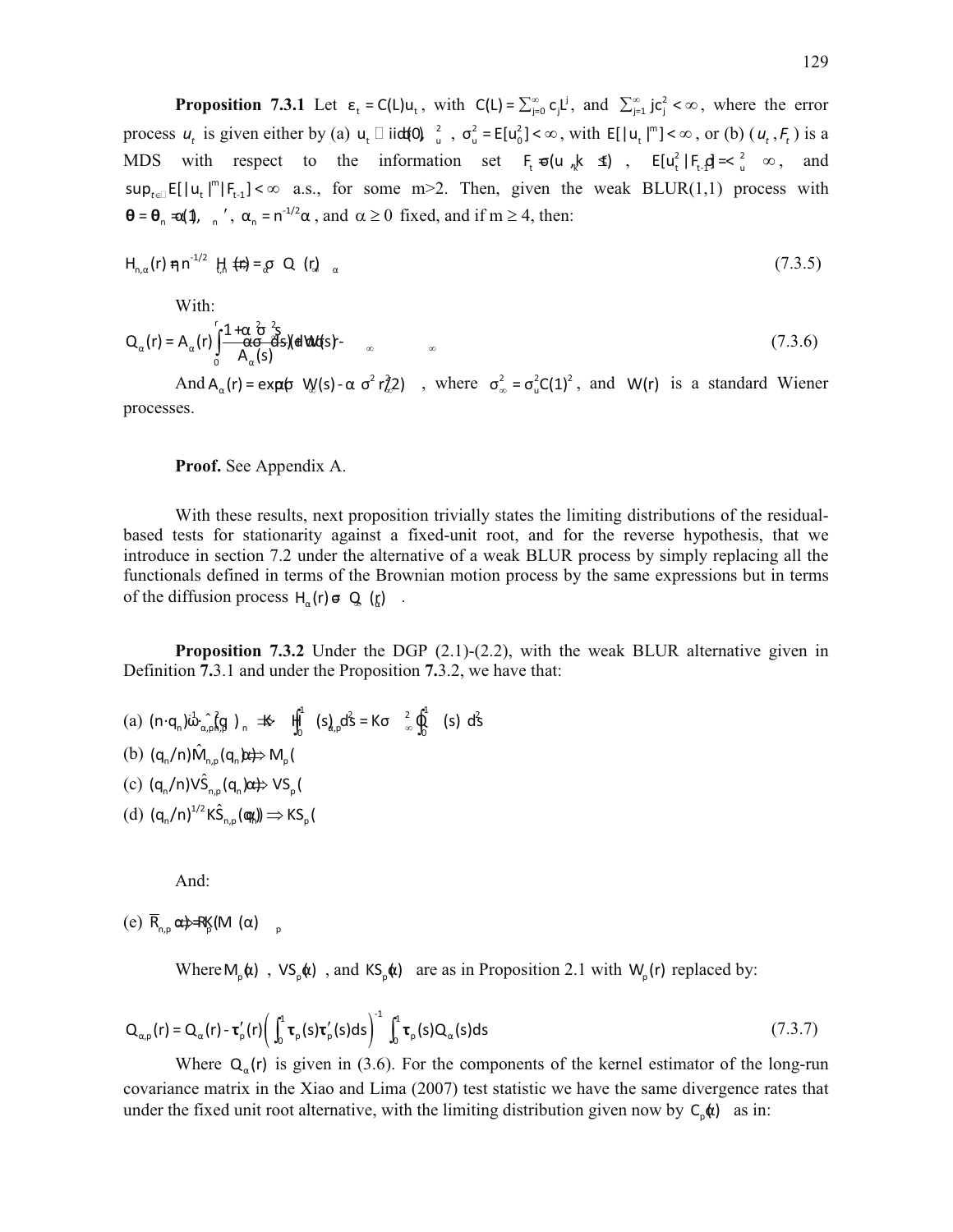Proposition 2.1 with  $B_p(r)$ <sup>2</sup> = W<sub>a</sub> $(r)$ <sup>2</sup> replaced by  $H_{\alpha,p}(r)$ <sup>2</sup>  $\oplus$   $\frac{2}{\infty}(r)$ <sub>*d*<sub>i</sub>, <sup>2</sup>.</sub>

**Remark 7.7.4** First of all it is clear from the definition of  $Q_{\alpha}(r)$  that for  $\alpha = 0$  we get the results stated in Proposition 7.2.1 under the fixed unit root assumption. Second, from the definition of  $Q_{\alpha}(r)$  in (7.3.6) it is evident that all these limit distributions depend both on  $\alpha$ , the pure bilinear effect, and the variance of the error process,  $\sigma_{\infty}^2$  (or  $\sigma_{\epsilon}^2$  with weak white noise innovations), so that in strict sense are not free of nuisance parameters. Also, given that all these results are obtained with the same divergence rates of the original tests statistics that under the fixed unit root assumption it is not of application the usual consistency concept against this form of nonstationarity other that difference stationarity. In this case the behaviour is mainly determined by the value of the bilinear parameter  $\alpha$ .

The next result states approximately the scale shift and, more importantly, the displacement to the right of  $M_{n}(x)$ , as a function of the pure bilinear effect  $\alpha$ , which determines the approximate power of the KPSS test and the source of size distortion for the variance-ratio test  $\overline{R}_{n,p}$  under the weak BLUR alternative.

**Proposition 3.3** Given the limit distribution of the KPSS test under the weak BLUR alternative in result (b) of Proposition 7.3.2, and up to the order of magnitude  $\alpha^2$ , we have that:

$$
M_{p}(\mathbf{t}) = K^{-1} \frac{M_{1,p}(\mathbf{t})}{M_{2,p}(\mathbf{t})} = M_{p} + 2\alpha M_{2,p}^{-1}
$$
\n
$$
\times \left\{ K^{-1} \int_{0}^{1} \left( \int_{0}^{1} B_{p}(s)ds \right) \left( \int_{0}^{1} B_{2,p}(s)ds \right) dr - dM_{p} \cdot \int_{0}^{1} B_{p}(r)B_{2,p}(r)dr \right\} + O_{p}(2)
$$
\n
$$
\text{With:}
$$
\n
$$
B_{2,p}(r) = B(r)^{2} - \tau_{p}'(r) \left( \int_{0}^{1} \tau_{p}(s) \tau_{p}'(s)ds \right)^{-1} \int_{0}^{1} \tau_{p}(s)B(s)^{2}ds
$$
\n(7.3.8)

**Proof.** See Appendix B.

**Remark 7.5** Given that, under Gaussianity,  $E[B_p(r)B_{2,p}(r)] = 0$ , then for any given value of  $\alpha$  $> 0$ , the leading term in (7.3.8) is given by the first term between brackets that determines a displacement to the right of this limit distribution.

This result allows to establish that there we must expect a reduction in the empirical power of the KPSS test under this alternative as long as  $\alpha$  increase, and also an increase of the rejection frequencies of the null of a fixed-unit root with the Breitung's variance-ratio test statistic given that we must expect to find more frequently small values of this test statistic.We have performed a small Monte Carlo study to numerically illustrate the performance of both test procedures under the alternative of a weak BLUR process for different sample sizes and values of  $\alpha$ , keeping constant the variance of the error term. To save space we present some figures representing the power performance of the KPSS test in the three standard cases of analysis in terms of the structure of the deterministic component (no trend, OLS demeaned  $(p = 0)$ , and OLS demeaned and detrended  $(p = 0)$ 1) data), with the Bartlett kernel for the computation of the LRV with deterministic bandwidth parameter  $q_n = [c \cdot (n/100)]^{1/4}$ , with  $c = 4$ , and iid Gaussian noise  $\epsilon_t$  with variance  $\sigma_{\epsilon}^2 = 1$ .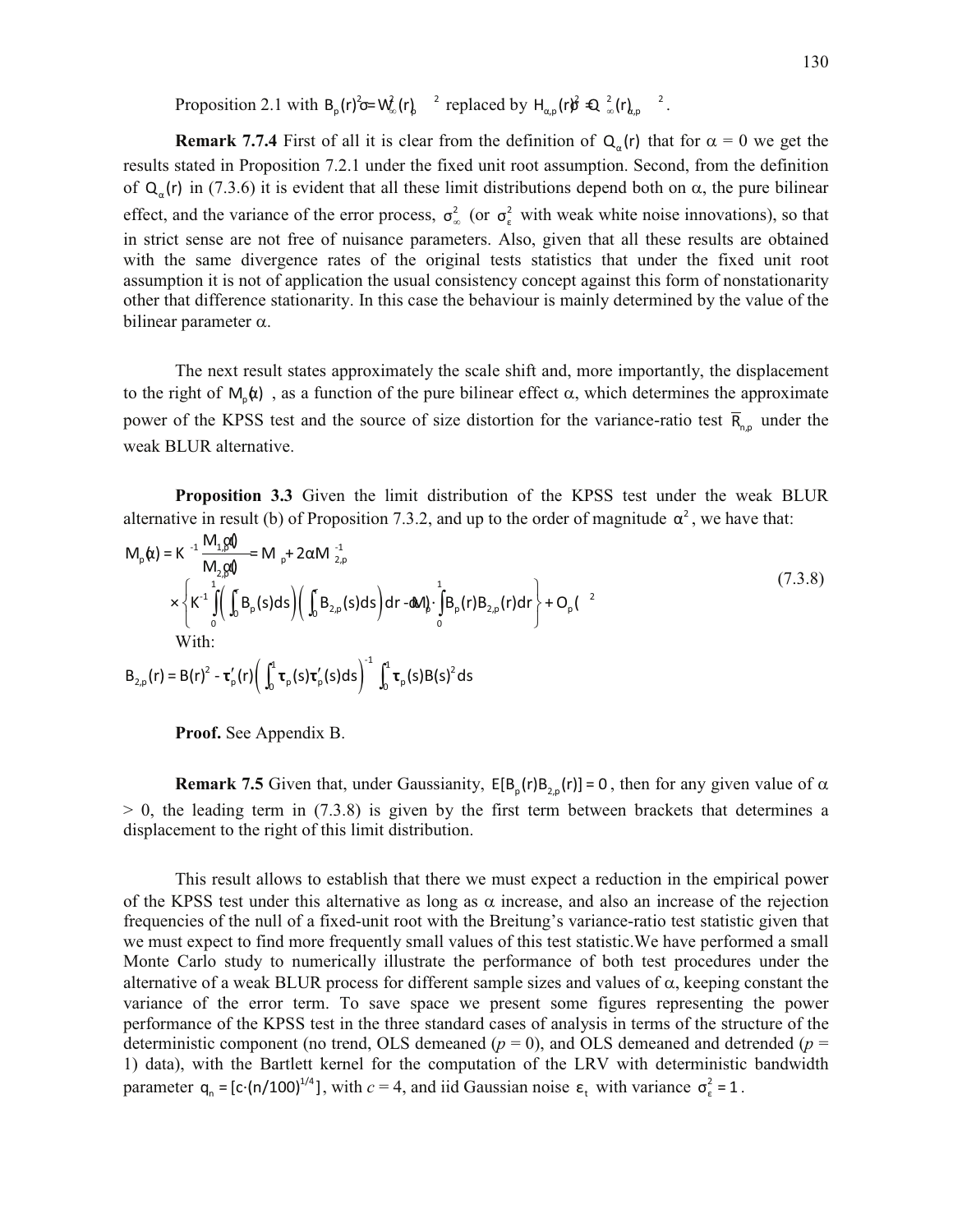The power results, see Figure 1 below, are based on 10000 independent realizations, sample size-adjusted quantiles with sample sizes  $n = 50$ , 100, 250, and 500 and values of  $\alpha_n = 0, 0.1, \dots$ , 0.9, 1.



**Figure 7.1** Power performance of the KPSS tests under a weak BLUR alternative

As was discussed below, increasing the value of the bilinear parameter for a fixed sample size creates a spurious appearance of stationary when using this testing procedures due to the joint effect of the displacement and flattening of the distribution  $H_{\alpha}(r)$ .

In Afonso-Rodríguez (2012a) we develop a similar study but with the DF tests (normalized bias of OLS estimator and OLS T-test) and we found that the size profile of both test procedures can be seriously distorted under a weak BLUR alternative, with a greater impact that in the above cases of both BLUR parameters,  $\alpha$  and  $\sigma_{\epsilon}^2$ , even for very small values of  $\alpha$ . Thus, there could be situations where a standard test for a fixed-unit root could wrongly reject in favour of stationarity due to the effects induced by this kind of nonstationary processes. This findings can be considered as the main reason to look for a testing procedure that allows to discriminate between both types of nonstationarity, that is, fixed-unit root against weak bilinear nonstationarity.

#### **7.4 A new semi-nonparametric residual-based test for detecting weak bilinear nonstationarity**

The first attempt to develop a testing procedure for discriminating between a fixed-unit root process and a bilinear unit root, with  $n_t$  given as in (7.3.3), was made by Charemza et.al. (2005). Their procedure is inspired by the DF T-test statistic based on the OLS fitting of an auxiliary regression related to the AR(1) model. In this case these authors propose to compute the pseudo T-test statistic based on the OLS fitting of an auxiliary regression which is a feasible version of the following:

$$
\Delta Y_t = \alpha \varepsilon_{t-1} Y_{t-1} + \Delta d_t + \xi_t \tag{7.4.1}
$$

Where, from (7.2.1) and Assumption 1, we have that  $\Delta d_t = \tau_{t,p-1}' \phi_{p-1}$ , with  $\phi_{p-1}$  a new set of trend parameters formed as a linear combination of the components of  $\beta_{p}$ , and with the error term given by  $\xi_t = \varepsilon_t - \alpha \varepsilon_{t-1} d_{t-1}$ . Using  $\varepsilon_t$  from  $\xi_t$  we have  $\varepsilon_{t-1} = \Delta Y_{t-1} - \alpha \varepsilon_{t-2} \eta_{t-2} - \Delta d_{t-1}$ , so that we can write $(7.4.1)$  as: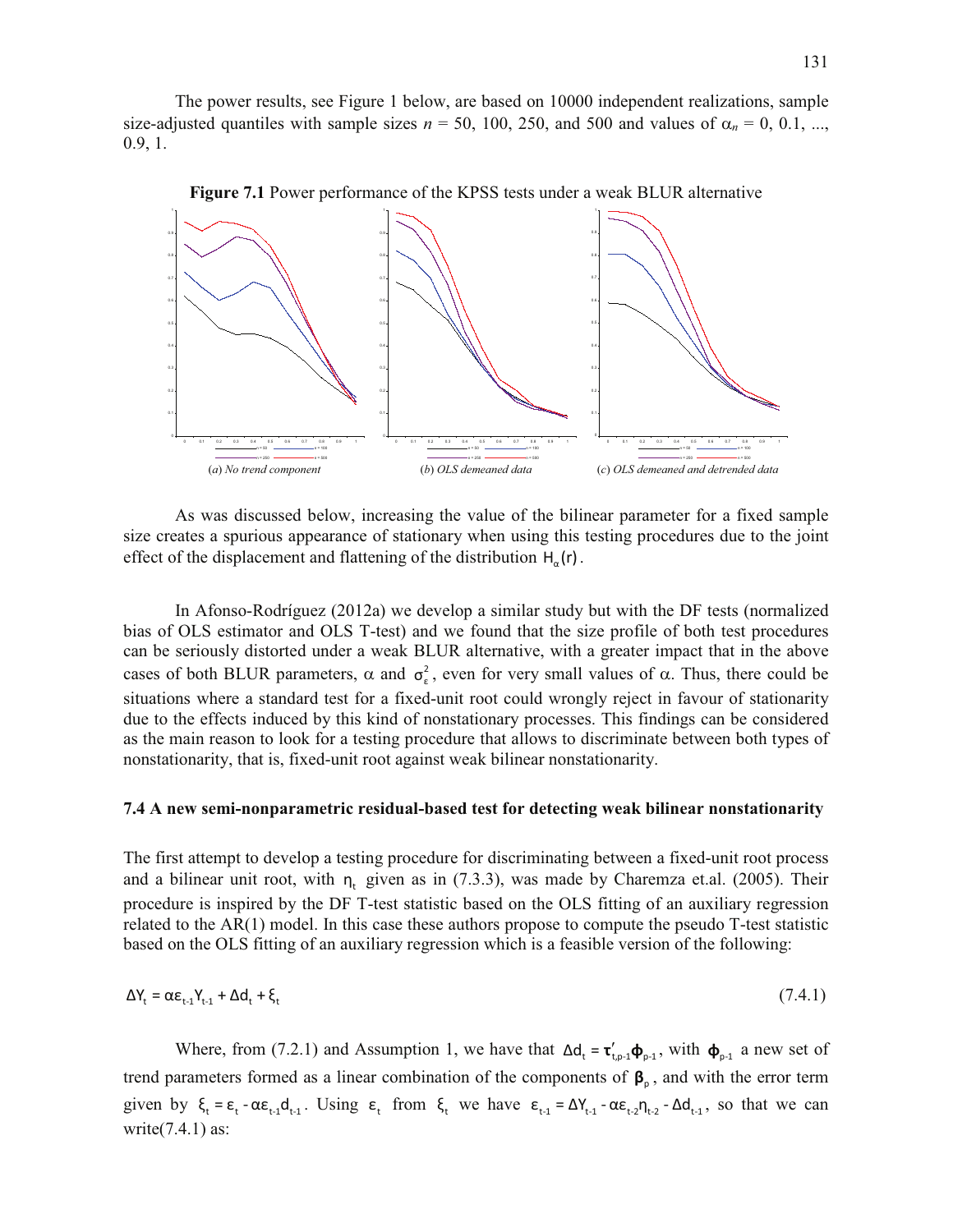$$
\Delta Y_{t} = \alpha Z_{t-1} + \tau_{t,p-1}' \Phi_{p-1} + \zeta_{t}
$$
\n
$$
(7.4.2)
$$

Where  $Z_{t-1}$   $\Delta W_{t-1}$  is the nonstationary regressor, and  $\zeta_t = \varepsilon_t$  under the null hypothesis  $\alpha =$ 0. Thus, the propose testing procedure is based on the use the standard OLS-based pseudo T-ratio test statistic,  $\hat{T}_{n,p-1}$ , for testing  $\alpha = 0$  against the one-sided alternative  $\alpha > 0$ . The next two propositions, that we state here without proof but that can be requested from the author, establish the limit distribution of  $\hat{\tau}_{n,p-1}$  in the case of no deterministic component in the DGP (that is, when  $d_t$  $= 0$  in (2.1)) both under the null of a fixed-unit root and under the alternative of a weak BLUR nonstationary process.

**Proposition 7.4.1** Let the series  $Y_t$  be generated by (7.2.1)-(7.2.2) and (7.3.2), with  $d_t = 0$ . Under the null hypothesis of a fixed unit root process, with  $\theta = \theta_0 = (1,0)'$ ,  $\alpha_t(\theta_0) = 1$  for all  $t = 1$ , ..., n, and the Assumption 2(b) on the error process, then as  $n\rightarrow\infty$ :

$$
\hat{T}_{n,p-1} \Rightarrow \int_{0}^{1} W(s) dW^{*}(s) \left(\int_{0}^{1} W(s)^{2} ds\right)^{-1/2} = d N(0,1)
$$
\n(7.4.3)

Where  $W(s)$ , and  $W<sup>*</sup>(s)$  are two independent standard Wiener processes.

This result extends to the case of OLS detrending with a general order  $p \geq 0$  of the polynomial trend function the one obtained by Charemza et.al. (2005) only for the case of raw observations and for the inclusion of a constant term  $(p = 0)$ . The derivation of a similar result for the case where the DGP contains a deterministic component is somewhat more complex due to the nonlinearity of the OLS estimator of  $\alpha$  in (7.4.2) with respect to the observed series  $Y_t$  and its components. This is one of the major drawbacks of this approach, together with the possible specification and treatment of more complex deterministic terms in the auxiliary regression and the effect of considering weakly dependent error terms.

**Proposition 7.4.2.** Let the series  $Y_t$  be generated by (7.2.1)-(7.2.3) and (7.3.2), with  $d_t = 0$ . Under the sequence of local alternatives to the null hypothesis given by the weak BLUR process as in Definition 7.3.1, with  $\theta = \theta_n = \alpha(1, \ldots, \alpha_t(\theta_n)) = 1 + \alpha_n \epsilon_{t-1}, \alpha_n = \alpha n^{1/2}$ , and  $\alpha > 0$  fixed, and the Assumption 2(b) on the error process with  $m > 4$ , then as  $n \rightarrow \infty$ :

(a) 
$$
\sqrt{n}\hat{\alpha}_n - \alpha = \sqrt{n}(\hat{\alpha}_n - \alpha_n) \Longrightarrow -\alpha^3 \frac{\int_0^1 H_\alpha^4(s)ds}{\int_0^1 (H_\alpha^2(s) \mathbf{\alpha} t f(\frac{t}{\alpha}))ds}
$$

(b) 
$$
\hat{T}_{n,p-1} = O_p(n^{1/2})
$$

And:

(c) 
$$
n^{-1/2} \hat{T}_{n,p-1} \Rightarrow \frac{\alpha \int_0^4 H_\alpha(s)^2 ds}{\sqrt{1 + \alpha^2 G_\alpha} \sqrt{\int_0^4 (H_\alpha(s)^2 + \alpha \hat{H}_\alpha(s) \hat{J} ds)}}
$$
  
\nWith:  
\n
$$
G_\alpha = \int_0^4 H_\alpha(s)^2 ds + 3 \left( \int_0^4 H_\alpha(\alpha) \hat{J} d\alpha(s) \right)^2 \left( d\hat{J}_\alpha^2 (H_\alpha(s)^2 + \alpha \hat{J}_\alpha) \right)^{-1}
$$

And  $H_{\alpha}$ (s) the limit diffusion process given in (7.3.4).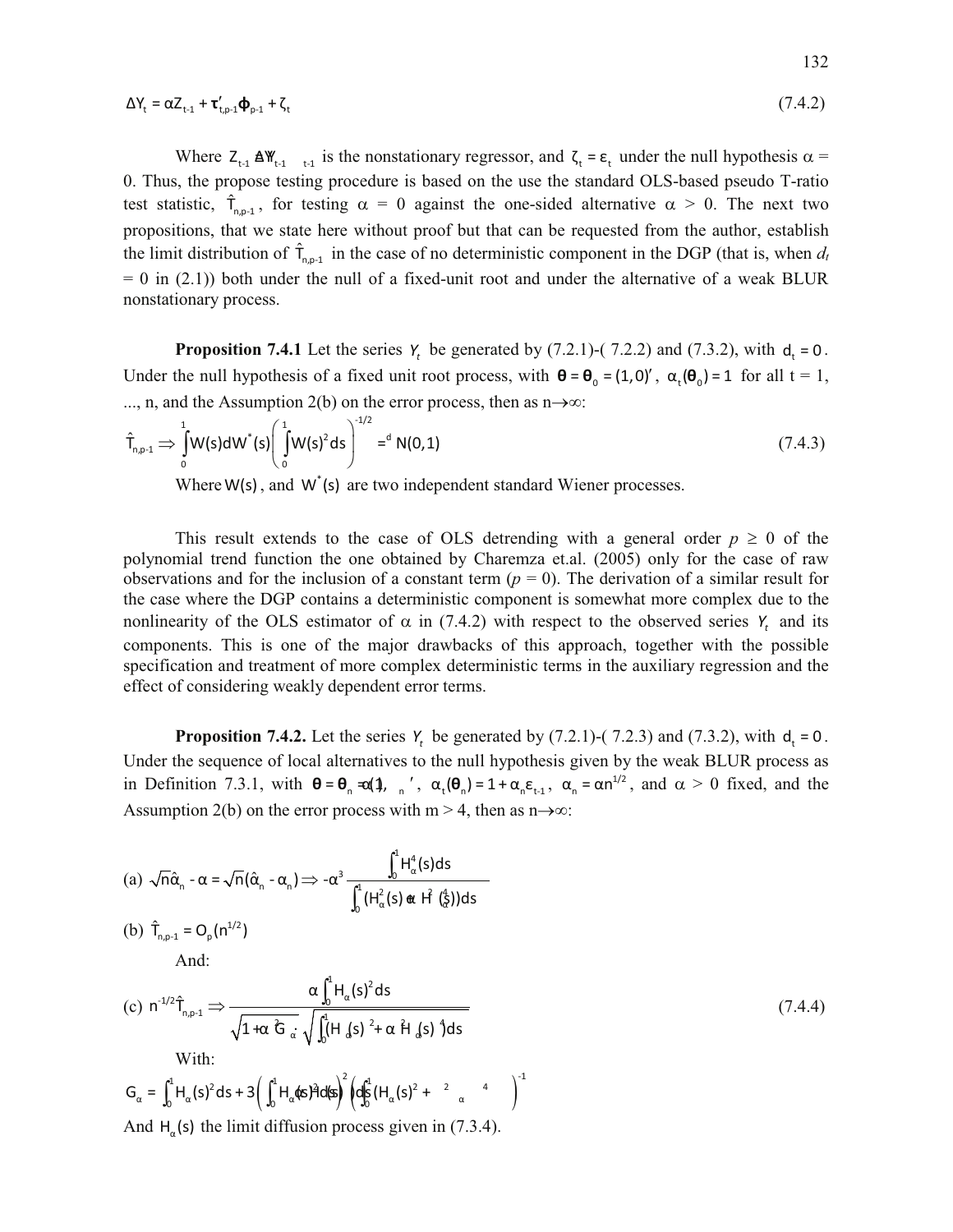**Remark 7.6** This result extends the proof of a similar proposition in Lifshits (2006) to the case of OLS detrended data, and also is a modification of his results, where the term  $(1+\alpha \hat{G})^{1/2}$  in the denominator of the right hand side of (c) does not appears. Also, the result in 7.4.2(a) is very important given that it establish the root-*n* consistency of  $\hat{\alpha}_n$  as an estimator of the scaled bilinear parameter  $\alpha_n = \alpha n^{1/2}$  under the assumption that this effect is present in the observed process.

Despite the merits and relatively good performance of this test procedure, given some of its limitations and difficulties<sup>51</sup>, we propose a new alternative testing procedure that is based on test statistics are of KPSS-type in the sense that they are built as the test statistic  $\hat{M}_{n,p}(q_n)$  in comparing the different degree and amplitude of the fluctuations for the first difference of a fixedunit root process (when  $\alpha = 0$ ), which is stationary, and of a weak BLUR process (when  $\alpha > 0$ ), that is stationary only asymptotically. With this idea we present two versions of this semi-nonparametric residual based test, with the advantage that both are asymptotically equivalent and the first one is based on the same OLS residual sequence as the stationarity tests considered in section 7.7.2. Both (7.7.2.7) but with a different set of residuals. The first one,  $\tilde{D}_{n,p}(q_n)$ , is defined as:

$$
\tilde{D}_{n,p}(q_n) \text{Tr} \frac{1}{n \cdot \tilde{V}_n^2(q_n)} \sum_{t=1}^n \left( n^{-1/2} \sum_{j=1}^t \tilde{V}_{j,p}^2 \right)^2) \frac{1}{n \cdot \tilde{V}_n^2(q_n)} \sum_{t=1}^n \zeta_{t,p}^{-1/2} \hat{V}_{t,p}^{-2} \tag{7.4.5}
$$

Where  $\tilde{\eta}_{t,p} = \Delta \hat{\eta}_{t,p}$  is the first difference of the OLS residuals given in (7.2.4) from the estimation of (7.2.1) under Assumption 1 on the deterministic component, while the second is given by:

$$
\hat{D}_{n,p}(q_n) \eta \tau = \frac{1}{n \cdot \hat{v}_n^2(q_n)} \sum_{t=1}^n \left( n^{-1/2} \sum_{j=1}^t \hat{v}_{j,p-1} \right)^2
$$
\n(7.4.6)

Based on the sequence of OLS residuals from the fitting of (7.2.1) in first differences, that is  $\Delta Y_t = \tau'_{t,p-1} \hat{\Phi}_{p-1,n} + \hat{\eta}_{t,p-1}$   $t = 1, ..., n$ . In (7.4.5) and (7.4.6), the scaling factors  $\tilde{v}_n^2(\mathbf{q}_n)$  and  $\hat{v}_n^2(\mathbf{q}_n)$  are kernel estimators of the LRV as in (7.2.10) based on the corresponding residual sequences. In Appendix C it is proved that both estimators have the same limit because the two residual sequences are asymptotically equivalent. However, despite this, there is a major difference between  $\tilde{D}_{n,p}(q_n)$ and  $\hat{D}_{n,p}(\mathbf{q}_n)$  due to the term in their numerators. The following proposition states the stochastic limit distribution of each test statistics under the general assumption of a weak BLUR process generating the stochastic trend component  $n_t$ .

**Proposition 7.4.3** Given the DGP (7.2.1)-(7.2.2), (7.3.2), the sequence of local alternatives to the fixed-unit root case given by the weak BLUR process as in Definition 3.1, with  $\theta = \theta_n = (1, \alpha_n)'$ ,  $\alpha_t(\theta_n) = 1 + \alpha_n \epsilon_{t-1}$ ,  $\alpha_n = \alpha n^{1/2}$ , and  $\alpha > 0$  fixed, and the Assumption 2(a) on the error process, then as  $n \rightarrow \infty$ :

 $51\,$ <sup>51</sup> The difficulties cited above are mainly related with the use of quantiles of a null limit distribution (the standard normal) that could not be appropriate in any case because the DGP may not correspond to the specified auxiliary regression used to compute the T-test statistic  $\hat{T}_{n,p-1}$ , along with the fact that the auxiliary regression (7.4.2) is only an approximation to the true DGP (7.4.1).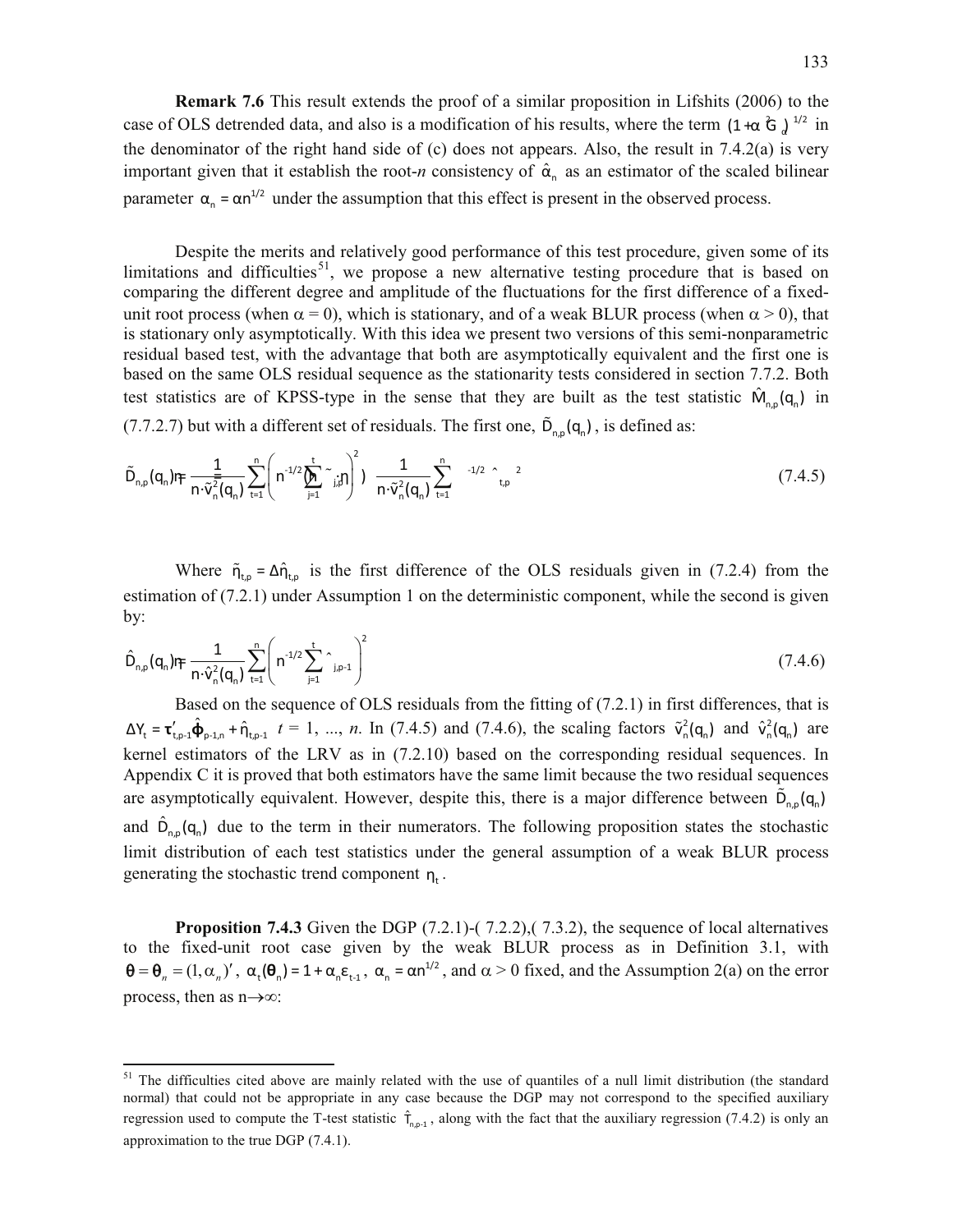(a) 
$$
\tilde{v}_n^2(q_n)
$$
,  $\hat{v}_n^2(\mathbf{q}_n|\mathbf{r}) = \sigma^2 + 2\sigma \hat{g}$  [H<sup>2</sup>(s)]<sup>1</sup><sub>0</sub> H (s) <sup>1</sup>/<sub>2</sub> ds <sup>2</sup> (7.4.7)

(b) 
$$
\tilde{D}_{n,p}(q_n) \omega \gg \tilde{Q} \omega = H_{\alpha,p}^2(s) \int_0^1 \text{d}s
$$
 (7.4.8)

(c) 
$$
\hat{D}_{n,p}(q_n) \oplus \hat{q}_n = B_{\alpha,p-1}^{-2}(s) \int_0^1 ds
$$
 (7.4.9)

With  $H_{\alpha,p}(r)$  given in Proposition 3.2 and  $B_{\alpha,p-1}(r)$ , a (p-1)th-level  $H_{\alpha}(r)$  process, defined in Appendix C.

**Proof.** See Appendix C.

It is easy to check that under the fixed-unit root assumption, that is  $\alpha = 0$ , both limit distributions (7.4.8) and (7.4.9) are free of nuisance parameters and are simply given by

$$
\tilde{D}_0 = \int_0^1 Q_{0,p}(s)^2 ds = \int_0^1 W_p(s)^2 ds
$$
\n(7.4.10)

And:

$$
\hat{D}_0 = \int_0^1 V_{p-1}(s)^2 ds \tag{7.4.11}
$$

With  $W_p(r)$  given in (2.13) and  $V_{p-1}(r)$  a  $(p-1)th$ -level Brownian bridge defined as:

$$
V_{p-1}(r) = W(r) - \int_0^r \tau'_{p-1}(s)ds \left( \int_0^1 \tau_{p-1}(s) \tau'_{p-1}(s)ds \right)^{-1} \int_0^1 \tau_{p-1}(s) dW(s)
$$
\n(7.4.12)

Given that for any value  $\alpha > 0$ , the limit distributions  $\tilde{D}_{\alpha}$  and  $\hat{D}_{\alpha}$  are dominated by the effect of  $\alpha$  in the denominator with respect to (7.4.10) and (7.4.11), we compute the lower quantiles of these distributions as the critical values and the rejection of the null hypothesis  $\alpha = 0$  using (7.4.5) or (7.4.6) will be for small values of the corresponding test statistic. The following table presents these critical values for the first version of the test statistic,  $\tilde{D}_{n,p}(q_n)$  defined in (7.4.5), computed via Monte Carlo simulation, for different sample sizes, iid Gaussian white noise errors and with 10000 independent realizations.

**Table 7.1** Finite sample simulated critical values for  $\tilde{D}_{n,p}(q_n)$ 

|                            |            | No deterministic | Demeaned data | Detrended data |
|----------------------------|------------|------------------|---------------|----------------|
|                            |            | component        | $(p = 0)$     | $(p = 1)$      |
| Significance level<br>0.01 | $n = 50$   | 0.03356          | 0.02415       | 0.01840        |
| 0.025                      |            | 0.04254          | 0.02858       | 0.02071        |
| 0.05                       |            | 0.05223          | 0.03304       | 0.02335        |
| 0.1                        |            | 0.06793          | 0.03981       | 0.02699        |
| 0.01                       | $n = 100$  | 0.03548          | 0.02352       | 0.01755        |
| 0.025                      |            | 0.04621          | 0.02938       | 0.02080        |
| 0.05                       |            | 0.05883          | 0.03469       | 0.02373        |
| 0.1                        |            | 0.08047          | 0.04256       | 0.02781        |
| 0.01                       | $n = 250$  | 0.03497          | 0.02427       | 0.01735        |
| 0.025                      |            | 0.04392          | 0.02937       | 0.01987        |
| 0.05                       |            | 0.05748          | 0.03455       | 0.02263        |
| 0.1                        |            | 0.07834          | 0.04213       | 0.02654        |
| 0.01                       | $n = 500$  | 0.03558          | 0.02343       | 0.01625        |
| 0.025                      |            | 0.04396          | 0.02819       | 0.01905        |
| 0.05                       |            | 0.05525          | 0.03365       | 0.02225        |
| 0.1                        |            | 0.07609          | 0.04159       | 0.02630        |
| 0.01                       | $n = 1000$ | 0.03624          | 0.02332       | 0.01672        |
| 0.025                      |            | 0.04638          | 0.02885       | 0.01988        |
| 0.05                       |            | 0.05738          | 0.03440       | 0.02252        |
| 0.1                        |            | 0.07690          | 0.04212       | 0.02646        |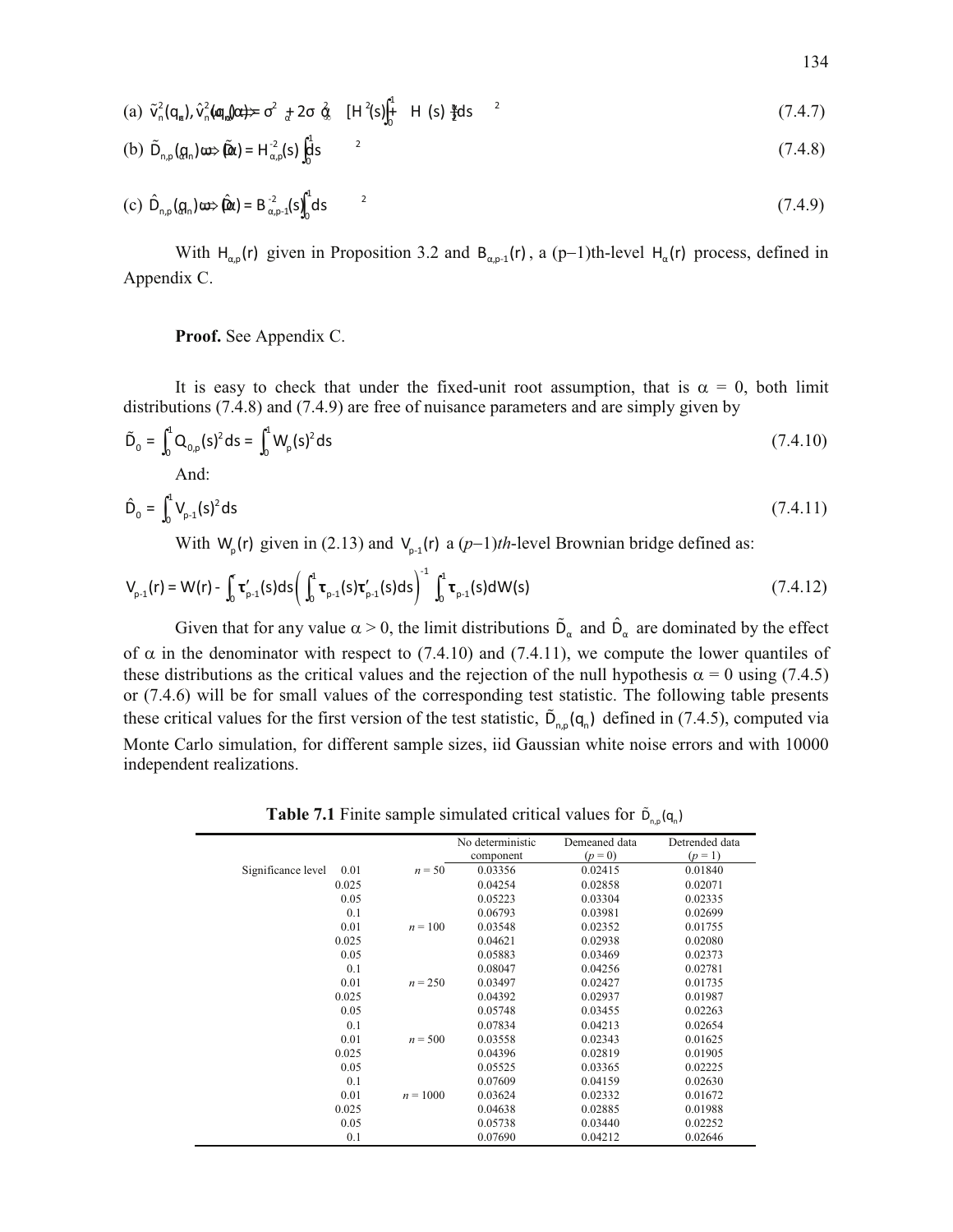As can be seen in this table, there are not significant differences in these values for very small sample sizes with respect to large ones.

Also, despite of the differences among (7.4.10) and (7.4.11), the simulated lower quantiles for the null distribution of the second version of the test statistic,  $\hat{D}_{n,p}(q_n)$  in (7.4.6), take almost the same values, so that in practice we can use the values in Table 1 for both tests. We have performed a Monte Carlo experiment to evaluate the power behaviour of these tests, based on 10000 independent realizations, for different sample sizes and values of the scaled bilinear parameter  $\alpha_n$  =  $\alpha/n$ . The following Figure 7.2 presents a small part of these results, which is the power behaviour of the  $\tilde{D}_{n,p}(q_n)$  test for a sample of size  $n = 250$ , with  $q_n = [c \cdot (n/100)^{1/4}]$ ,  $c = 0$  and 4, the Bartlett kernel, and values of  $\alpha$  = (1, 1.5, 2, 2.5, 3, 4, 5, 6, 7.5, 10) (which corresponds to values of  $\alpha$ <sup>n</sup> from 0.063 to 0.632).





The results from this simulation experiment show that there is a significant increase in power for a given sample size for increasing values of  $\alpha$ , and with the sample size for each value of  $\alpha$  (consistency), and that the power increase with the use of the nonparametric correction for persistence through the kernel estimator of the long-run variance  $(c > 0)$ .

In order to determine the behaviour of these new test statistics against other forms of a stochastic unit root process we consider a generalized version of the alternative given by the local heteroskedastic integrated (LHI) process introduced in McCabe and Smith (1998).

Under the LHI alternative, it is assumed that  $\alpha_t = 1 + \phi_t$ , with  $\phi_t = \omega n^{\lambda} v_t$  for any  $\omega \ge 0$ with  $u_t$  a stationary sequence such that it is verified the joint weak convergence  $(B_n(r),B_n(r))' \cong \mathbf{N}_t^1 \mathbf{N}_t \sum_{i=1}^{n} (\mathbf{R}(r),B_i(r))$  ,  $\qquad \qquad$  ',  $\qquad \qquad B(r) = \mathbf{N}(r)$ and  $B_{\upsilon}(r) = \iint_R \psi(r)$ +(1  $\varphi_e^2$ )<sup>1/2</sup>W (r)], with  $\rho_{\epsilon\upsilon}$  the long-run correlation between B(r) and B<sub>u</sub>(r) and (W(r), W<sub>u</sub>(r)) two standard independent Brownian motion processes. Taking into account that the equation (2.2) for the stochastic trend component can be expressed by backsubstitution as  $n_t = n_0 M_{t,0} + \varepsilon_t + \sum_{k=1}^{t-1} \varepsilon_k M_{t,k}$ , with  $M_{t,k}$   $\alpha$   $\prod_{i=k+1}^{t}$ ,  $k = 0, 1, ..., t-1$ , and  $M_{t,t} = 1$ , we can reverse the order of the subscripts on  $\phi$ <sub>i</sub> and  $\epsilon_k$  without altering the result in view of the stationarity assumption concerning these error terms, which gives the more convenient representation  $n_t = n_0 M_{t,0} + \varepsilon_1 + \sum_{k=2}^{t} \varepsilon_k M_{k-1,0}$  based on forward summations.

Now, using the same development as in Theorem 1 in McCabe and Smith (1998) we have that: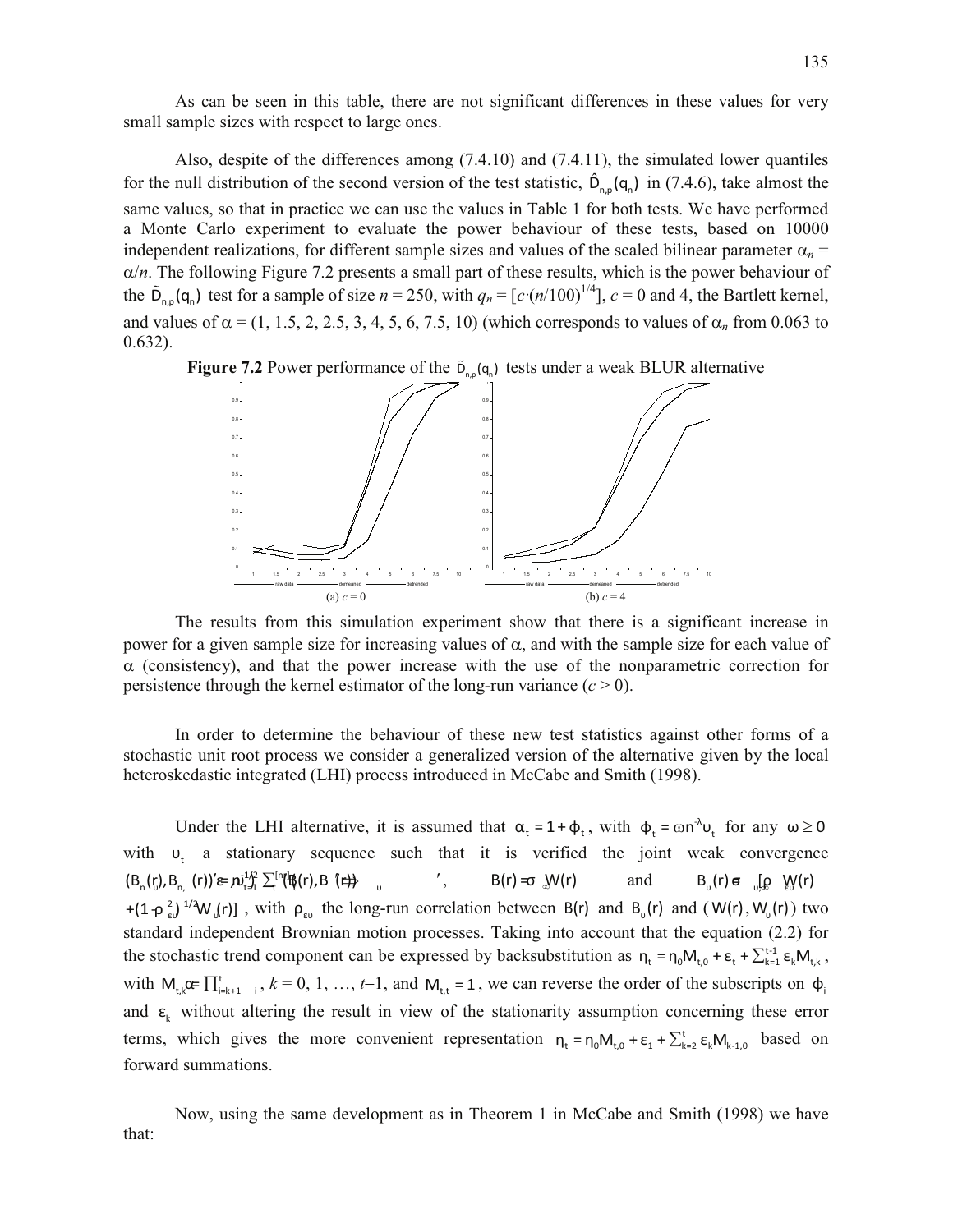$$
M_{[na],0} = \exp\left(\sum_{i=1}^{[na]} log(\hat{\mathbf{a}} + \phi) + \mathbf{1} \cdot \mathbf{1} \cdot \mathbf{1} \cdot \mathbf{1} \cdot \mathbf{1} \cdot \mathbf{1} \cdot \mathbf{1} \cdot \mathbf{1} \cdot \mathbf{1} \cdot \mathbf{1} \cdot \mathbf{1} \cdot \mathbf{1} \cdot \mathbf{1} \cdot \mathbf{1} \cdot \mathbf{1} \cdot \mathbf{1} \cdot \mathbf{1} \cdot \mathbf{1} \cdot \mathbf{1} \cdot \mathbf{1} \cdot \mathbf{1} \cdot \mathbf{1} \cdot \mathbf{1} \cdot \mathbf{1} \cdot \mathbf{1} \cdot \mathbf{1} \cdot \mathbf{1} \cdot \mathbf{1} \cdot \mathbf{1} \cdot \mathbf{1} \cdot \mathbf{1} \cdot \mathbf{1} \cdot \mathbf{1} \cdot \mathbf{1} \cdot \mathbf{1} \cdot \mathbf{1} \cdot \mathbf{1} \cdot \mathbf{1} \cdot \mathbf{1} \cdot \mathbf{1} \cdot \mathbf{1} \cdot \mathbf{1} \cdot \mathbf{1} \cdot \mathbf{1} \cdot \mathbf{1} \cdot \mathbf{1} \cdot \mathbf{1} \cdot \mathbf{1} \cdot \mathbf{1} \cdot \mathbf{1} \cdot \mathbf{1} \cdot \mathbf{1} \cdot \mathbf{1} \cdot \mathbf{1} \cdot \mathbf{1} \cdot \mathbf{1} \cdot \mathbf{1} \cdot \mathbf{1} \cdot \mathbf{1} \cdot \mathbf{1} \cdot \mathbf{1} \cdot \mathbf{1} \cdot \mathbf{1} \cdot \mathbf{1} \cdot \mathbf{1} \cdot \mathbf{1} \cdot \mathbf{1} \cdot \mathbf{1} \cdot \mathbf{1} \cdot \mathbf{1} \cdot \mathbf{1} \cdot \mathbf{1} \cdot \mathbf{1} \cdot \mathbf{1} \cdot \mathbf{1} \cdot \mathbf{1} \cdot \mathbf{1} \cdot \mathbf{1} \cdot \mathbf{1} \cdot \mathbf{1} \cdot \mathbf{1} \cdot \mathbf{1} \cdot \mathbf{1} \cdot \mathbf{1} \cdot \mathbf{1} \cdot \mathbf{1} \cdot \mathbf{1} \cdot \mathbf{1} \cdot \mathbf{1} \cdot \mathbf{1} \cdot \math
$$

Where the last equality follows from taking  $\lambda = 1/2$  and under the assumption that the initial value is of order  $\eta_0 = O_p(n^{\gamma})$ ,  $0 \le \gamma < 1/2$ . Then, by application of the CMT we have that

$$
n\dot{\eta}^{2} \lim_{[n\eta]}\Delta(r) + \omega \mathbf{B}\int_{0}^{r}(\mathbf{s})dB(\mathbf{s})
$$
\n
$$
= \sigma_{\infty}\left\{W(r) + \omega\sigma_{\mathbf{U},\infty}\rho_{\text{ev}}\int_{0}^{r}W(\mathbf{s})dW(\mathbf{s})\right\} + \omega\sigma_{\infty}\sigma_{\mathbf{U},\infty}(1-\rho_{\text{ev}}^{2})^{1/2}\int_{0}^{r}W_{\mathbf{U}}(\mathbf{s})dW(\mathbf{s})
$$
\n(7.4.15)

Where this limiting result depends on the magnitude of  $\omega$ , the two long-run variances  $\sigma_{\infty}, \sigma_{\infty}$  and the correlation coefficient  $|\rho_{\epsilon\omega}| \leq 1$ . With this we get an asymptotically comparable result to the limiting distribution  $H_{\alpha}(r)$  for a weak bilinear unit root process and in this sense it seems an interesting exercise to evaluate the power of our tests against this alternative. The next Table 2 presents the results of a simulation experiment based on 5000 independent replications with  $(\epsilon_t, \nu_t)'$  iidN( $0_2, 1_2$ ) for different sample sizes, deterministic components, and values of the scale parameter  $\omega$ .

|                        |           |          | $\omega$ = 1.0 | 2.5    | 5.0    | 10.0   |
|------------------------|-----------|----------|----------------|--------|--------|--------|
| No deterministics      | $n = 100$ | $c=0$    | 0.0552         | 0.0740 | 0.1302 | 0.3142 |
|                        |           | $c = 4$  | 0.0528         | 0.0722 | 0.0886 | 0.1894 |
|                        |           | $c = 12$ | 0.0400         | 0.0412 | 0.0544 | 0.0950 |
|                        | $n = 250$ | $c=0$    | 0.0620         | 0.0822 | 0.1334 | 0.3162 |
|                        |           | $c=4$    | 0.0618         | 0.0696 | 0.0964 | 0.1984 |
|                        |           | $c = 12$ | 0.0432         | 0.0482 | 0.0582 | 0.1032 |
|                        | $n = 500$ | $c=0$    | 0.0640         | 0.0766 | 0.1356 | 0.2958 |
|                        |           | $c=4$    | 0.0646         | 0.0752 | 0.1052 | 0.1930 |
|                        |           | $c = 12$ | 0.0466         | 0.0550 | 0.0698 | 0.1066 |
| Demeaned               | $n = 100$ | $c=0$    | 0.0340         | 0.0496 | 0.0832 | 0.1994 |
|                        |           | $c=4$    | 0.0174         | 0.0212 | 0.0300 | 0.0578 |
|                        |           | $c = 12$ | 0.0014         | 0.0014 | 0.0016 | 0.0030 |
|                        | $n = 250$ | $c=0$    | 0.0526         | 0.0708 | 0.1086 | 0.2516 |
|                        |           | $c=4$    | 0.0412         | 0.0426 | 0.0632 | 0.1280 |
|                        |           | $c = 12$ | 0.0160         | 0.0186 | 0.0238 | 0.0366 |
|                        | $n = 500$ | $c=0$    | 0.0620         | 0.0728 | 0.1198 | 0.2714 |
|                        |           | $c=4$    | 0.0504         | 0.0630 | 0.0874 | 0.1596 |
|                        |           | $c = 12$ | 0.0328         | 0.0382 | 0.0468 | 0.0788 |
| Demeaned and detrended | $n = 100$ | $c=0$    | 0.0058         | 0.0074 | 0.0168 | 0.0326 |
|                        |           | $c=4$    | 0.0000         | 0.0002 | 0.0006 | 0.0024 |
|                        |           | $c = 12$ | 0.0000         | 0.0000 | 0.0002 | 0.0010 |
|                        | $n = 250$ | $c=0$    | 0.0312         | 0.0434 | 0.0714 | 0.1400 |
|                        |           | $c=4$    | 0.0084         | 0.0100 | 0.0144 | 0.0292 |
|                        |           | $c = 12$ | 0.0002         | 0.0002 | 0.0006 | 0.0008 |
|                        | $n = 500$ | $c=0$    | 0.0480         | 0.0566 | 0.0970 | 0.2020 |
|                        |           | $c = 4$  | 0.0290         | 0.0374 | 0.0556 | 0.0894 |
|                        |           | $c = 12$ | 0.0074         | 0.0112 | 0.0126 | 0.0176 |

**Table 7.2.1** Finite sample power of the new tests statistics for a weak BLUR(1) process under a local heteroskedastic STUR(1) alternative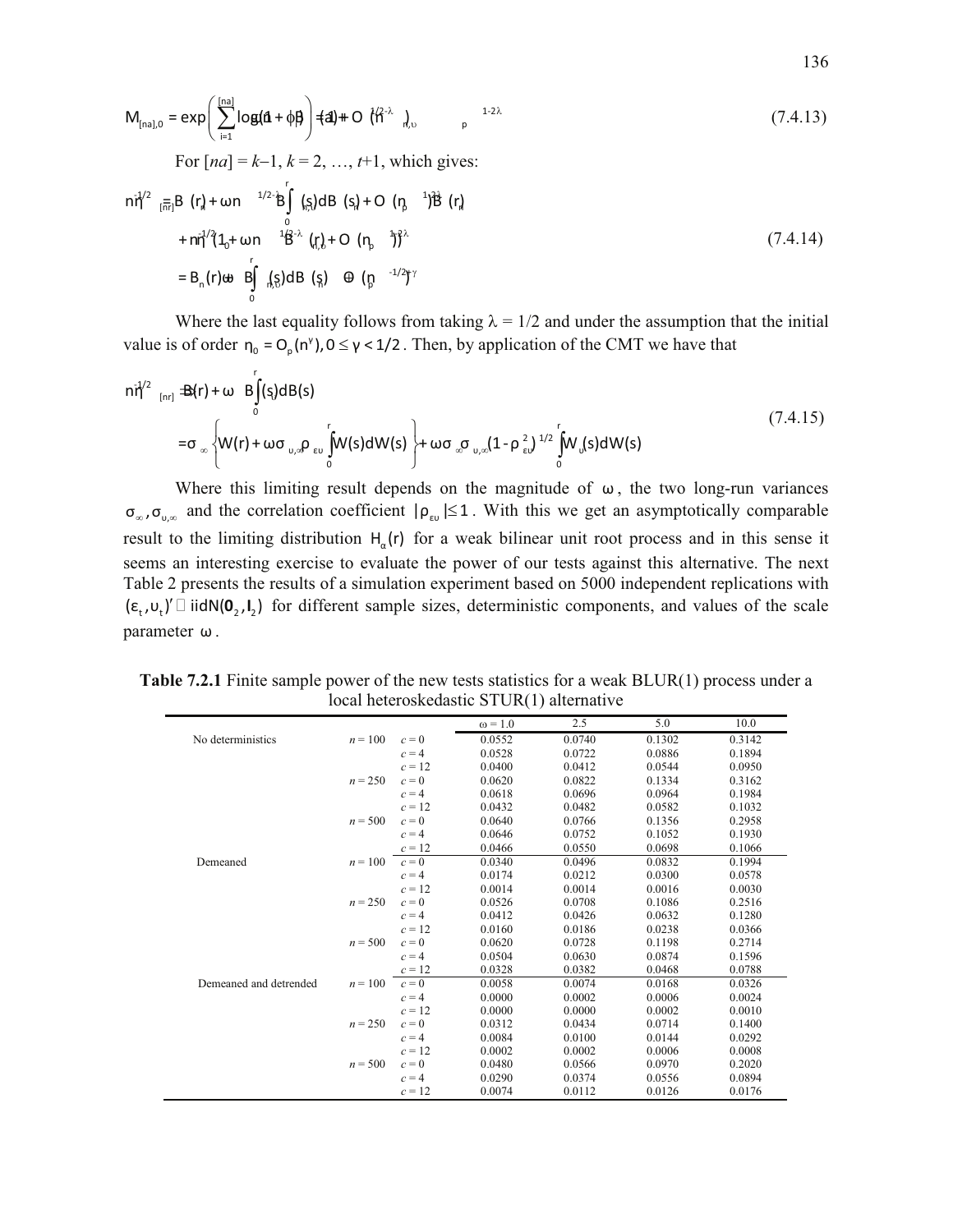In general we can appreciate that our test statistics has no significant power against this STUR alternative, except for relatively high values of the scale parameter  $\omega$ .

### **7.5. Empirical illustration**

In order to illustrate the application of this new testing procedure for detecting a bilinear unit root as an alternative to the fixed-unit root process, we consider the analysis of four major stock market indices: daily prices of the IBEX35, SP500 and DJCA stock market indexes, and weekly prices of the CAC40 index. To our knowledge, the T-test for a bilinear unit root has been used in practice in very few papers, Charemza et.al. (2005), Hristova (2005), and Tabak (2007). In all the cases, the authors recommend the use of stock log-price series obtained from return series corrected by GARCH-type effects.

We don't formally explore the consequences of omitting this type of correction on the size and power properties of any of this test statistics, but we conduct the empirical analysis on the original log-price series<sup>52</sup>. In order to incorporate some kind of weak dependence in the observed process it is possible to consider an extended version of the auxiliary regression in (4.2) given by:

$$
\Delta Y_t = \alpha Z_{t\text{-}1} + \tau_{t,p\text{-}1}'\pmb{\varphi}_{p\text{-}1} + \sum_{k=1}^q \phi_k \Delta Y_{t\text{-}k} + \zeta_t
$$

l

This model directly results from the assumption that  $n_t$  follows a BL(q+1,0,1,1) model, q  $\ge$ 1, with a fixed unit root component, that is  $(1-\delta \sum_{k=1}^{q+1} \eta_k e^k \alpha \epsilon_i \eta_{k-1} + \epsilon_{i+1} \epsilon_{i+1} + \epsilon_{i+1} \alpha \epsilon_i)$  where the autoregressive polynomial can be decomposed as  $1 \cdot \mathbb{Q}_{k=1}^{q+1} (\mathfrak{L}^k)$   $\mathbb{Q}_{k=1}^{q+1} (\mathfrak{L} - L)(1 + (\sum_{k=1}^q \mathbb{Q}_{k=1}^{q+1})_{n=1}^q)$ , which gives  $\Delta \eta_t = \alpha \epsilon_{t-1} \eta_{t-1} + \sum_{k=1}^q \varphi_k \Delta \eta_{t-k} + \epsilon_t$  under the autoregressive unit root restriction  $\sum_{k=1}^{q+1} \alpha_k = 1$ , and with  $\varphi_k = \mathbf{Q}_{j=k+1}^{\mathbf{q+1}}$  . A similar result is obtained under the assumption of a BL(1,q+1,1,1) model, that is  $\eta_t = (\alpha_1 + \alpha \epsilon_{t-1}) \eta_{t-1} + \sum_{k=1}^{q+1} c_k \epsilon_{t-k} + \epsilon_t$ , and also under the BL(1,0,1,1) parameterization with the error term  $\epsilon_t$  following a linear process,  $\epsilon_t = C(L)u_t$ . In any case, under the null of a fixed unit root,  $\alpha = 0$ , the augmentation terms  $\Delta \eta_{t_k}$  (and  $\Delta Y_{t_k}$ ) are all stationary, so that their presence should not interfere with the asymptotic results. In practice, to avoid a collinearity effect with the nonstationary regressor  $Z_{t-1}$   $\Delta W_{t-1}$ , it is precise to run the OLS fitting of this augmented auxiliary regression without the first lag of  $\Delta Y_{t-1}$ , that is  $\Delta Y_t = \alpha Z_{t-1} + \tau'_{t,p-1} \Phi_{p-1} + \sum_{k=1}^q \varphi_k \Delta Y_{t-k-1} + \zeta_t$ . The following Table 7.3 presents the details of this analysis for each series.

**Table 7.3** Results of tests for a bilinear unit root

| 2.A. Daily closing log-prices of IBEX35 | Deterministic component (polinomial trend) |        |        |        |         |
|-----------------------------------------|--------------------------------------------|--------|--------|--------|---------|
| $(01.09.1995 - 17.09.1999)$             | $n = 1015$                                 | None   | $p=0$  | $p=1$  | $p = 2$ |
| $\hat{\mathsf{T}}_{n,p}(\mathsf{q})$    | $q=0$                                      | 3.6036 | 3.4561 | 3.4403 | 3.3851  |
|                                         |                                            |        | 3.7683 |        |         |
|                                         | $\overline{c}$                             |        | 3.6659 |        |         |
|                                         | 3                                          |        | 3.6642 |        |         |
|                                         | 4                                          |        | 3.6691 |        |         |
|                                         |                                            |        | 3.6917 |        |         |
| $\tilde{D}_{n,p}(q_n)$                  | $c=0$                                      | 2.6648 | 0.0707 | 0.1932 |         |
|                                         | $c = 12$                                   | 2.0004 | 0.0585 | 0.1615 |         |

 $52$  For the price series of the IBEX35 stock market index we choose the same sample period as in Charemza et.al. (2005) to compare the results of both test procedures but without the correction for GARCH effects. The results obtained are very similar to the former ones, thus indicating that this type of potential effect could have little influence on the estimated value of the T-test statistics.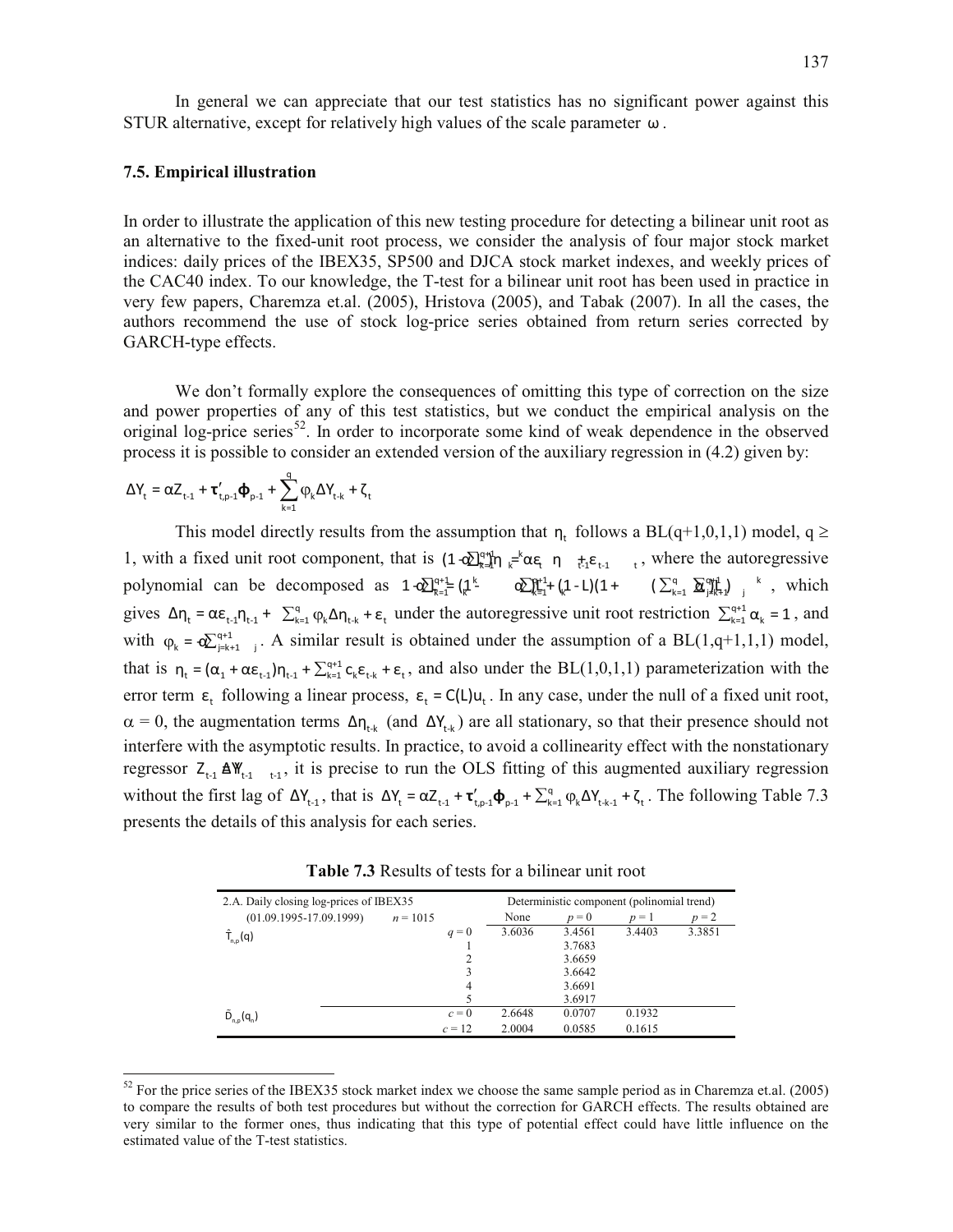| 2.B. Daily closing log-prices of SP500  |            |                    | Deterministic component (polinomial trend) |                                            |           |           |  |
|-----------------------------------------|------------|--------------------|--------------------------------------------|--------------------------------------------|-----------|-----------|--|
| $(03.01.2000 - 26.01.2012)$             | $n = 3036$ |                    | None                                       | $p = 0$                                    | $p=1$     | $p = 2$   |  |
| $\hat{T}_{n,p}(q)$                      |            | $q=0$              | $-4.8153$                                  | $-4.8155$                                  | $-4.8257$ | $-4.8267$ |  |
|                                         |            | 1                  |                                            | $-5.1279$                                  |           |           |  |
|                                         |            | $\overline{c}$     |                                            | $-5.0582$                                  |           |           |  |
|                                         |            | 3                  |                                            | $-5.0639$                                  |           |           |  |
|                                         |            | $\overline{4}$     |                                            | $-5.1023$                                  |           |           |  |
|                                         |            | 5                  |                                            | $-5.0936$                                  |           |           |  |
| $\tilde{D}_{n,p}(q_n)$                  |            | $c=0$              | 0.1229                                     | 0.1229                                     | 0.0928    |           |  |
|                                         |            | $c = 12$           | 0.1758                                     | 0.1757                                     | 0.1333    |           |  |
| 2.C. Daily closing log-prices of DJCA   |            |                    |                                            | Deterministic component (polinomial trend) |           |           |  |
| $(03.01.2000 - 26.01.2012)$             | $n = 3048$ |                    | None                                       | $p = 0$                                    | $p=1$     | $p = 2$   |  |
| $\hat{T}_{n,p}(q)$                      |            | $q=0$              | $-3.6586$                                  | $-3.6634$                                  | $-3.6678$ | $-3.6682$ |  |
|                                         |            | 1                  |                                            | $-3.8145$                                  |           |           |  |
|                                         |            | 2                  |                                            | $-3.7421$                                  |           |           |  |
|                                         |            | 3                  |                                            | $-3.7666$                                  |           |           |  |
|                                         |            | 4                  |                                            | $-3.7930$                                  |           |           |  |
|                                         |            | 5                  |                                            | $-3.7765$                                  |           |           |  |
| $\tilde{D}_{n,p}(q_n)$                  |            | $\overline{c} = 0$ | 0.0731                                     | 0.0772                                     | 0.0807    |           |  |
|                                         |            | $c = 12$           | 0.1002                                     | 0.1061                                     | 0.1109    |           |  |
| 2.D. Weekly closing log-prices of CAC40 |            |                    |                                            | Deterministic component (polinomial trend) |           |           |  |
| $(04.01.2002 - 27.01.2012)$             | $n = 526$  |                    | None                                       | $p=0$                                      | $p=1$     | $p = 2$   |  |
| $\hat{T}_{n,p}(q)$                      |            | $q=0$              | $-2.4586$                                  | $-2.4673$                                  | $-2.4675$ | $-2.5188$ |  |
|                                         |            | 1                  |                                            | $-2.4058$                                  |           |           |  |
|                                         |            | 2                  |                                            | $-2.3757$                                  |           |           |  |
|                                         |            | $\mathfrak{Z}$     |                                            | $-2.4304$                                  |           |           |  |
|                                         |            | $\overline{4}$     |                                            | $-2.3661$                                  |           |           |  |
|                                         |            | 5                  |                                            | $-2.4482$                                  |           |           |  |
| $\tilde{D}_{n,p}(q_n)$                  |            | $c=0$              | 0.1229                                     | 0.1262                                     | 0.3763    |           |  |
|                                         |            | $c = 12$           | 0.1369                                     | 0.1404                                     | 0.4019    |           |  |

**Table 7.3.1** Results of tests for a bilinear unit root (continuation)

The analysis of this results indicate that there is no clear evidence about the existence of a bilinear unit root in this series, except for the IBEX35 and DJCA log-price series where for a 10% significance level both test procedures agree when considering the specification of the deterministic component with a constant term.

Further analysis must be done in both cases on the effects of misspecification of the deterministic component such as, for example, the existence of structural breaks that seems to be a prominent feature of some of this series for long time periods.

#### **7.6 Conclusions**

In this paper we have set out to investigate the effects that a particular member of the class of stochastic (or randomized) unit root (STUR) processes have on some commonly used tests for the null hypothesis of stationarity against the alternative of a fixed (or linear) unit root. This STUR process, the weak bilinear unit root process (weak BLUR), is given by a restricted and reparameterized version of a simple first order diagonal bilinear model, the BL(1,0,1,1) model, that seems to be useful for characterizing the behaviour of some financial time series and for replicating some of their stylized facts, such as periods of high persistence and conditional heteroskedasticity. This type of nonstationary processes was initially considered by Charemza et.al. (2005) and was subsequently studied by Lifshits (2006), who established an invariance principle that is the basis for our developments.

**Note.** For the T-test of Charemza et.al. (2005), the case  $q = 0$  corresponds to the standard OLS T-ratio test statistic computed from (4.2), with  $q > 1$ indicating the OLS T-ratio test statistic computed from (4.2) with the augmentation of *q* lags of  $\Delta Y_{t-1}$ . For the computation of the kernel LRV in the new test statistic, we consider the deterministic bandwidth parameter given by  $q_n = [c \cdot (n/100)^{1/4}]$ , with  $c = 0$  and  $c = 12$ .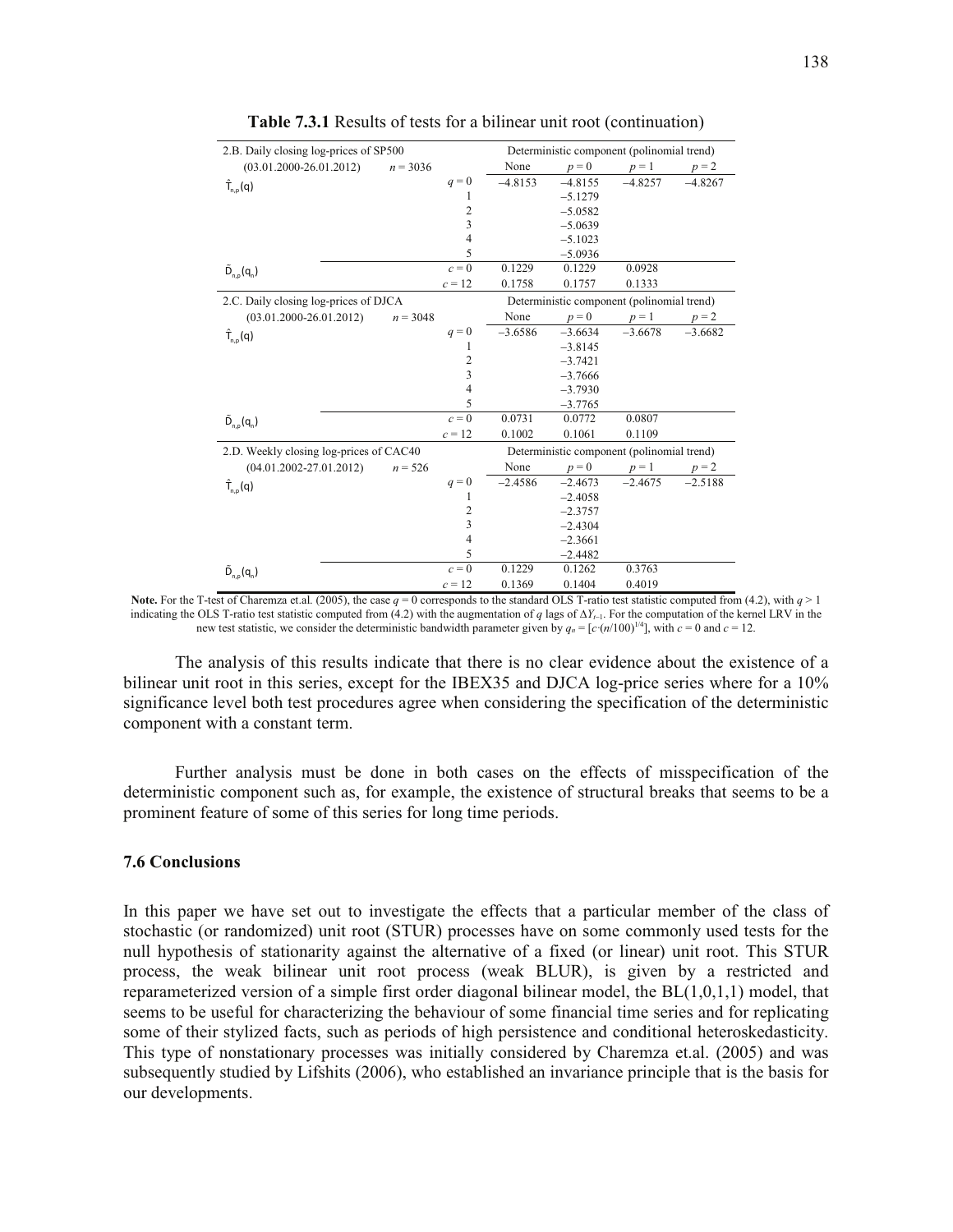With this results, we found that these test procedures are consistent, at the usual rates, against this alternative but for high values of the bilinear parameter can lead to wrongly identify stationarity as a consequence of the way in which this limit distribution depends on the value of this key parameter. As an alternative to an existing parametric testing procedure proposed by Charemza et.al. (2005), we propose two alternative and equivalent test statistics based on a simple modification of the KPSS test that have the main advantage of allowing for a very general specification and treatment of the deterministic component. We derive their limit distributions under the null of a fixed unit root and under the alternative of a weak bilinear effect and found through a simulation experiment that have acceptable power in finite samples.

## **Appendix A.** Proof of Proposition 7.3.1

Given the polynomial decomposition  $C(L) = C(1) - (1 - L)\tilde{C}(L)$ , with  $\tilde{C}(L) = \sum_{j=0}^{\infty} \tilde{c}_j L^j$ ,  $\tilde{c}_j = \sum_{i=j+1}^{\infty} c_i$ , and  $\sum_{j=0}^{\infty} \tilde{c}_j^2 < \infty$ , then  $\varepsilon_t$  can be represented as  $\varepsilon_{t} = C(1)u_{t} - (1 - L)\tilde{C}(L)u_{t} = v_{t} - (\tilde{u}_{t} - \tilde{u}_{t-1})$  (A.1)

With  $v_t = C(1)u_t$ , and  $\tilde{u}_t = \tilde{C}(L)u_t$ . Then, for the linear process  $\epsilon_t = C(L)u_t$ , this decomposition yields directly the martingale approximation to the partial sum process of a stationary time series, and thus it is verified that:

$$
n\dot{\vec{\epsilon}}^{2} \sum_{t=1}^{\lceil nr \rceil} B(r) \Rightarrow \sigma \ W(r)_{\infty} \tag{A.2}
$$

From the distributional assumptions on  $u_t$  we have that  $v_t$  is either iid (Case (a)), or a MDS (Case (b)), with zero mean and variance  $\omega_v^2 = E[v_t^2] = C(1)^2 \sigma_u^2$ , with  $\omega_v^2 = \sigma_w^2$ . Also, it is verified that  $E[\tilde{u}_t^2] < \infty$ , which implies that  $\tilde{u}_t = O_p(1)$ . Using (A.1), we have that  $\alpha_t(\theta)$  can be decomposed as  $\alpha_{\tau}(\mathbf{\Theta}) = \alpha_0 + \alpha \epsilon_{\tau-1} = \alpha_0 + \alpha [\mathsf{v}_{\tau-1} - (\tilde{\mathsf{u}}_{\tau-1} - \tilde{\mathsf{u}}_{\tau-2})]$ , that is:

- $\alpha_{+}(\theta) = \alpha_{0} + \alpha v_{1,1} \alpha(\tilde{u}_{1,1} \tilde{u}_{1,2}) = \alpha_{v,t}(\theta) \alpha(\tilde{u}_{1,1} \tilde{u}_{1,2})$ So that we can write:
- $\eta_t = \alpha_t(\theta)\eta_{t-1} + \varepsilon_t = [\alpha_{v,t}(\theta) \alpha(\tilde{u}_{t-1} \tilde{u}_{t-2})]\eta_{t-1} + v_t (\tilde{u}_t \tilde{u}_{t-1})$  $=\alpha_{v,t}(\theta)\eta_{t-1}+\nu_{t}-\alpha(\tilde{u_{t-1}}-\tilde{u_{t-2}})\eta_{t-1}-(\tilde{u_{t}}-\tilde{u_{t-2}})$ Under  $\theta = \theta_n \triangleleft \theta_n$ ,  $\theta_n'$ , we then have:

$$
\eta_{t,n} = \alpha_{v,t}(\theta_n) \eta_{t-1,n} + v_t - \alpha_n(\tilde{u}_{t-1} - \tilde{u}_{t-2}) \eta_{t-1,n} - (\tilde{u}_t - \tilde{u}_{t-1})
$$
\n(A.3)

Where  $\alpha_{v,t}(\theta_n) = 1 + \alpha_n v_{t-1}$ . Now, as in Lifshits (2006), we consider the auxiliary sequence  $Y_{t,n}$ defined as  $Y_{t,n} = (\mathbf{\hat{\alpha}} + \mathbf{v})\mathbf{n}_t = \mathbf{\hat{\alpha}} \mathbf{\hat{\alpha}} \mathbf{v}_{t+1} + \mathbf{\hat{\beta}} \mathbf{n}_{t} \mathbf{v}_{t}$  which, from (A.3), can also be written as  $Y_{t,n}$  $\leftarrow$   $t_{t-1}$ , $Y_{t+1}$   $\alpha$   $\left( \mu \right)$   $\left( \mu \right)$   $\left( \mu \right)$   $\left( \mu \right)$   $\left( \mu \right)$   $\left( \mu \right)$   $\left( \mu \right)$   $\left( \mu \right)$   $\left( \mu \right)$   $\left( \mu \right)$   $\left( \mu \right)$   $\left( \mu \right)$   $\left( \mu \right)$   $\left( \mu \right)$   $\left( \mu \right)$   $\left( \mu \right)$   $\left( \mu$ 

$$
\eta_{t,n} = Y_{t-1,n} + V_t - \alpha_n (\tilde{u}_{t-1} - \tilde{u}_{t-2}) \eta_{t-1,n} - (\tilde{u}_t - \tilde{u}_{t-1})
$$

We have: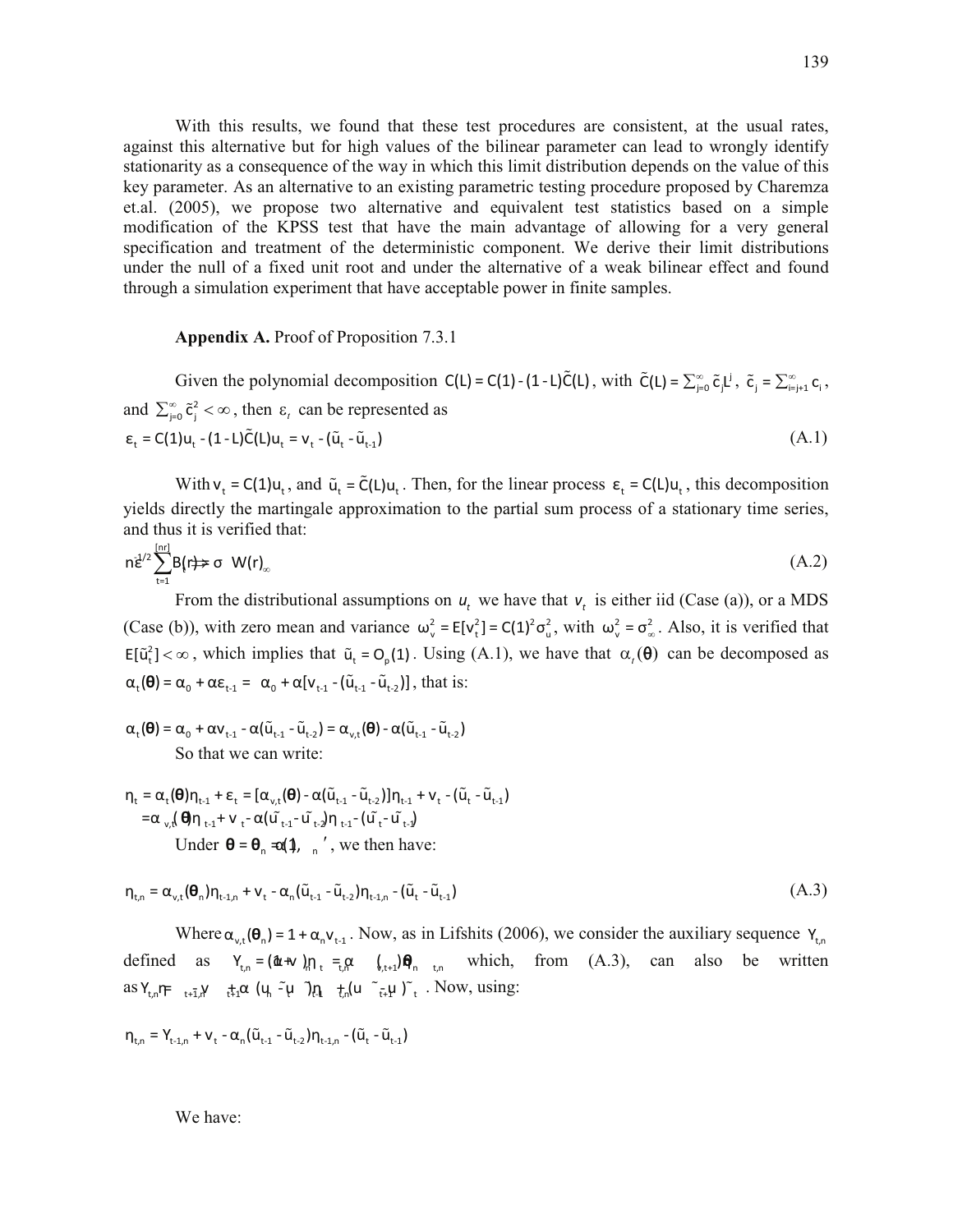$\begin{array}{lll} Y_{t,n} - \underbrace{W}_{t-1,n} & \notin & \bigcup_{\tau \in \Lambda} \Theta_{n} Y_{t,n} & \underset{t-1,n}{\longrightarrow} Y_{t-1,n} \\ & = \alpha_{v,t+1} (\Theta_{n}) [Y_{t-1,n} + V_{t} - \alpha_{n} ( \widetilde{u}_{t-1} - \widetilde{u}_{t-2}) \eta_{t-1,n} - ( \widetilde{u}_{t} - \widetilde{u}_{t-1} ) ] - Y_{t-1,n} \end{array}$  $= \alpha_{v,t+1} \big(\ \pmb{\theta}_n \big) \big( \mathsf{Y}_{t-1,n} \!+\! \mathsf{V}_{v} \big) \!-\! \mathsf{Y}_{t-1,n}$  $-\alpha_{v,t+1}(\theta_n)[\alpha_n(\tilde{u}_{t-1}-\tilde{u}_{t-2})\eta_{t-1,n}+(\tilde{u}_{t}-\tilde{u}_{t-1})]$ 

Where the first term is given by:

 $\alpha_{\mathit{v},t+1}(\pmb\theta_n)(Y_{t\text{-}1,n}+V_t)-Y_{t\text{-}1,n}=(1+\alpha_{n}V_t)(Y_{t\text{-}1,n}+V_t)-Y_{t\text{-}1,n}=V_t+\alpha_{n}V_t(Y_{t\text{-}1,n}+V_t)$ =  $(1 + \alpha) \left( \frac{1}{2} + \alpha \right) \left[ (\sqrt{\frac{2}{2}} + \alpha) \right]^{2} + \alpha \left[ (\sqrt{\frac{2}{2}} + \alpha) \right]^{2}$ Then, scaling by  $n^{-1/2}$  gives:

$$
\frac{Y_{t,n}}{\sqrt{n}} - \frac{Y_{t\text{-}1,n}}{\sqrt{n}} e = \left(1 + \frac{Y_{t\text{-}1,n}}{\sqrt{n}}\right) \frac{V_t}{\sqrt{n}} - \frac{\omega_d}{\sqrt{n}} \frac{\left(V_t^2 - \frac{2}{v}\right)}{\sqrt{n}} - \frac{\alpha \omega_v^2}{n}
$$

$$
- \alpha_{v,t\text{-}1}(\theta_n) \left\{ \alpha \frac{\left(\tilde{u}_{t\text{-}1} - \tilde{u}_{t\text{-}2}\right) \eta_{t\text{-}1,n}}{\sqrt{n}} + \frac{\left(\tilde{u}_t - \tilde{u}_{t\text{-}1}\right)}{\sqrt{n}} \right\}
$$

Under the additional condition  $m \ge 4$ , then  $\|\vec{d}\|^n \quad (\sqrt[n]{\ } -\frac{2}{5}\omega\) \|^2_{\sqrt{n}} = \sqrt[n]{2}$  (n<sub>p</sub>  $\gamma^{1/2}$ . Also, given that:

$$
\alpha_{v,t}(\boldsymbol{\theta}_n) = 1 + \alpha_n v_{t-1} = 1 + \alpha (n^{-1/2} v_{t-1}) = 1 + \alpha O_p(n^{-1/2})
$$

And:

$$
[n^{-1/2}(\tilde{u}_{t-1} + \tilde{\mu} \tilde{u}_{t-2}) + \tilde{f} \tilde{h}_{\alpha}^{1/2} \mathbf{1}_{t+1}(\mu_{t-1} - \mu^{-1/2})] \mathbf{H}_{t-1} \int_{0}^{\infty} \mathbf{1}_{t} \frac{1}{2} = O_{\mathfrak{m}}(n^{\underline{t-1}}) O_{\mathfrak{m}}(1) = \frac{1}{2} O_{\mathfrak{m}}(n)
$$

Then we can write:

$$
\frac{Y_{t,n}}{\sqrt{n}} - \frac{Y_{t-1,n}}{\sqrt{n}} \alpha = \left(1 + \frac{Y_{t-1,n}}{\sqrt{n}}\right) \frac{V_t}{\sqrt{n}} + O\frac{\alpha \omega^2}{h} \bigg|_{p}^{2} \quad ,
$$

Which gives the same solution to  $H_{\alpha}(r)$  that under the iid assumption but with the short-run variance  $\sigma_{\epsilon}^2$  replaced by  $\sigma_{\infty}^2$ , that is:

$$
H_{\alpha}(r) \in A_{\alpha}(\zeta) \int_{0}^{r} \frac{1+\alpha \hat{\sigma} \frac{2}{3}}{A_{\alpha}(s)} dW(s) - \alpha \sigma \ ds + \alpha \sigma r_{\infty}^{2}
$$
  
With  $A_{\alpha}(r) = \exp(\sigma V_{\alpha}(s) - \alpha \sigma^{2} r_{\alpha}^{2})$ .

#### **Appendix B.** Proof of Proposition 7.3.3.

Given the asymptotic distribution of the KPSS tests under the weak BLUR alternative:

$$
M_{p}(\mathbf{r}) = K^{-1} \int_{0}^{1} \left( \iint_{0}^{H} f(x) \, dx \right)^{2} dr / \int_{0}^{1} f(r) \, dr = K^{-1} \frac{M_{1} \, g \, 0}{M_{2} \, g \, 0}
$$

We consider the first-order Taylor series expansion in  $\alpha$ , that is,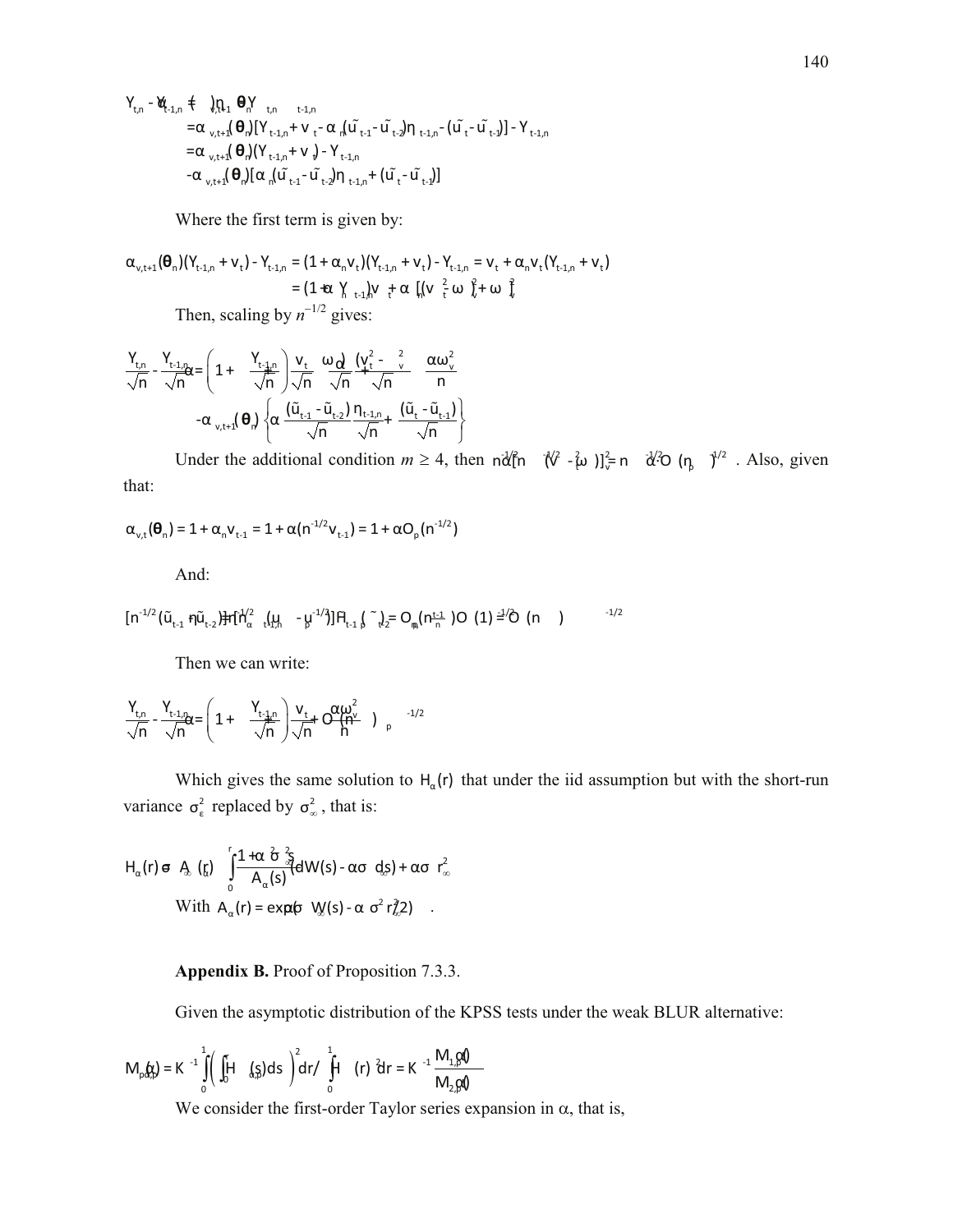$$
M_{p}(\alpha) = M_{p} + \alpha \cdot \left. \frac{\partial M_{p}(\alpha)}{\partial \alpha} \right|_{\alpha=0} + O_{p}(\alpha)^{3}
$$

With the aim of get evidence about the behaviour of the power profile as a function of  $\alpha$ . Given that:

$$
\frac{\partial M_{p}(\alpha)}{\partial \alpha} = M_{2\beta} \int K \left\{ \begin{array}{c} -i \frac{\partial M_{1,\beta}(\alpha)}{\partial \alpha} M(\alpha) & \frac{\partial M_{2,\beta}(\alpha)}{\partial \alpha} \\ \frac{\partial}{\partial \alpha} M_{1,\beta} \phi_{p} = 2 \end{array} \right\}
$$

And:

$$
\frac{\partial}{\partial \alpha} M_{2,\beta} \mathbf{Q}_{\rho} = 2 \mathbf{H} \int_{0}^{1} (r) \frac{\partial H_{\alpha,\rho}(r)}{\partial \alpha} dr
$$

Where:

$$
\frac{\partial H_{\alpha,p}(r)}{\partial \alpha} = \frac{\partial H_{\alpha}(r)}{\partial \alpha} - \tau_{p}'(r) \left( \int_{0}^{1} \tau_{p}(s) \tau_{p}'(s) ds \right)^{-1} \int_{0}^{1} \tau_{p}(s) \frac{\partial H_{\alpha}(s)}{\partial \alpha} ds
$$
  
\n= B(r)<sup>2</sup> - \tau\_{p}'(r) \left( \int\_{0}^{1} \tau\_{p}(s) \tau\_{p}'(s) ds \right) \frac{1}{\alpha} \int\_{0}^{1} \tau\_{p}(s) B(s)^{2} ds + O\_{p}(s)  
\n= B<sub>2,p</sub>(r) +cQ<sub>p</sub>(

Then:

$$
\left.\frac{\partial M_{p}(\boldsymbol{\alpha})}{\partial\alpha}\right|_{\alpha=0}=2M_{2,p}^{1}\left\{K^{-1}\int\limits_{0}^{1}\left(\int\limits_{0}B_{p}(s)ds\right)\left(\int\limits_{0}B_{2,p}(s)ds\right)dr-M_{p}\cdot\int\limits_{0}^{1}B_{p}(r)B_{2,p}(r)dr\right\}
$$

Which finally gives:

$$
M_{p}(\alpha) = M_{p} + 2\alpha M_{2,p}^{-1}
$$
  
 
$$
\times \left\{ K^{1} \int_{0}^{1} \left( \int_{0}^{1} B_{p}(s) ds \right) \left( \int_{0}^{1} B_{2,p}(s) ds \right) dr - dM \int_{0}^{1} \int_{0}^{1} B_{p}(r) B_{2,p}(r) dr \right\} + O_{p}(r^{2})
$$

To this order of magnitude (i.e., where terms in  $\alpha^2$  and higher powers are ignored), the second expression above determine the power distortion of the KPSS tests for small  $\alpha$  under the weak BLUR alternative. Given that the expected value of the elements of the two integrals between brackets is not zero, there is both a scale shift and a displacement of the distribution to the left.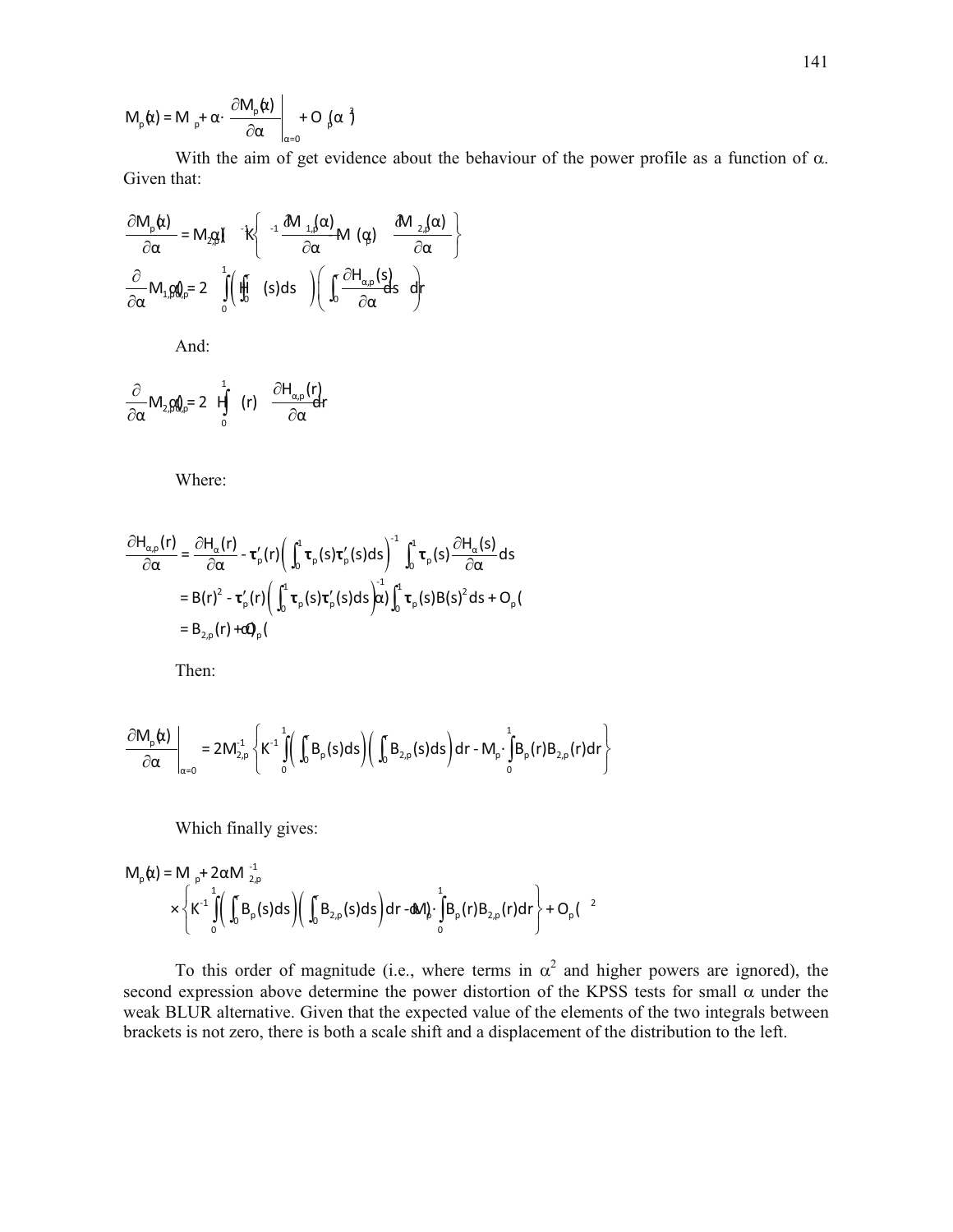Appendix C. Proof of Proposition 7.4.3

From the OLS residual sequence in (2.4), we have that its first difference is given by:

$$
\tilde{\eta}_{t,p} = \Delta \hat{\eta}_{t,p} = \tilde{\eta}_t - n^{\nu} \Delta \tau'_{p} (\frac{t}{n}) \cdot [n^{\nu} \Gamma_{n}^{-1} (\hat{\beta}_{p,n} - \beta_{p})]
$$
\n(E.1)

Where  $\tilde{\eta}_t = \Delta \eta_t$ . Thus, the scaled partial sum process of this first differenced residuals is given by:

$$
n\dot{\eta}^2 \sum_{t=1}^{[nr]} \tilde{n}_{t,p} \eta^{-1/2} \hat{=} [H_{1,p}(r) - \eta_{p} - \frac{-(\eta^{1/2})}{\pi} [n_{pm}^{[nr]} (\eta^{1/2}) \hat{\mathbf{r}}] \mathbf{F}^{[nr]} (\mathbf{F}^{-1} \hat{\mathbf{\beta}})] \mathbf{\beta}
$$
(E.2)

With  $n\dot{d}^2 \sum_{t=1}^{\lfloor nr \rfloor} Q_{nm}(t)$ , defined in (3.7), under the weak BLUR assumption (that is, with  $v = -1/2$  and  $\theta_n = (1\alpha)$ , Also, in (E.1), with  $v = -1/2$  we have that  $\Delta \tau'_p(\frac{t}{n}) = O(n^{-1})$ , so that  $\tilde{\eta}_{t,p} = \tilde{\eta}_t + O_p(n^{-1/2})$  and thus:

$$
\tilde{\gamma}_{n}(h) = n^{-1} \sum_{t=h+1}^{n} \tilde{\eta}_{t,p} \tilde{\eta}_{t+h,p} = n^{-1} \sum_{t=h+1}^{n} \tilde{\eta}_{t} \tilde{\eta}_{t+h} + O_{p}(n^{-1/2})
$$
\n(E.3)

Where  $\tilde{\eta}_t = (\alpha_t(\theta_0) - 1)\eta_{t-1} + \varepsilon_t$ . As an alternative to the use of first differences of OLS residuals from the original auxiliary regression in levels, (E.1), we can make use of the auxiliary regression based on first differences, that is:

$$
\Delta Y_{t} = \mathbf{\tau}'_{t, p-1} \mathbf{\Phi}_{p-1} + \tilde{\eta}_{t} \tag{E.4}
$$

With OLS residuals given by:

$$
\hat{\eta}_{t,p-1} = \Delta Y_t - \tau'_{t,p-1} \hat{\Phi}_{p-1,n} = \tilde{\eta}_t - n^{-\nu} \tau'_{p-1} (\frac{t}{n}) \cdot [n^{\nu} \Gamma_{p-1,n}^{-1} (\hat{\Phi}_{p-1,n} - \Phi_{p-1})]
$$
(E.5)

With:

$$
n^{\nu} \Gamma_{p-1,n}^{-1} (\hat{\Phi}_{p-1,n} \Gamma - \Phi_{p-1}) = \left( \frac{1}{n} \sum_{j=1}^{n} \tau_{p-1} (\frac{j}{n}) \tau_{p-1}' (\frac{j}{n}) \right)^{-1} n^{-(1-\nu)} \sum_{j=1}^{n} \tau_{p-1} (\frac{j}{n})^{\sim}.
$$
 (E.6)

Taking now  $v = 1/2$ , and under the assumption of a weak bilinear unit root process, we have the following distribution limit for  $(E.6)$ :

$$
n^{-1/2} \Gamma_{p-1,n}^{-1} (\hat{\boldsymbol{\Phi}}_{p-1,n} - \boldsymbol{\Phi}_{p-1}) \Longrightarrow \left( \int_0^1 \boldsymbol{\tau}_{p-1}(s) \boldsymbol{\tau}_{p-1}'(s) ds \right)^{-1} \int_0^1 \boldsymbol{\tau}_{p-1}(s) dH(s)
$$
\n(E.7)

So that the scaled partial sum of these OLS residuals is given by:

$$
n\tilde{\eta}^{2}\sum_{t=1}^{[nr]}-\tilde{t}_{t,p-1}^{H}\left(\xi\right)-\eta, \qquad \qquad {}^{-(v+1/2)}\sum_{t=1}^{[nr]}\left[\tilde{h}+\frac{t}{n}\int_{p-1}^{v}\int_{p-1}^{r-1}\hat{\phi}-\int_{p-1}^{1}\hat{\phi}-\int_{p-1}^{1}\hat{\phi}\right]
$$
(E.8)

With weak limit given by  $n\dot{q}^2 \sum_{t=1}^{\lfloor nt \rfloor} \mathbf{B}_{t,m,b}$   $\downarrow$  to where  $\mathbf{B}_{a,p-1}(r)$  is a  $(p-1)$ th-level  $\mathbf{H}_q(r)$ process given by:

$$
\mathsf{B}_{\alpha,p\cdot1}(r) = \mathsf{H}_{\alpha}(r) - \int_0^r \tau_{p\cdot1}'(s)ds \left(\int_0^1 \tau_{p\cdot1}(s)\tau_{p\cdot1}'(s)ds\right)^{-1} \int_0^1 \tau_{p\cdot1}(s)d\mathsf{H}_{\alpha}(s) \tag{E.9}
$$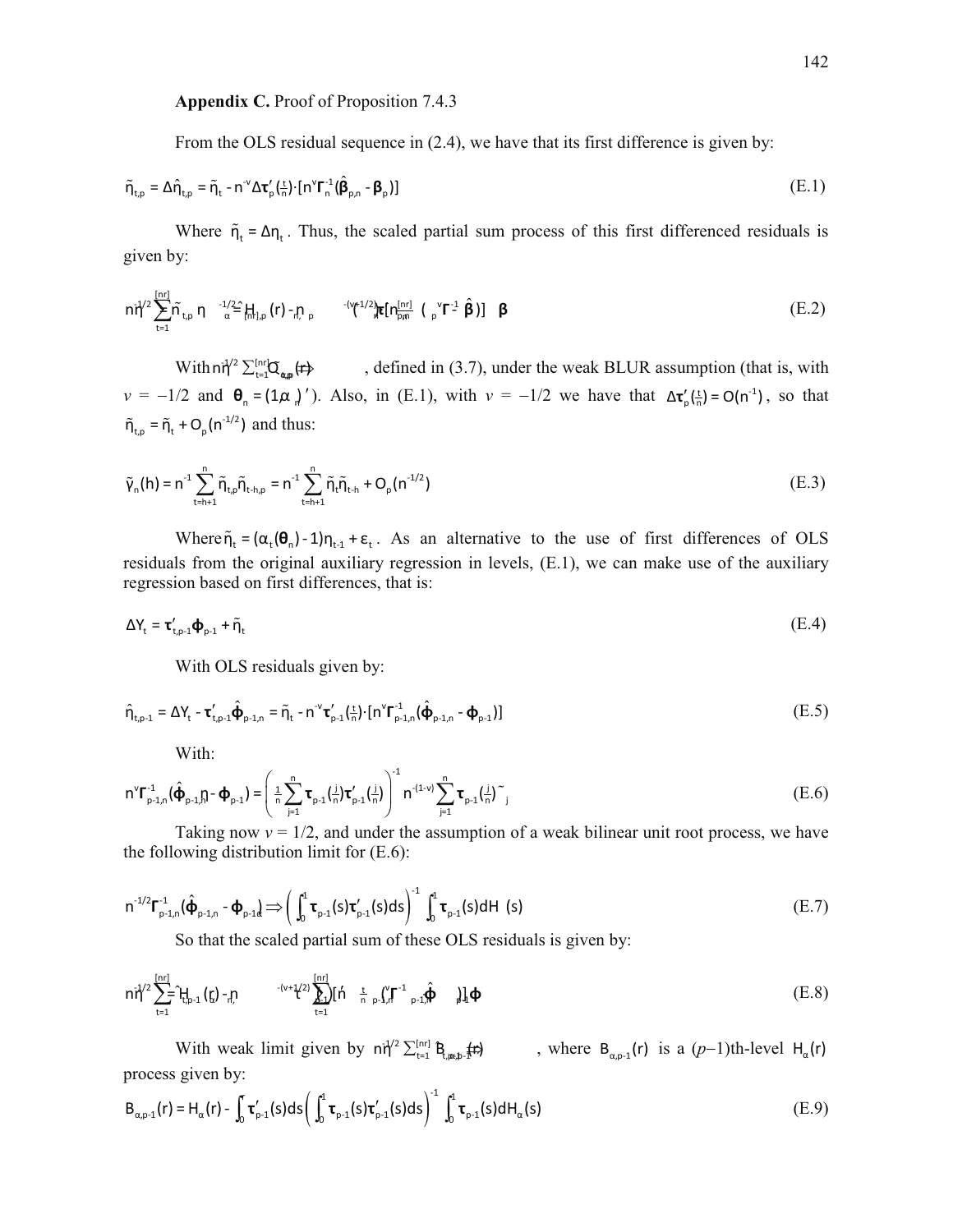Also, from the fact that  $\tau'_{p-1}(\frac{1}{n}) = O(1)$ , then  $\hat{\eta}_{t,p-1} = \tilde{\eta}_t + O_p(n^{-1/2})$  as  $n \to \infty$ , and:

$$
\hat{\gamma}_n(h) = n^{-1} \sum_{t=h+1}^n \hat{\eta}_{t,p-1} \hat{\eta}_{t-h,p-1} = n^{-1} \sum_{t=h+1}^n \tilde{\eta}_t \tilde{\eta}_{t-h} + O_p(n^{-1/2})
$$
\n(E.10)

As in  $(E.3)$ , which gives:

$$
\frac{1}{n} \sum_{t=h+1}^{n} \tilde{\eta}_{t,n} \tilde{\eta}_{t-h,n\alpha} = \frac{1}{n} \sum_{t=1+1}^{n} \left( \alpha t_{t,n}^{H} \left( \frac{t-1}{n} \right) \xi_{t} + \epsilon \right) \left( \alpha H_{t,n}^{H} \left( \frac{t-h-1}{n} \right) \epsilon + \epsilon \right)
$$
\n
$$
= \alpha^{2} \frac{1}{\sqrt{n}} \left\{ \frac{1}{\sqrt{n}} \sum_{t=h+1}^{n} H_{n,\alpha} \left( \frac{t-1}{n} \right) H_{n,\alpha} \left( \frac{t-h-1}{n} \right) \epsilon_{t} \epsilon_{t} \epsilon_{t+h-1} \right\}
$$
\n
$$
+ \alpha \frac{1}{n} \sum_{t=h+1}^{n} \left( H_{n,\alpha} \left( \frac{t-1}{n} \right) \epsilon_{t} \epsilon_{t} \epsilon_{t+h} + H_{n,\alpha} \left( \frac{t-h-1}{n} \right) \epsilon_{t+h} \epsilon_{t} \right) + \frac{1}{n} \sum_{t=h+1}^{n} \epsilon \epsilon_{t} \epsilon_{t+h} \tag{E.11}
$$

the recursive relation  $H_{p,q}(\frac{t-1}{p}) = H_{p,q}(\frac{t}{p}) + O_p(n^{-1/2})$ , we From then have that  $H_{n,q}(\frac{t+h-1}{n}) = H_{n,q}(\frac{t-1}{n}) + O_p(n^{-1/2})$  for any  $h \ge 1$ , so that the term between brackets can be written as:

$$
\frac{1}{\sqrt{n}} \sum_{t=h+1}^{n} H_{n,\alpha} \left( \frac{t \cdot 1}{n} \frac{1}{r} H_{n,\alpha} \left( \frac{t \cdot h \cdot 1}{n} \right)_{t-1} \right) \frac{1}{t \cdot h \cdot 1} H_{n,\alpha} \sum_{t=h+1}^{n} \mathbf{E} \mathbf{E} \mathbf{E} \mathbf{E} \mathbf{E} \mathbf{E} \mathbf{E} \mathbf{E} \mathbf{E} \mathbf{E} \mathbf{E} \mathbf{E} \mathbf{E} \mathbf{E} \mathbf{E} \mathbf{E} \mathbf{E} \mathbf{E} \mathbf{E} \mathbf{E} \mathbf{E} \mathbf{E} \mathbf{E} \mathbf{E} \mathbf{E} \mathbf{E} \mathbf{E} \mathbf{E} \mathbf{E} \mathbf{E} \mathbf{E} \mathbf{E} \mathbf{E} \mathbf{E} \mathbf{E} \mathbf{E} \mathbf{E} \mathbf{E} \mathbf{E} \mathbf{E} \mathbf{E} \mathbf{E} \mathbf{E} \mathbf{E} \mathbf{E} \mathbf{E} \mathbf{E} \mathbf{E} \mathbf{E} \mathbf{E} \mathbf{E} \mathbf{E} \mathbf{E} \mathbf{E} \mathbf{E} \mathbf{E} \mathbf{E} \mathbf{E} \mathbf{E} \mathbf{E} \mathbf{E} \mathbf{E} \mathbf{E} \mathbf{E} \mathbf{E} \mathbf{E} \mathbf{E} \mathbf{E} \mathbf{E} \mathbf{E} \mathbf{E} \mathbf{E} \mathbf{E} \mathbf{E} \mathbf{E} \mathbf{E} \mathbf{E} \mathbf{E} \mathbf{E} \mathbf{E} \mathbf{E} \mathbf{E} \mathbf{E} \mathbf{E} \mathbf{E} \mathbf{E} \mathbf{E} \mathbf{E} \mathbf{E} \mathbf{E} \mathbf{E} \mathbf{E} \mathbf{E} \mathbf{E} \mathbf{E} \mathbf{E} \mathbf{E} \mathbf{E} \mathbf{E} \mathbf{E} \mathbf{E} \mathbf{E} \mathbf{E} \mathbf{E} \mathbf{E} \mathbf{E} \mathbf{E} \mathbf{E}
$$

Which is  $O_p(1)$ , so that the first summand term in (E.11) is  $O_p(n^{-1/2})$ . Also, for the second summand term we have that:

$$
\alpha \frac{1}{n} \sum_{t=h+1}^{n} H_{n,\alpha} \left( \frac{t+h-1}{n} \right) \varepsilon_{t+h-1} \varepsilon_{t,1} = \alpha \frac{1}{\sqrt{n}} \left\{ \frac{1}{\sqrt{n}} \sum_{t=h+1}^{n} H_{n,\alpha} \left( \frac{t+h-1}{n} \right) \varepsilon_{t+h-1} \varepsilon_{t} \right\} \tag{E.13}
$$

Where the stochastic limit of the term between brackets is finite and thus it is again of order  $O_p(n^{-1/2})$ . The last term in (E.11) is the usual *h*-lag order sample covariance of the error sequence  $\varepsilon_t$ , which by standard application of the WLLN under stationarity and weak dependence gives  $n\epsilon^1 \sum_{t=h+1}^n \gamma(t)$  +  $\epsilon$  [ $\epsilon \epsilon$  ]  $\epsilon$  . Finally, for the first term in the second summand of (E.11) we have the following two possible situations. When  $h > 1$ , it is of application the same argument as before in  $(E.13)$ , that is:

$$
\alpha \frac{1}{n} \sum_{t=h+1}^{n} H_{n,\alpha}(\frac{t \cdot 1}{n}) \varepsilon_{t-1} \varepsilon_{t-h} = \alpha \frac{1}{\sqrt{n}} \left\{ \frac{1}{\sqrt{n}} \sum_{t=h+1}^{n} H_{n,\alpha}(\frac{t \cdot 1}{n}) \varepsilon_{t-1} \varepsilon_{t-h} \right\} = O_p(n^{-1/2})
$$
(E.14)

While that for  $h = 1$ , then it can be written as:

$$
\alpha \frac{1}{n} \sum_{t=h+1}^{n} H_{n,\alpha} \left( \frac{t-1}{n} \right) \epsilon_{t-1}^{2} = \alpha \frac{1}{n} \sum_{t=h+1}^{n} H_{n,\alpha} \left( \frac{t-1}{n} \right) \left[ \left( \epsilon_{t-1}^{2} - \sigma_{\epsilon}^{2} \right) + \sigma_{\epsilon}^{2} \right]
$$

$$
= \alpha \frac{1}{\sqrt{n}} \left\{ \frac{1}{\sqrt{n}} \sum_{t=h+1}^{n} H_{n,\alpha} \left( \frac{t-1}{n} \right) \left( \epsilon_{t-1}^{2} - \sigma_{\epsilon}^{2} \right) + \alpha \sigma_{\epsilon}^{2} \frac{1}{n} \sum_{t=h+1}^{n} H_{n,\alpha} \left( \frac{t-1}{n} \right) \right\}
$$

By the stationarity of the sequence  $(\epsilon_{\text{the}}^2 \sigma^2)$ ,  $h \ge 0$ , and under the condition of existence of the fourth moment  $E[\epsilon_+^4] < \infty$ , then:

$$
\frac{1}{\sqrt{n}}\sum_{t=h+1}^{[nr]}(\epsilon_{te}^2-\sigma^2)\Rightarrow B(r)_\epsilon = \kappa_2\cdot W(r)
$$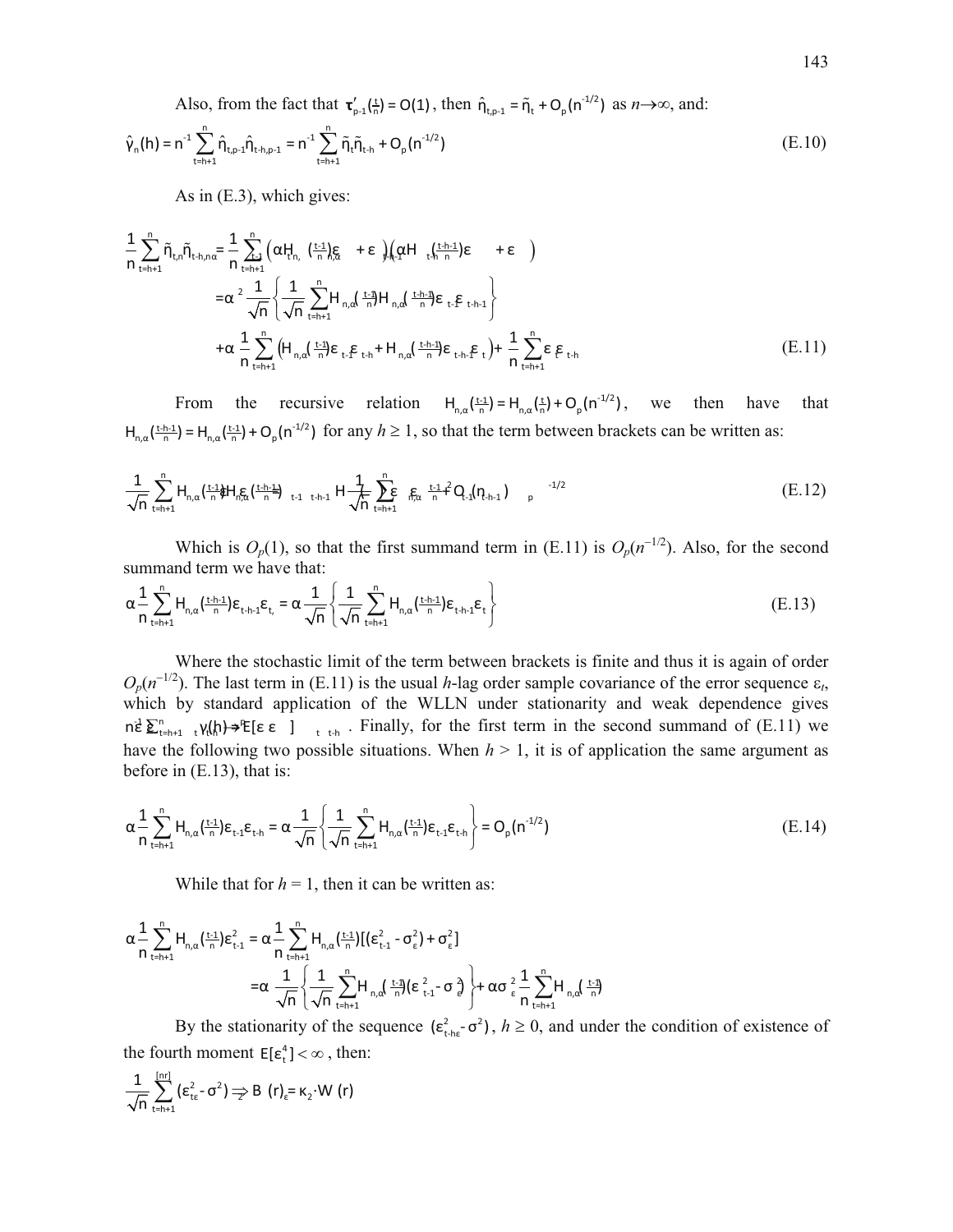With  $\kappa_{\varepsilon}^2 = E[(\varepsilon_{t}^2 - \sigma_{\varepsilon}^2)^2]$ . With this, the term between brackets is  $O_p(1)$  and thus we have:

$$
\alpha \frac{1}{n} \sum_{t=h+1}^{n} H_{n,\alpha}(\frac{t-1}{n}) \epsilon_{t-1}^{2} = \alpha \sigma_{\epsilon}^{2} \frac{1}{n} \sum_{t=h+1}^{n} H_{n,\alpha}(\frac{t-1}{n}) + O_{p}(n^{-1/2}) \Rightarrow \alpha \sigma_{\epsilon}^{2} \int_{0}^{1} H_{\alpha}(s) ds
$$

Then, putting together all these results we have  $\hat{\gamma}_n(h), \tilde{\gamma}_n(h) \rightarrow^p \gamma(h), h > 1$ , and:

$$
\hat{\gamma}_n(h), \tilde{\gamma}_m(h) \Rightarrow \gamma(h) + \alpha \sigma^2 \int_0^1 H(s) ds \quad h = 1
$$
\n(E.15)

With  $\gamma(h) = 0$  for all  $h \ge 1$  under serially uncorrelated error terms. For the particular case where  $h = 0$  we have that:

$$
\frac{1}{n} \sum_{t=1}^{n} \tilde{\eta}_{t,n}^{2} = \frac{1}{n} \sum_{t=1}^{n} \left( \alpha H_{n,t} \left( \frac{t-1}{n} \right) \epsilon + \epsilon \right)^{2}
$$
\n
$$
= \alpha^{2} \frac{1}{\sqrt{n}} \left\{ \frac{1}{\sqrt{n}} \sum_{t=1}^{n} H_{n,d}^{2} \left( \frac{t-1}{n} \right) \left( \epsilon_{t-1}^{2} - \sigma \right)^{2} \right\} + \alpha^{2} \sigma \epsilon_{\epsilon}^{2} \frac{1}{n} \sum_{t=1}^{n} H_{n,d}^{2} \left( \frac{t-1}{n} \right)^{2}
$$
\n
$$
+ \frac{1}{n} \sum_{t=1}^{n} 2 \alpha_{\epsilon}^{2} \alpha \frac{1}{\sqrt{n}} \left\{ \frac{1}{\sqrt{n}} \sum_{t=1}^{n} \log \frac{t-1}{n} \right\}
$$

Which gives:

$$
\hat{\gamma}_n(\rho), \tilde{\gamma}_n(0) \Longrightarrow \sigma^2 \left( 1 + \alpha^2 \int_0^1 H(s)^2 ds \right)
$$
\n(E.16)

Using some of the above results concerning the probability order of magnitude of the terms between brackets.

### **References**

Afonso-Rodríguez, J.A. (2012a). On the analysis of joint confirmation of a unit root under a weak bilinear unit root process. Mimeo. University of La Laguna.

Afonso-Rodríguez, J.A. (2012b). On the behaviour of stationarity tests under a stochastic unit root (STUR) alternative. Mimeo. University of La Laguna.

Berenguer-Rico, V. (2011). Co-summability. From linear to non-linear co-integration. PH-D Thesis, Universidad Carlos III de Madrid.

Breitung, J. (2002). Nonparametric tests for unit roots and cointegration. Journal of Econometrics,  $108(2)$ , 343-363.

Breitung, J., A.M.R. Taylor (2003). Corrigendum to "Nonparametric tests for unit roots and cointegration". Journal of Econometrics, 117(2), 401-404.

Carrion-i-Silvestre, J.L., A. Sansó (2006). A guide to the computation of stationarity tests. Empirical Economics, 31, 433-448.

Charemza, W.W., M. Lifshifts, S. Makarova (2005). Conditional testing for unit-root bilinearity in financial time series: some theoretical and empirical results. Journal of Economic Dynamics  $\&$ Control, 29(1-2), 63-96.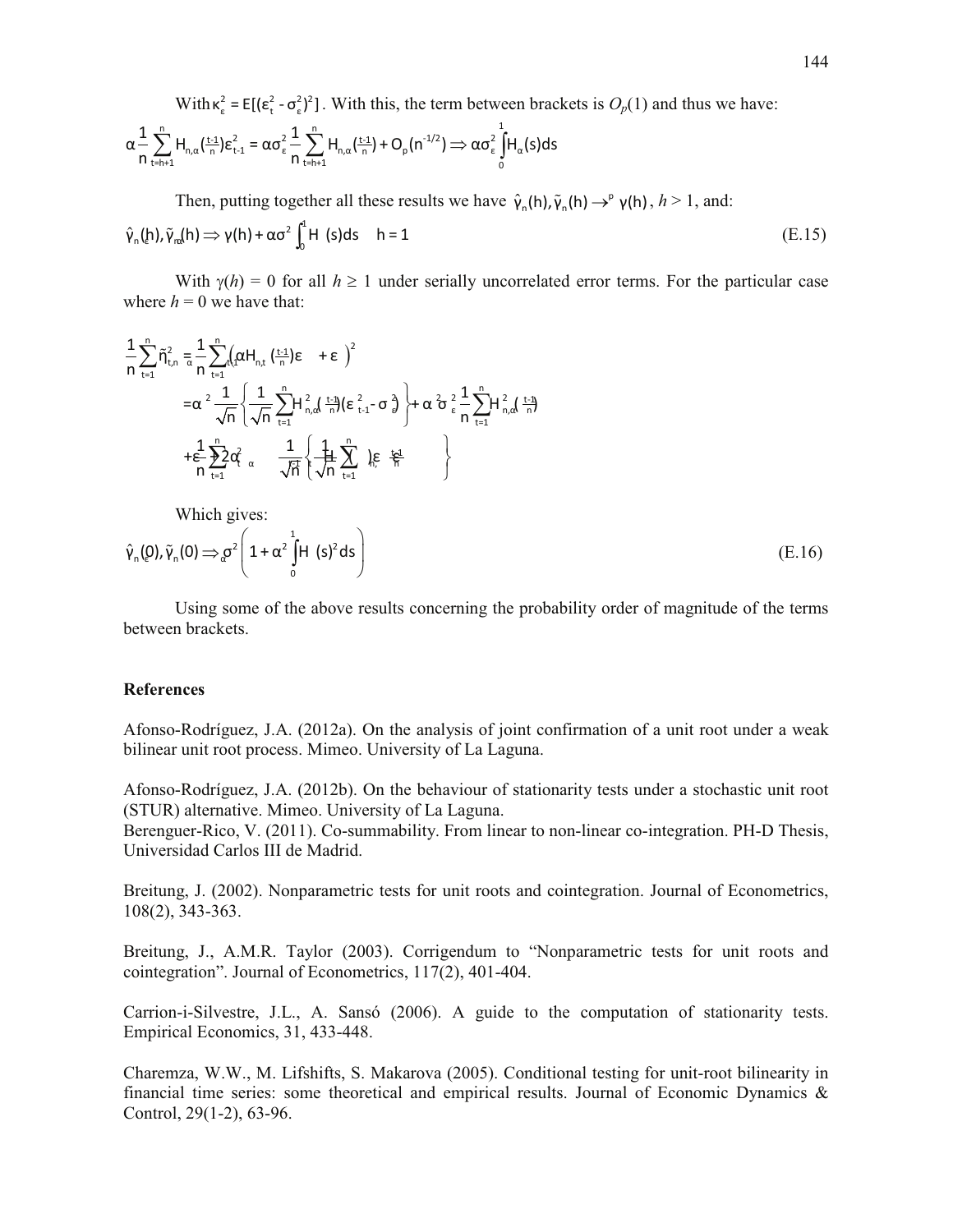Francq, C., S. Makarova, J.M. Zakoian (2008). A class of stochastic unit-root bilinear processes: mixing properties and unit-root tests. Journal of Econometrics, 142(1), 312-326.

Giraitis, L.P., R.L. Kokoszka, G. Teyssiere (2003). Rescaled variance and related tests for long memory in volatility and levels. Journal of Econometrics, 112(2), 265-294.

Gonzalo, J., J.Y. Pitarakis (2006). Threshold effects in cointegrating relationships. Oxford Bulletin of Economics and Statistics, 68(1), 813-833.

Gonzalo,J., T.H. Lee (1998). Pitfalls in testing for long run relationships. Journal of Econometrics, 86(1), 129-154.

Granger, C.W.J., N.R. Swanson (1997). An introduction to stochastic unit-root processes. Journal of Econometrics, 80(1), 35-62.

Hristova, D. (2005). Maximum likelihood estimation of a unit root bilinear model with an application to prices. Studies in Nonlinear Dynamics and Econometrics, 9(1), 1-13.

Ibragimov, R., P.C.B. Phillips (2008). Regression asymptotics using martingale convergence methods. Econometric Theory, 24(4), 888-947.

Kurozumi, E. (2002). Testing for stationarity with a break. Journal of Econometrics, 108(1), 63-99.

Kwiatkowski, D., P.C.B. Phillips, P. Schmidt, Y. Shin (1992). Testing the null hypothesis of stationarity against the alternative of unit root. Journal of Econometrics, 54(1-3), 159-178.

Leybourne, S., B.P.M. McCabe, A.R. Tremayne (1996). Can economic time series be differenced to stationarity?. Journal of Business and Economic Statistics, 14(4), 435-446.

Leybourne, S., B.P.M. McCabe, T.C. Mills (1996). Randomized unit root processes for modelling and forecasting financial time series. Journal of Forecasting, 15(3), 253-270.

Lifshits, M.A. (2006). Invariance principle in a bilinear model with weak nonlinearity. Journal of Mathematical Sciences, 137(1) (4541-4545).

McCabe, B.P.M., A.R. Tremayne (1995). Testing a time series for difference stationarity. The Annals of Statistics, 23(3), 1015-1028.

McCabe, B.P.M., R.J. Smith (1998). The power of some tests for difference stationarity under local heteroscedastic integration. Journal of the American Statistical Association, 93(442), 751-761.

McCabe,B.P.M., R.J. Smith (1998). The power of some tests for difference stationarity under local heteroscedastic integration. Journal of the American Statistical Association, 93(442),751-761.

McLeish, D.L. (1975). Invariance principles for dependent variables. Probability Theory and Related Fields, 32(3), 165-178.

Nagakura, D. (2009). Asymptotic theory for explosive random coefficient autoregressive models and inconsistency of a unit root test against a stochastic unit root process. Statistics & Probability Letters, 79(24), 2476-2483.